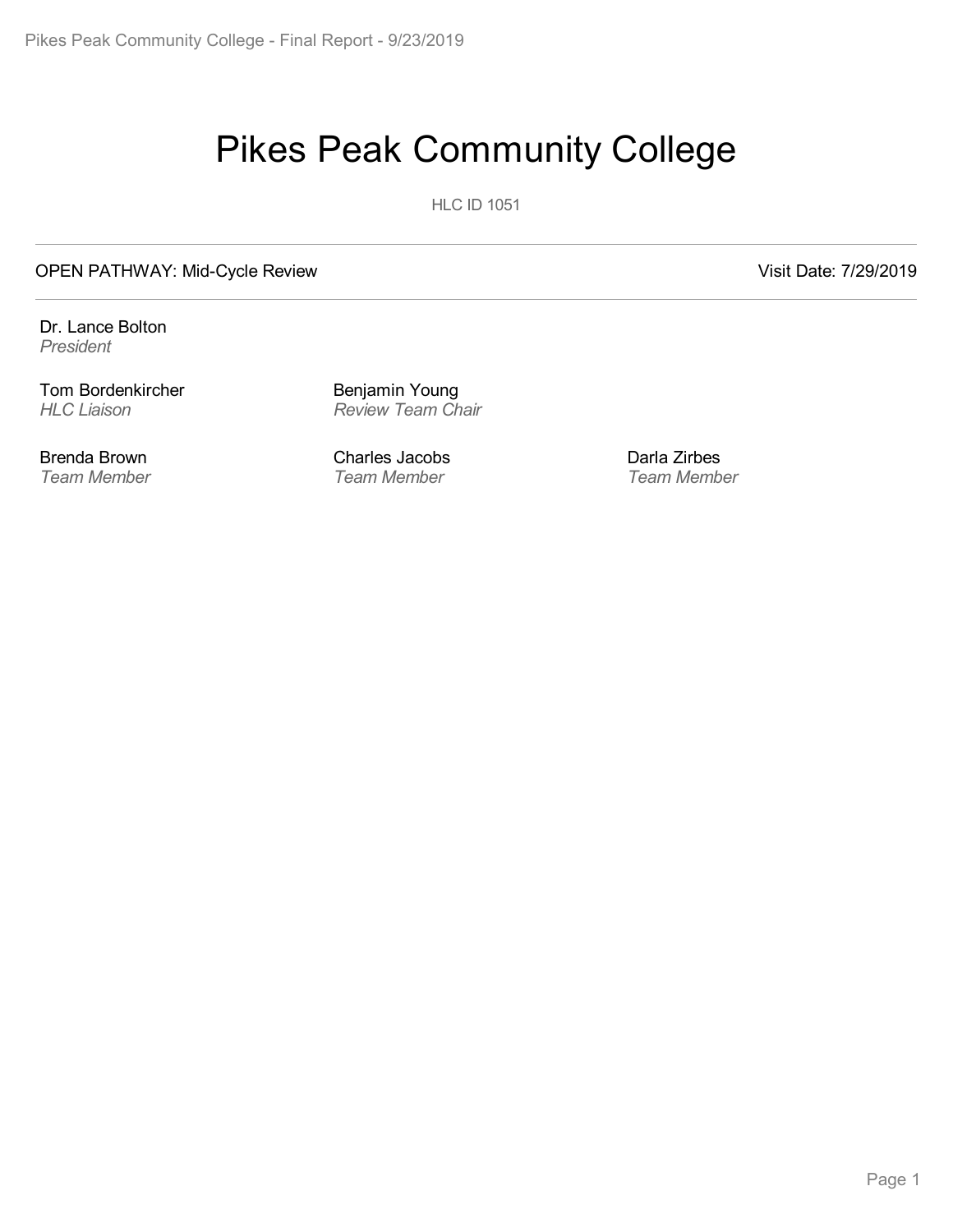# **Context and Nature of Review**

#### **Visit Date**

#### 7/29/2019 **Mid-Cycle Reviews include:**

- The Year 4 Review in the Open and Standard Pathways
- The Biennial Review for Applying institutions

#### **Reaffirmation Reviews include:**

- The Year 10 Review in the Open and Standard Pathways
- The Review for Initial Candidacy for Applying institutions
- The Review for Initial Accreditation for Applying institutions
- The Year 4 Review for Standard Pathway institutions that are in their first accreditation cycle after attaining initial accreditation

#### **Scope of Review**

• Mid-Cycle Review

*There are no forms assigned.*

#### **Institutional Context**

Pikes Peak Community College (Pikes Peak, PPCC, the institution, or the College) is in Colorado Springs, Colorado. The College enrolls more than 20,000 students in credit and non-credit courses. The College is one of the thirteen community colleges comprising the Colorado Community College System (CCCS or the System), which is governed by the State Board for Community Colleges and Occupational Education (SBCCOE or the Board). The Colorado Legislature established the CCCS and State Board in 1967. This had the added effect of changing Pikes Peak Community college's local governing board to an advisory council. As of the 2019-20 Academic Year, the College offers one Bachelor of Science degree in Emergency Services Administration, one Bachelor of Science in Nursing, 28 Associate degrees in liberal arts and the sciences, one Associate of general studies degree, and 161 degrees and certificates in Career and Technical Education (CTE) programs. Further, traditional and hybrid courses are offered at 10 HLC approved locations, two military sites, and 13 local high schools. Distance education is offered through the College's own online course sections as well as through a statewide consortium (CCC Online or CCCO).

Pikes Peak Community College has been accredited by HLC since 1975 and joined the Open Pathway in 2016. The 2014 comprehensive visit team visit concluded that the College met the criteria and Core Components for continued accreditation. The next comprehensive visit has been scheduled for 2023-2024. That team took note of progress made since 2003 but felt the College needed to address three areas warranting attention (assessment, program review, and workforce diversity). HLC's Institutional Actions Council supported the team's recommendation and required the College to submit an interim report on workforce diversity by December 1, 2015 and to address embedded reference topics on program review and assessment of student learning in the Year 4 Assurance Review.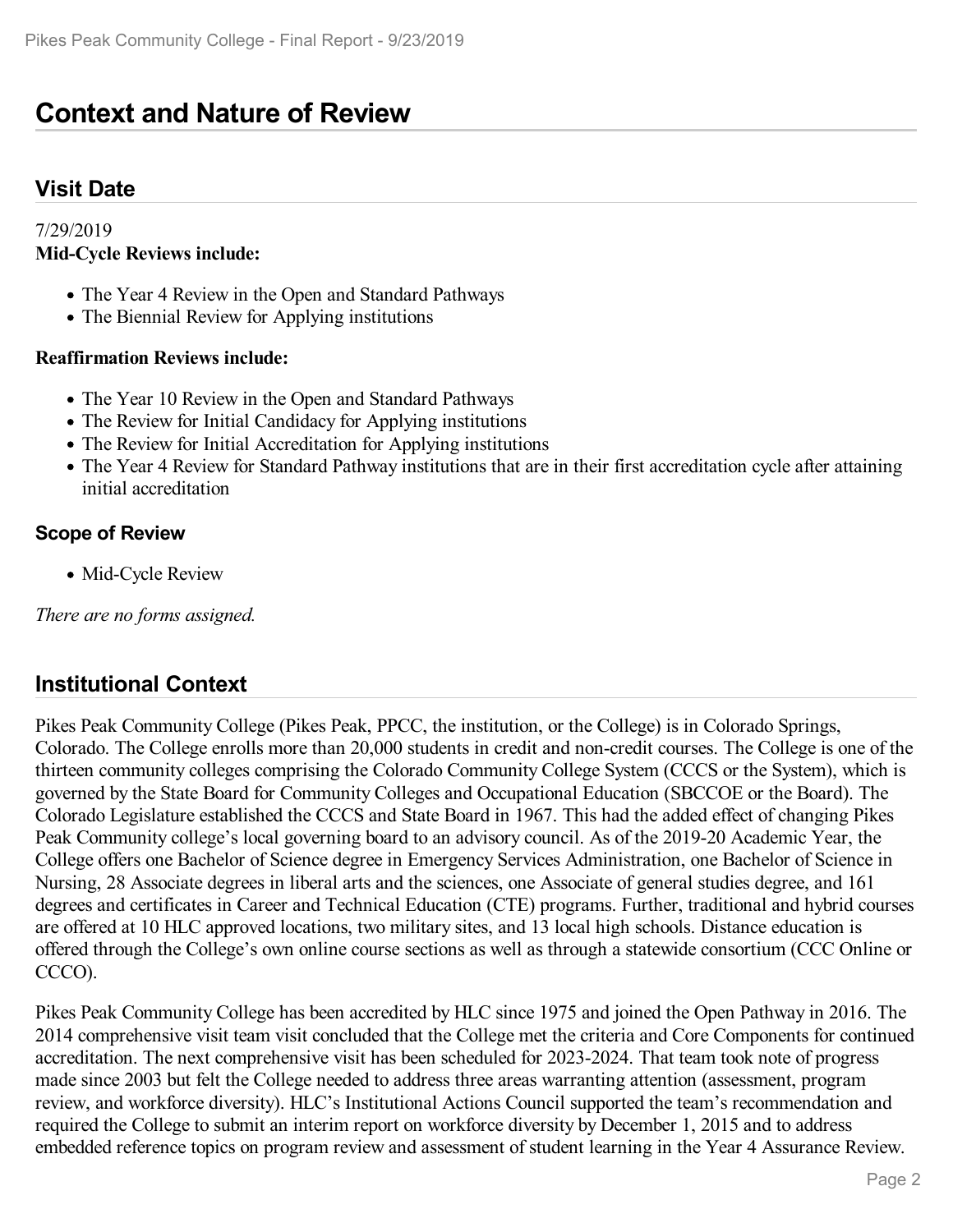The Assurance Review Team affirmed that the College embedded its responses to the two interim monitoring reports within its evidence is the Assurance Argument (4.A.1 - Program Review Procedures and 4.B -Assessment of Student Learning).

Last, it is significant to acknowledge that the College's service area encompasses three counties in south central Colorado and over 4,500 square miles of rural or government held property. The host county, El Paso, has become the second largest county in the state and home to a growing Hispanic population. Further, the Air Force Academy, four military installations, and the North American Aerospace Defense Command (NORAD) are located within the College's service area. The College has taken affirmative steps to (1) diversify its workforce reflecting the growing Hispanic populations and (2) develop educational and training opportunities for military personnel and dependents who comprise about 25 percent of its student body.

#### **Interactions with Constituencies**

*There are no interactions.*

### **Additional Documents**

*There are no additional documents reviewed.*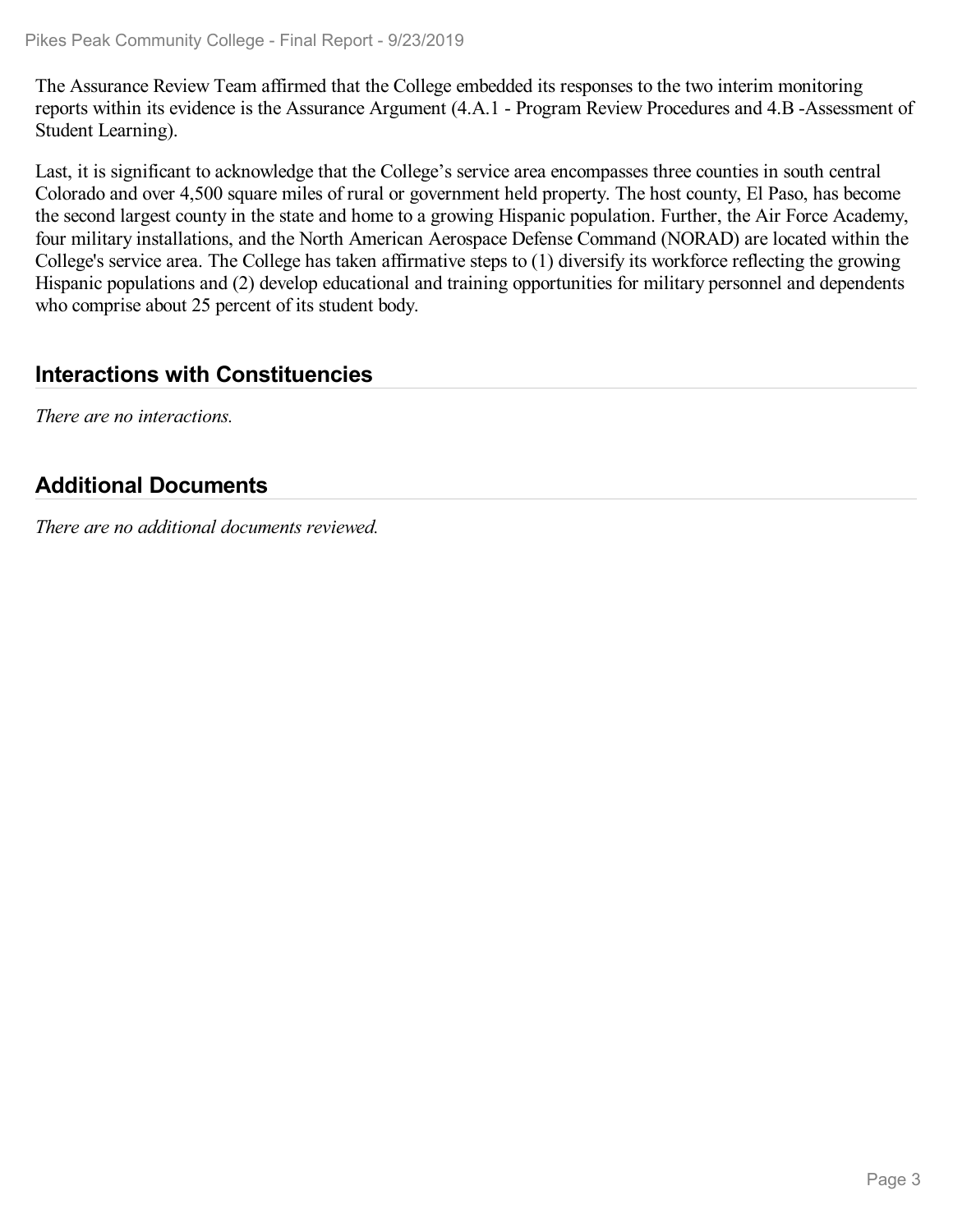# **1 -Mission**

The institution's mission is clear and articulated publicly; it guides the institution's operations.

# **1.A - Core Component 1.A**

The institution's mission is broadly understood within the institution and guides its operations.

- 1. The mission statement is developed through a process suited to the nature and culture of the institution and is adopted by the governing board.
- 2. The institution's academic programs, student support services, and enrollment profile are consistent with its stated mission.
- 3. The institution's planning and budgeting priorities align with and support the mission. (This sub-component may be addressed by reference to the response to Criterion 5.C.1.)

#### **Rating**

Met

## **Evidence**

As one of the thirteen colleges in the CCCS System, Pikes Peak's statutory mission is developed and approved by the Colorado State Legislature. The latest revision to Colorado Revised Statutes expanded the roles for community colleges to include the offering of two-year transfer degrees with academic designations and Bachelor of Applied Science degrees in approved career and technical fields. The College, as cited in the Assurance Argument, through its comprehensive strategic planning processes, reexamined its mission statement and determined that it needed to be revised considering the College's desire to offer bachelor degree programs. Hence, the College's Executive Team met, deliberated, and crafted revisions to the mission statement. The proposed revisions were unanimously adopted.

The College undertook, in spring 2011, its periodic five-year strategic planning that happened to coincide with the hiring of a new President and the development of a new facilities master plan. This effort was guided by a task force comprised of College leadership members and representatives from different sectors of the College. An environmental scan and stakeholder surveys were conducted and analyzed, resulting in a limited number of goals. Then, all operational departments were tasked to develop tactics to support those goals. In addition, this effort resulted in the revision of the College's values and vision statements. PPCC's new values and vision statement were formally approved by the College President in spring 2012 and reaffirmed in fall 2016 as part of the most recent strategic planning process. The Assurance Review Team concluded that the vision and values statements reflect the nature and culture of the institution.

PPCC knows and understands the academic and student support needs of its student body, which stands at approximately 20,000 credit and non-credit students for the 2018-19 academic year.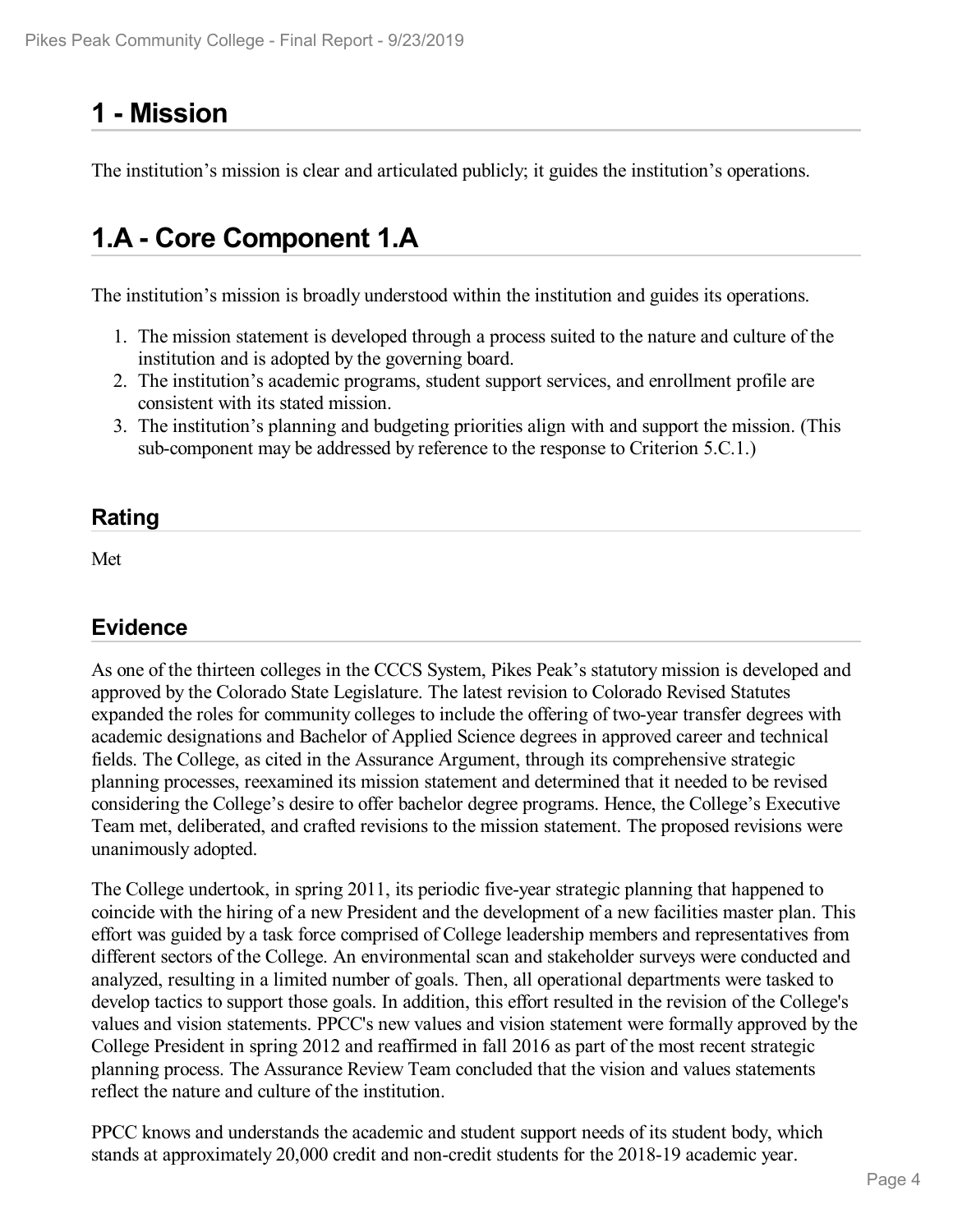Ninety-three (93) percent of students reside in El Paso County, sixty (60) percent take less than twelve (12) credit hours per semester, and forty-eight (48) percent enroll in precollege/developmental coursework in their first semester. In addition, about twenty-five (25) percent of the student body has a military affiliation and nineteen (19) percent of students are Hispanic.

Evidence presented in the Assurance Argument attest to the fact the College offers an array of career and technical education (CTE) programs addressing student and workforce needs. Since 2014, several certificates and Associate of Applied Science degrees were added in high demand fields: cybersecurity, building and construction, and robotics. Furthermore, the College added bachelor's degrees in emergency services administration (fall 2018) and Nursing (fall 2019) in response to regional demand using the SBCCOE authority. In summary, the Assurance Review Team found compelling evidence that the College's academic programs meet students' needs.

The College demonstrated its commitment to serve its wide range of students with a well-resourced series of initiatives. Those initiatives included (1) High School Programs Department, with partnerships with 67 regional high schools, serving more than 2,900 students taking Pikes Peak courses concurrently, (2) Developmental Education with pre-college level courses supporting English, reading, and mathematics above the 9<sup>th</sup> grade level, (3) First Semester Course -AAA109for students who test into developmental education and are required to take the three-credit hour AAA109 course, and (4) English as a Second Language through the English as a Second Language Department, which provides non-native English speakers with support, encouragement, and instruction in the English language.

The Assurance Review Team took note of the College's increase in non-credit offerings since the 2014 comprehensive visit in fulfillment of its mission. Specifically, the Extended Learning Division was relabeled Workforce Development in July 2015 and transferred from Instructional Services to the President's Office. The Workforce Development division has served over 6,000 learners since its inception and generated revenue in excess of \$1.3 million. Last, the Review Team commends the College for its workforce development initiatives organized in four units: (1) Customized Training, (2) Community Education and Workforce Training, (3) Teen College, and (4) College and Workforce Readiness.

Based on evidence provided in the Assurance Argument, the College has in place a range of academic support and student success services. The Student Services division provides high-quality admission and enrollment services (e.g., financial aid, career planning, and academic advising). In addition, Pikes Peak's support services are designed to address the diverse and evolving needs of certain subsets of its student body (e.g., first generation students requiring developmental coursework). Another prime example of crafting services to meet student needs is a Learning Commons established at the Centennial Campus (main campus) to provide tutorial, library, and computer services in a centralized location. Last, evidence was presented that verifies students can choose on-campus services or partake of academic support services online or through partnerships with community providers. Technological assistance is provided 24/7 through the Help Desk.

In the Assurance Argument, the College offered examples illustrating its ongoing commitment to serve its diverse student body, citing, first-generation students, lower socio-economic students, military-affiliated students, and students with disabilities. PPCC's Military & Veterans' programs ranked 9<sup>th</sup> among 33 two-year colleges that received the "Best for Vets" award by the Military Times. As for first-generation students, low-income students, and students with disabilities, the College offers TRiO support services through federal grants. The overall goal for these grants is to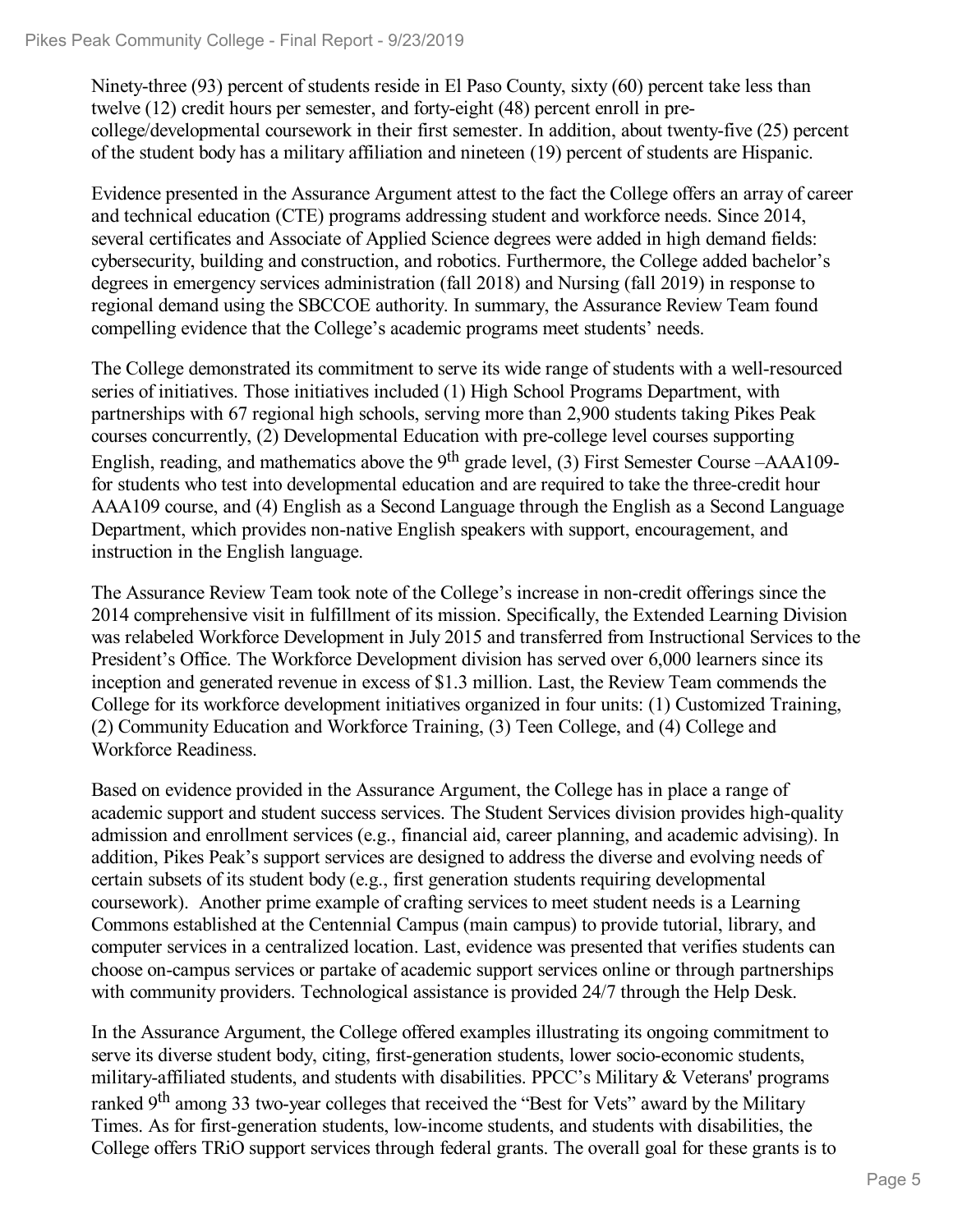help impacted students overcome barriers to college success.

## **Interim Monitoring (if applicable)**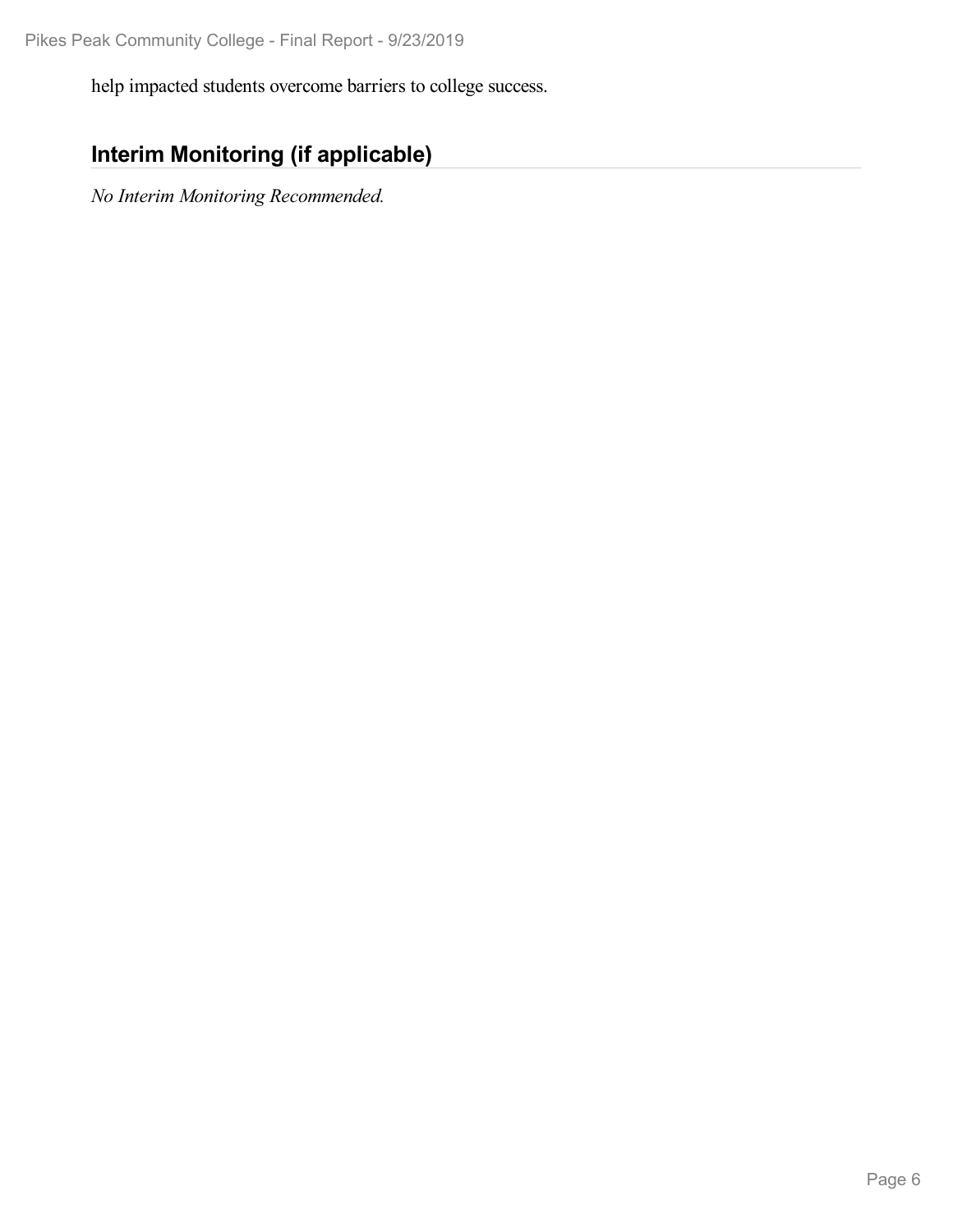# **1.B - Core Component 1.B**

The mission is articulated publicly.

- 1. The institution clearly articulates its mission through one or more public documents, such as statements of purpose, vision, values, goals, plans, or institutional priorities.
- 2. The mission document or documents are current and explain the extent of the institution's emphasis on the various aspects of its mission, such as instruction, scholarship, research, application of research, creative works, clinical service, public service, economic development, and religious or cultural purpose.
- 3. The mission document or documents identify the nature, scope, and intended constituents of the higher education programs and services the institution provides.

#### **Rating**

Met

#### **Evidence**

The College's mission, vision, and values statements are clearly articulated on a variety of venues described in the Assurance Argument, both digital and hard copy. Furthermore, the College developed and published on all press releases the following statement: "Established in 1968 and accredited by the Higher Learning Commission, PPCC offers associate degrees, certifications in career and technical fields, and two bachelor degrees. With three campuses, various off-campus locations, two military education centers, and hundreds of online classes, PPCC provides access to a quality, affordable and flexible education to more than 20,000 students annually with both credit and non-credit classes." The Review Team acknowledges that the above statement meets the standard for best practice and applauds the College for highlighting progress made toward strategic goals and sharing foundational documents (mission, vision, and values statements) during new employee orientation sessions facilitated by the Human Resources Services department.

The College's foundational statements are current and reflect the nature and scope of academic progress and support services aimed at meeting the needs of its student body. The last two strategic plans, 2012-2016 and 2017-2022, speak directly to the College's desire to place its emphasis and resources on emerging needs in the areas of student success, workforce diversity, increase in full-time faculty, and ten-year facilities master plan. The Assurance Review Team took note of the College's growth in concurrent/high school students from just over 500 in 2013-2014 to 1,300 in 2018-2019. Finally, a review of the CCCS 2015-2025 strategic plan and Colorado Commission on Higher Education Master Plan revealed that the College's Strategic goals align smartly.

### **Interim Monitoring (if applicable)**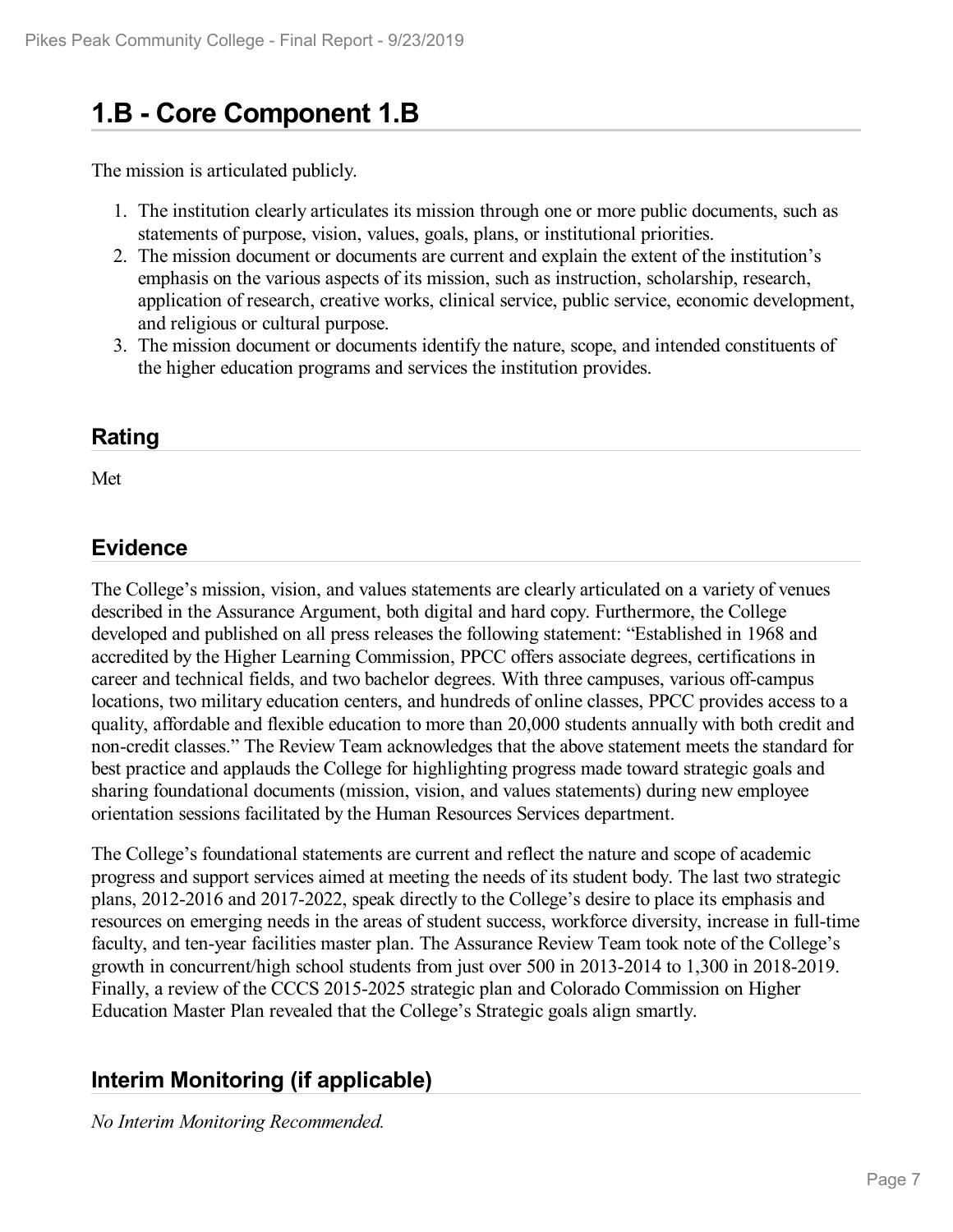# **1.C - Core Component 1.C**

The institution understands the relationship between its mission and the diversity of society.

- 1. The institution addresses its role in a multicultural society.
- 2. The institution's processes and activities reflect attention to human diversity as appropriate within its mission and for the constituencies it serves.

#### **Rating**

Met

### **Evidence**

The Assurance Review Team found evidence that the College embraces diversity as a core value and considers it central to its mission and role in a multicultural society. Strategic Goal 5, "Better serve a diverse and prospective student population, is supported by three tactics specifically addressing that role. The tactics include (1) "Hire and retain a diverse workforce that represents our community" and (2) Increase the cultural competency of faculty, staff, and students." In summary, the Review Team concludes that the College understands and appreciates its educational role as an institution serving the public good.

Since the comprehensive visit, the College established a Diversity Team in 2015 which developed its own Diversity, Equity, and Inclusion (DEI) mission and vision statements and ten DEI strategic goals. Evidence abounds that the Diversity Team has influenced college-wide actions. A coordinator of multicultural student retention initiatives and a multicultural student success coach were hired to assist DEI goals. An assessment rubric was created to monitor progress on DEI initiatives.

The College, in response to efforts to attract and retain historically underrepresented students, established a Hispanic Advisory Committee in spring 2017, hoping to guide institutional efforts to become a Hispanic Serving Institution within five years. To become such an institution, the institution must have a minimum of 25 percent Hispanic FTE enrollment. Since 2014, the Hispanic student enrollment has increased to 19 percent. Efforts continue, including targeted marketing campaigns and scholarships.

PPCC has undertaken several initiatives that reflects institutional attention to human diversity as it relates to its mission, vision, and value statements. For example, the hiring process mandates training sessions for search and screen committee members and a workforce diversity focus goal was adopted. In addition, the College expanded opportunities for employees and students to better understand different cultures. Weekly roundtables (Global Village) allow employees and students to share cultural backgrounds; a faculty-led Study Abroad program provides students with experiential learning opportunities through immersion in different cultures.

### **Interim Monitoring (if applicable)**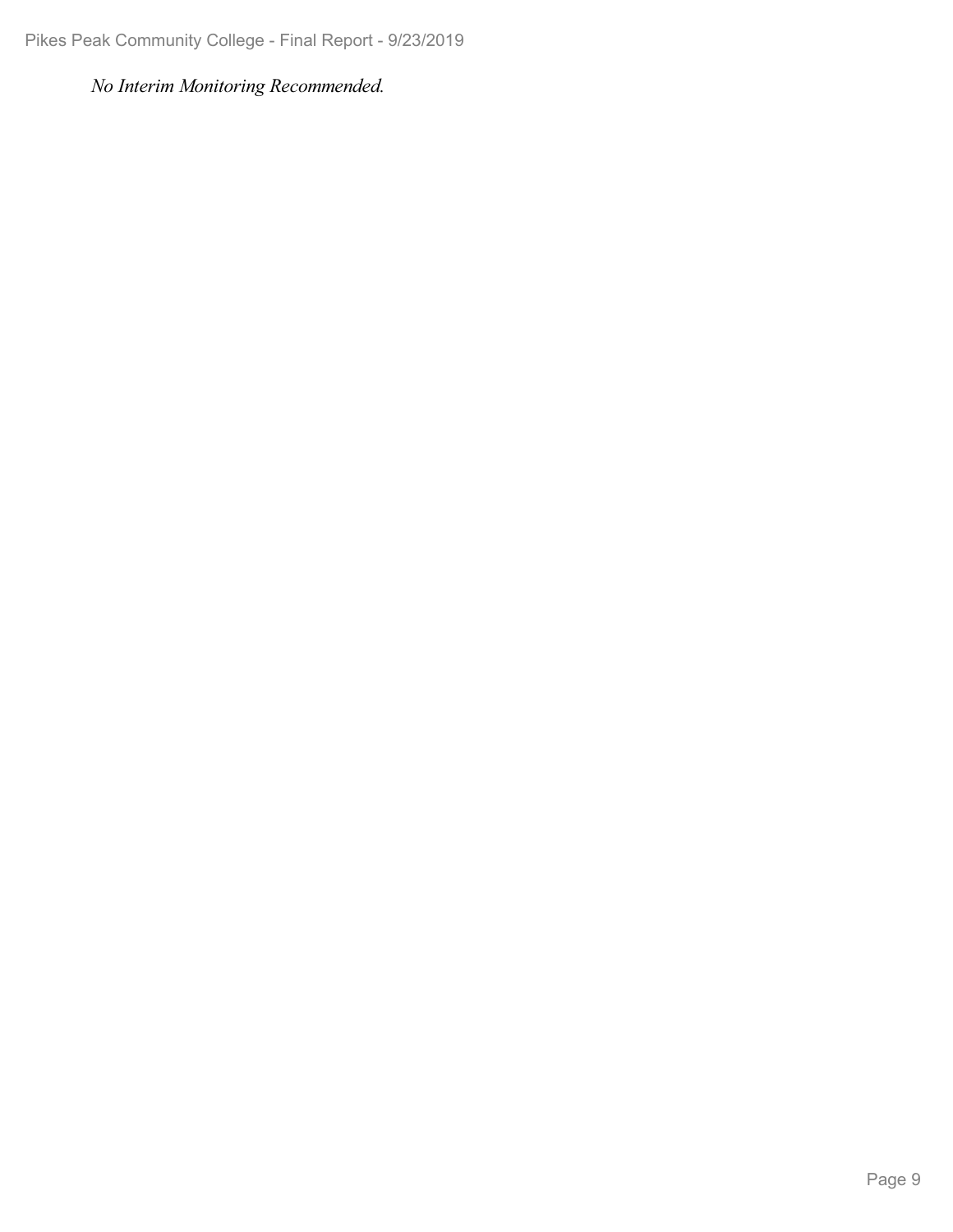# **1.D - Core Component 1.D**

The institution's mission demonstrates commitment to the public good.

- 1. Actions and decisions reflect an understanding that in its educational role the institution serves the public, not solely the institution, and thus entails a public obligation.
- 2. The institution's educational responsibilities take primacy over other purposes, such as generating financial returns for investors, contributing to a related or parent organization, or supporting external interests.
- 3. The institution engages with its identified external constituencies and communities of interest and responds to their needs as its mission and capacity allow.

#### **Rating**

Met

### **Evidence**

The College's decisions reflect an understanding of its obligation to serve the public by providing quality educational opportunities that meet workforce and community needs. Each year over 3,500 graduates receive their knowledge, skills, and training from PPCC. Specifically, the College offered the results of a 2015-2016 economic impact study indicating that PPCC generates over \$390 million in income to its service area and supports more than 7,000 jobs. The analysis is provided in the Assurance Argument.

The College states that it is an open access public community college, operating under the auspices of the Board. PPCC has no investors and is committed to fair and ethical practices. An examination of CCCS and SBCCOE regulations affirmed the College's relationships with these state governed agencies.

Pikes Peak Community College actively engages with its external constituents. Since 2016, the College has formed strategic partnerships with regional companies to address the shortage of skilled workers in high-paying cybersecurity jobs. The AAS degree in Cybersecurity was launched. A bachelor's degree in Nursing grew from regional workforce needs. Yet another collaboration is the College's outreach with other Colorado higher education institutions. As one of the 13 community colleges in CCCS, PPCC participated in the establishment of statewide transfer articulation agreements. Last, PPCC's High School programs has built relationships with local high school districts that help high school students enroll seamlessly at PPCC.

### **Interim Monitoring (if applicable)**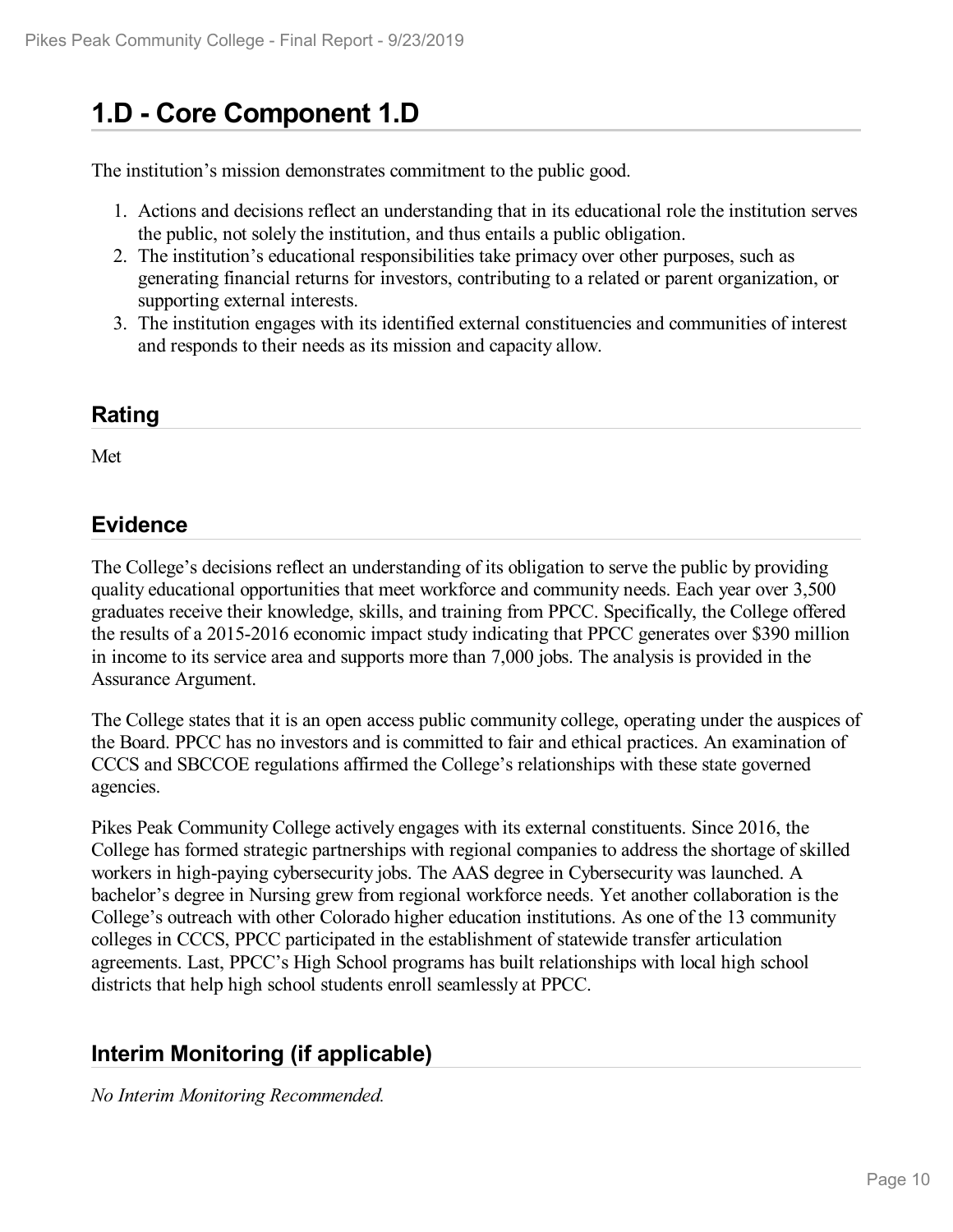# **1.S - Criterion 1 -Summary**

The institution's mission is clear and articulated publicly; it guides the institution's operations.

#### **Evidence**

This Criterion has been met.

Pikes Peak Community College routinely reviews and revises its mission, vision, and values statements in response to governance (SBCCOE and CCCS) mandates and regional/community needs. The current strategic plan, 2017-2022, is well thought out and mission driven. Diversity, equity, and inclusion is a major point of emphasis for which the College has taken direct actions. Evidence was presented in the Assurance Argument that employees understood the mission, vision, and values statements.

Historically, the College has undertaken four strategic planning processes over the past 20 years, identifying overarching goals and tactics that relate directly to its mission and are embedded in its vision and values statements. The budget development process is conducted on an annual basis, matching resources to agreed-upon strategic priorities. In addition, the College has a cash reserve of approximately \$40 million for rainy day circumstances. The Assurance Review Team carefully reviewed the litany of highlighted accomplishments made toward both the 2012-2016 and the 2017- 2022 strategic goals and was able to attest that those accomplishments resulted from an alignment of strategic priorities with the College mission. The Review Team applauded the accomplishments of Goal 5 (Develop and implement a plan to recruit and retain a highly engaged and diverse workforce) for addressing a persistent issue.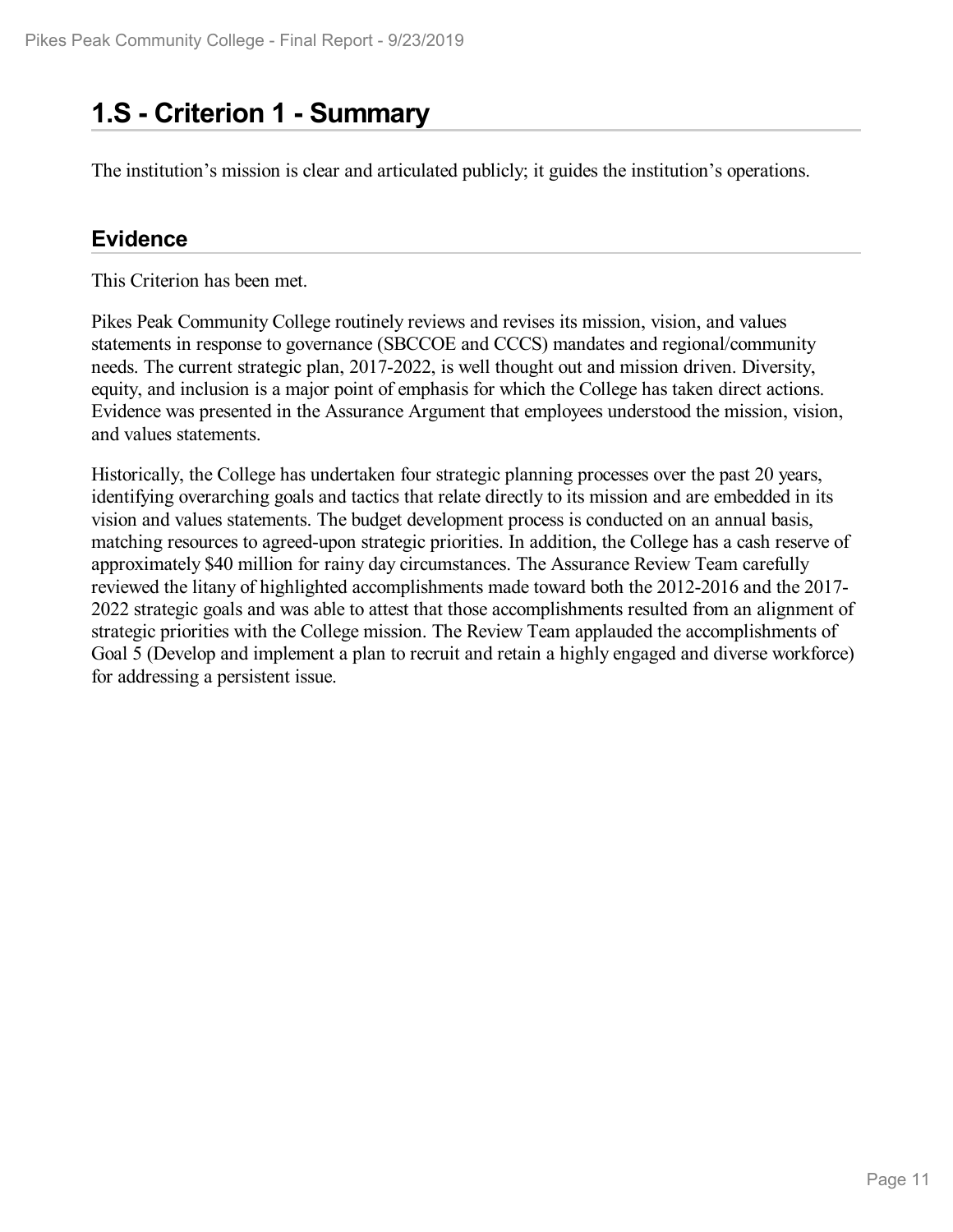# **2 -Integrity: Ethical and Responsible Conduct**

The institution acts with integrity; its conduct is ethical and responsible.

# **2.A - Core Component 2.A**

The institution operates with integrity in its financial, academic, personnel, and auxiliary functions; it establishes and follows policies and processes for fair and ethical behavior on the part of its governing board, administration, faculty, and staff.

#### **Rating**

Met

#### **Evidence**

Pikes Peak Community College operates according to the policies and procedures set forth by the Board of the Colorado Community College system. The Chancellor of the CCCS is charged with supporting and disseminating these policies. PPCC has established procedures guiding work units of the institution in operationalizing those policies. The CCCS Board Policies (BP) and System Procedures (SP) are accessible to employees, students, and the community on the CCCS website.

The College operates with integrity regarding its financial management. PPCC operates under the guidelines established by BP/SP "Series 8 - Fiscal" and follows the State of Colorado fiscal rules. It follows the CCCS Standard Accounting Procedures (SAPs) and the State of Colorado Procurement Code of Ethics. On an annual basis, the College is subject to a financial and compliance audit conducted by independent accountants. PPCC employees use financial forms and follow the processes established by the institution for all financial transactions. Some examples provided in the Assurance Argument are purchase orders and reimbursement for travel expenses. The training sessions and manuals help to ensure compliance with fiscal rules and regulations.

The College's educational procedures are accessible on its website. The academic functions of PPCC are set forth by the CCCS BP/SP "Series 9: Academic Functions." BP/SP Series 9 guides the integrity of the College's academic functions, including the approval of new courses and programs. The majority of the PPCC's educational procedures have been updated within the past three years, some as recent as July 1, 2019. Some examples of the academic procedures relevant to this section are: FERPA, Academic Record Modification, and Use of Copyright Information.

PPCC's educational procedures are easy to find, read, and understand. They are organized in four sections with clusters of like information--general academic procedures, program review and program management, curriculum and course development and approval with the forth section serving as a "catchall" for a wide variety of topics such as independent study, student evaluation of instruction, and military programs.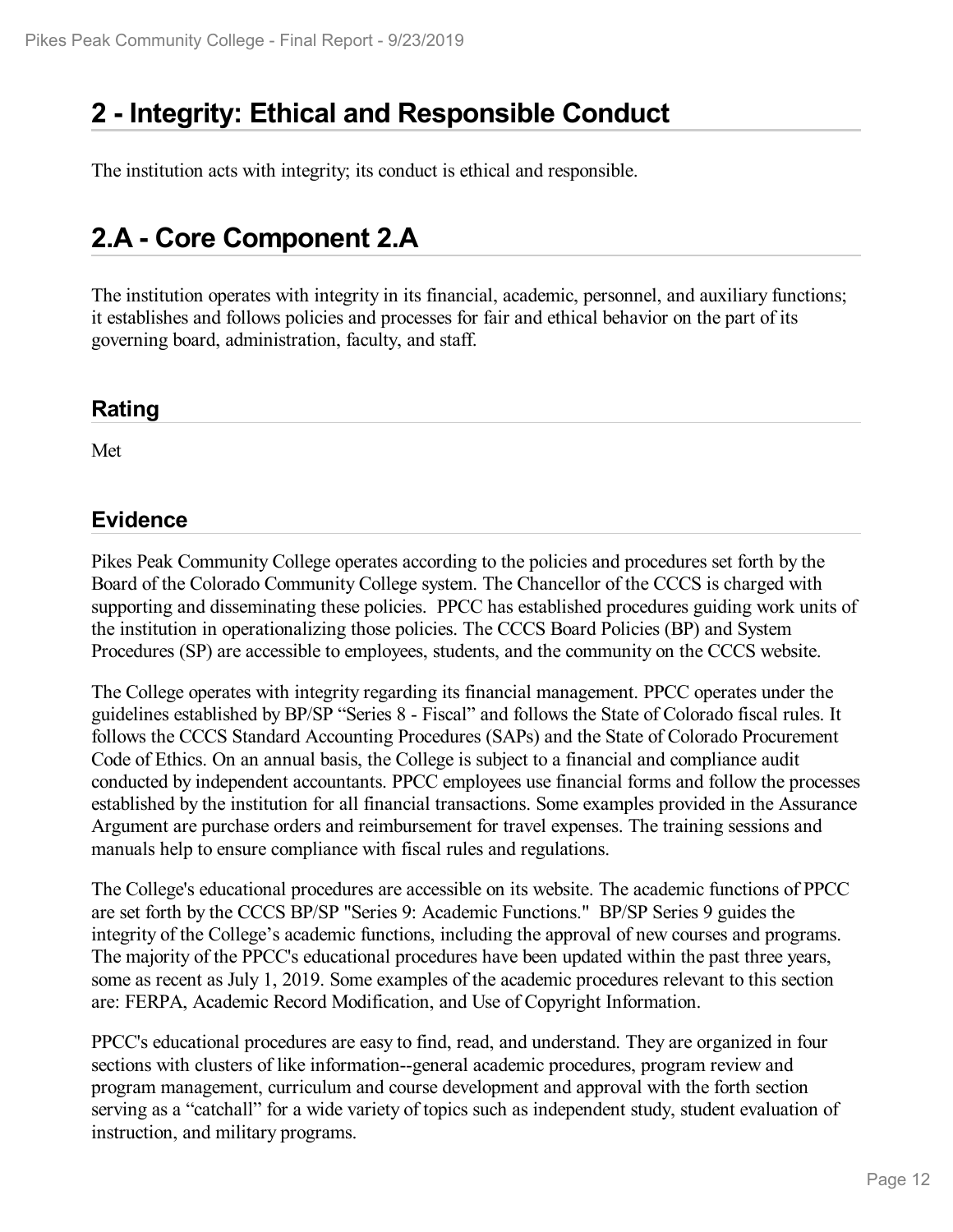At PPCC, degree and certificate programs are similar those offered at other accredited institutions regarding the number of courses required for completion and are following federal and state requirements. As described in the Board Policies, new courses are reviewed by a state-wide faculty committee which has representatives from all 13 CCCS institutions. PPCC follows curricular guidelines developed by CCCS to determine credit hours and the appropriate course content. The courses that are approved by the CCCS vice presidents of instruction become part of the Colorado Common Course Numbering System (CCCNS). The CCCNS helps to provide continuity for course content among the colleges in Colorado.

The College operates with integrity and in an ethical manner regarding its personnel. BP/SP "Series 3 - College Personnel" contains the policies that guide the ethical and responsible conduct of all PPCC employee groups. Classified employees are part of the state-wide system which is overseen by the State of Colorado Department of Personnel Administration (DPA). The DPA is responsible for the establishment of salary ranges, pay increases, benefits, and policies for all classified employees. Positions requiring teaching are categorized as faculty or adjunct instructors and are exempt from the state classified system. This vetting process for exemption from the classification system occurs prior to an external announcement of the vacancy.

Position vacancies are posted on the PPCC website. They are also advertised in appropriate professional journals or websites determined to be good matches for the position. The essential functions, knowledge, skills and abilities, and the educational/experiential requirements for the position are included in the job descriptions. PPPC employees who serve as the appointing authority are responsible for forming a search and screen committee consisting of no fewer than five employees. These employees represent various employee groups, departments and divisions, and come from diverse racial/ethnic backgrounds.

New employees to the College attend an orientation that reviews ethical standards and related policies. All procedures regarding employment and the Code of Ethics for employees can be found on the website under staff and faculty resources.

Auxiliary functions of the College include the bookstore, food services, printing and publications, Child Development Centers, and the Workforce Development division. These auxiliary services follow the same fiscal rules and personnel policies and procedures as described above. Details regarding the code of ethics for the governing board and the policies and laws which guide its functions are discussed in detail in 2.C.

Sources of evidence provided by PPCC include: 2A.01 Board Policies and System Procedures, 2A.02 PPCC Procedures, 2A.03 CO Fiscal Rules, 2A.04 Procurement Code of Ethics, 2A.05 Standard Accounting Procedures, 2A.06 CCCS Financial Compliance Audit, 2A.07 Fiscal Rules Training, 2A.08 BP 4-20 Student Tuition and Fees, 2A.09 Tuition and Fees, 2A.10: BP SP Series 9 Educational Procedures, 2A.10a CO Department of Personnel Administration, 2A.11 BP SP Series 3 College Personnel, 2A.12 SFCC Handbook, 2A.13 Employment Opportunities, 2A.14 Hiring Supervisor Checklist, 2A.15 Search and Screen Committee Checklist, 2A.16 CO Amendment 41, 2A.17 Code of Ethics, 2A.18 Code of Ethics Senior Staff ,2A.19 Catalog Code of Conduct, 2A.20 FERPA 2A.21 Concern Complaint, 2A.22 Performance Evaluation, 2A.23 360 Feedback Form, 2A.24 Performance Review PPCC President, and 2A.25 Mandatory Training.

## **Interim Monitoring (if applicable)**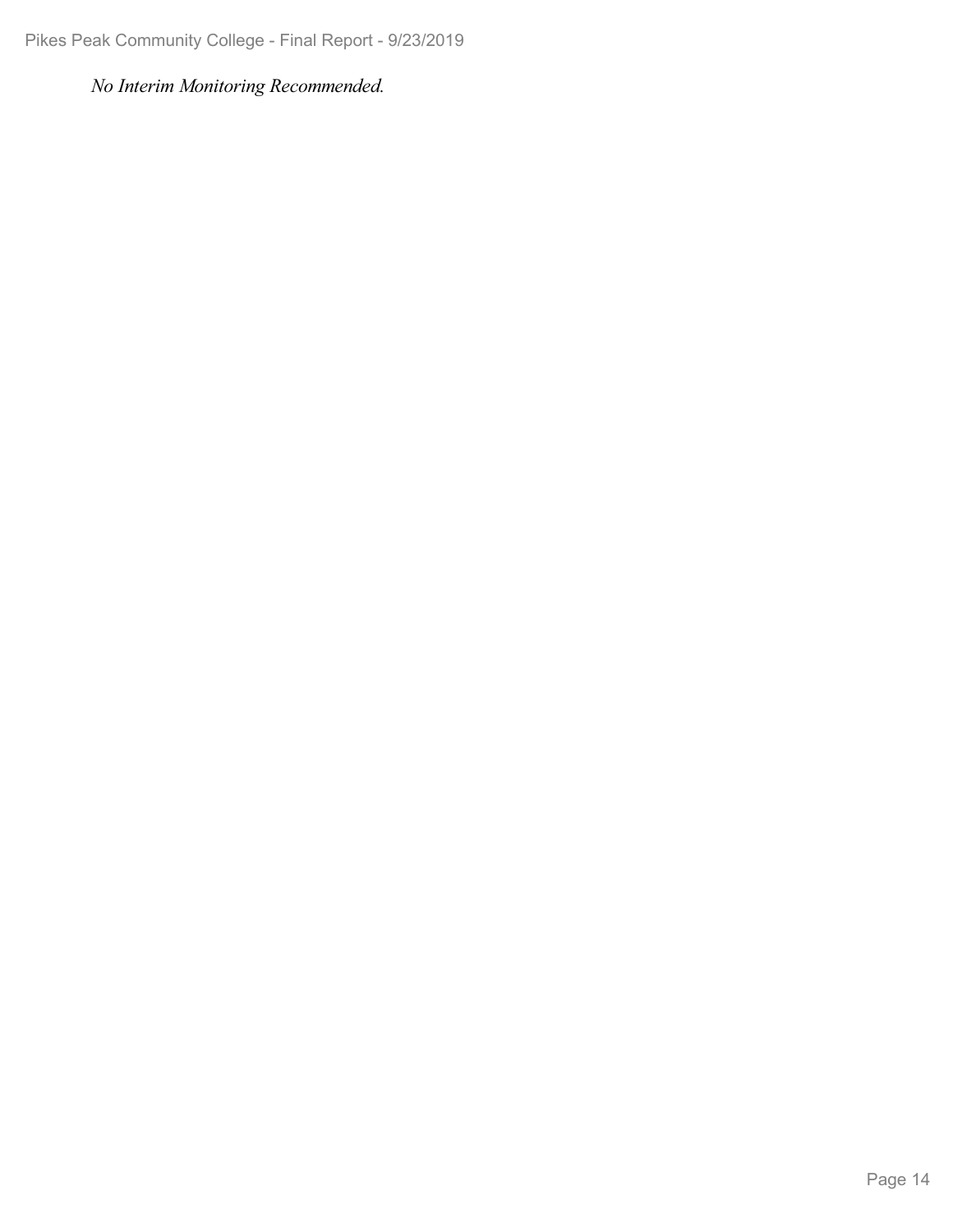# **2.B - Core Component 2.B**

The institution presents itself clearly and completely to its students and to the public with regard to its programs, requirements, faculty and staff, costs to students, control, and accreditation relationships.

#### **Rating**

Met

#### **Evidence**

PPCC presents itself clearly to the public regarding its program offerings and requirements, staffing, cost, and accreditation. Information about academic and career and technical programs is made available via the PPCC website. Program details, cost of attendance, special accreditations, and qualifications of faculty and staff are part of that information. The College lists its accreditation from the HLC on its website along with the logo. Program specific accreditations are also listed. PPCC receives federal financial aid funds which is regulated by the Higher Education Act of 1965, Title IV.

Each work unit or academic department has personnel who are responsible for keeping departmental webpages updated and accurate. There is training and support for the personnel responsible for updating program or department information. The PPCC Marketing and Communications department is charged with creating and distributing information about the College using a wide variety of print and online materials. This department also helps distribute information by social media in the case of an emergency.

Sources of evidence cited by PPCC include the Title IV Disclosures and the Web Editor Training.

## **Interim Monitoring (if applicable)**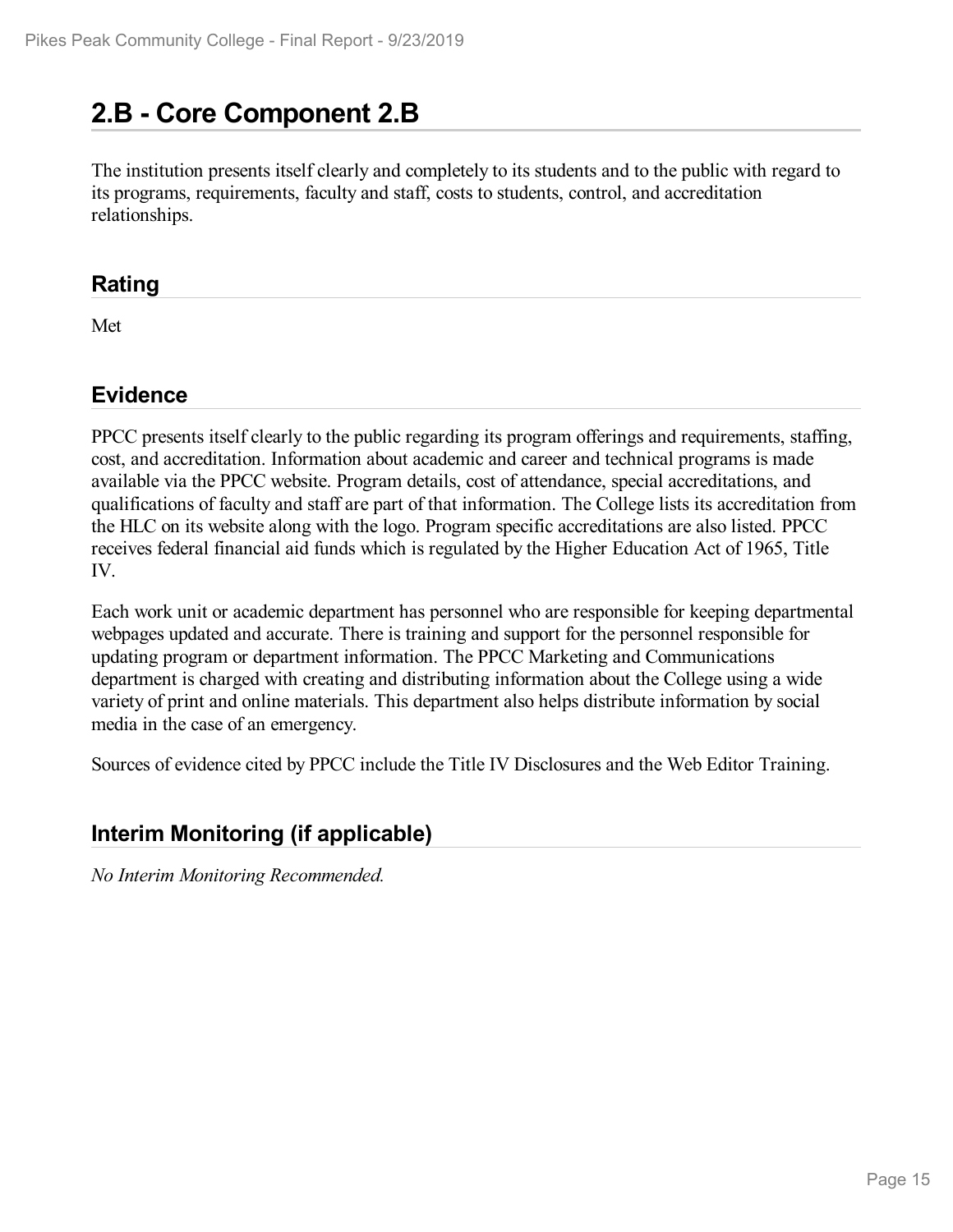# **2.C - Core Component 2.C**

The governing board of the institution is sufficiently autonomous to make decisions in the best interest of the institution and to assure its integrity.

- 1. The governing board's deliberations reflect priorities to preserve and enhance the institution.
- 2. The governing board reviews and considers the reasonable and relevant interests of the institution's internal and external constituencies during its decision-making deliberations.
- 3. The governing board preserves its independence from undue influence on the part of donors, elected officials, ownership interests or other external parties when such influence would not be in the best interest of the institution.
- 4. The governing board delegates day-to-day management of the institution to the administration and expects the faculty to oversee academic matters.

### **Rating**

Met

#### **Evidence**

PPCC is governed by a state level governing board that is responsible for setting policy for the 13 CCCS institutions. Pursuant to the Colorado Revised Statutes 23-60-102, the Community College and Occupational Education Act of 1967, the Board has authority to review and approve educational programs, capital projects, annual budgets, and tuition and fees. The System Chancellor is appointed by the Board and is responsible for developing and communicating procedures to implement the Board policies and other initiatives.

The Board has strategic goals which were developed with input from a variety of internal and external stakeholders such as business and community leaders, policy makers, staff, faculty, students, and executives from the 13 CCCS institutions. For the past five years, the 13 colleges have been focused on achieving the following goals: 1. Transform the student experience, 2. Transform our own workforce experience, 3. Create education without barriers through transformational partnerships, and 4. Redefine our value proposition through accessibility, affordability, quality, accountability, resource development and operational excellence.

As evidenced in the Board meeting agendas and minutes, all 13 Colleges report their progress toward these goals prior to each Board meeting. Some examples showing the Board's commitment to acting in the best interest of PPCC are the purchase of a building for health-related programs, the adoption of a facilities master plan, and the approval of a Bachelor of Applied Science in Emergency Service Administration.

The Board has a faculty representative who serves in an advisory capacity, which evidences its commitment to the importance of faculty voice in the planning process for the system. Also, there is a student representative who is nominated by the State Student Advisory Council. The Board membership is representative of a wide range of persons from public and private sectors of the state.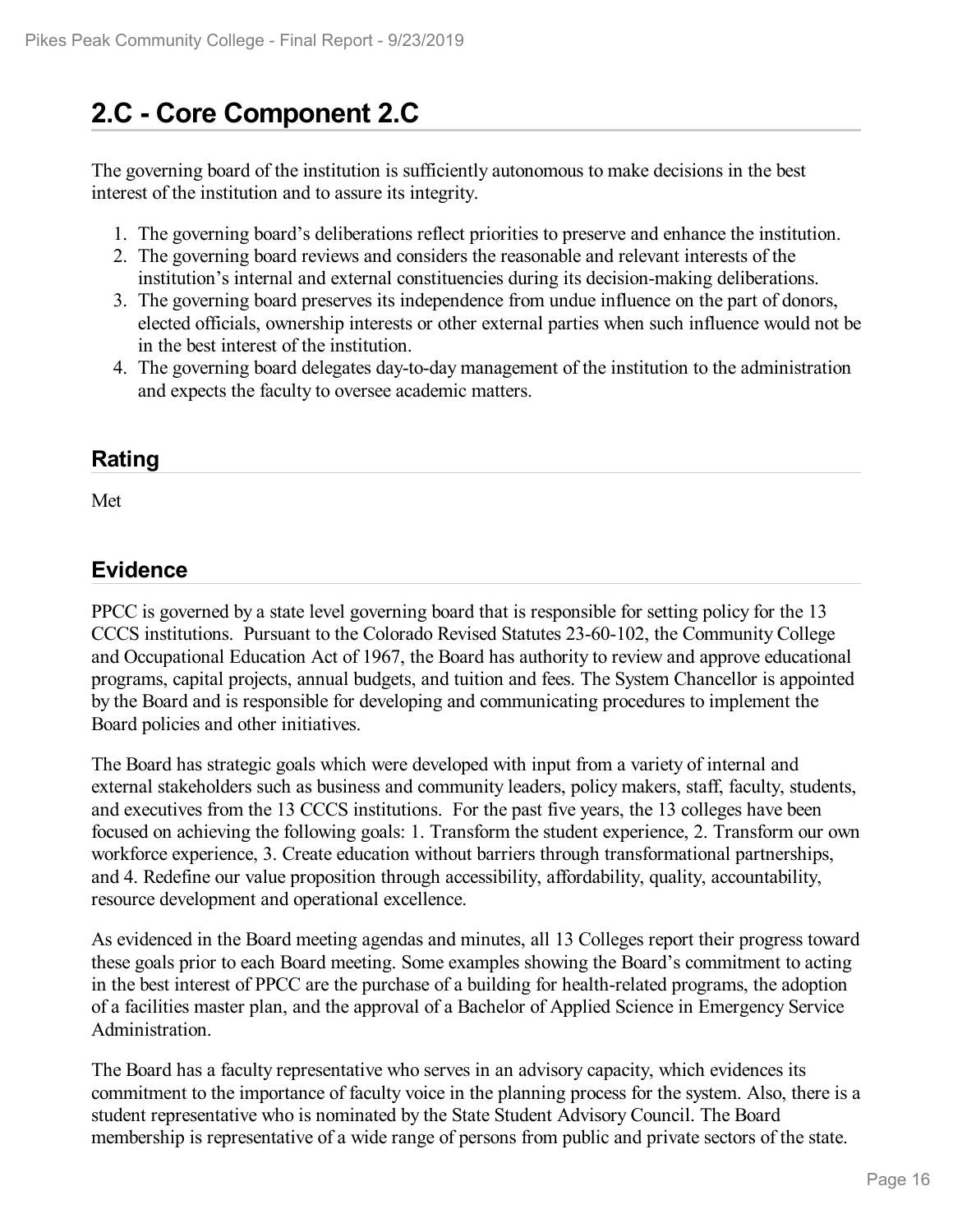During the Board meetings, which are held ten times per year, the Chancellor and College Presidents update the Board on efforts related to achieving the goals of the system-wide strategic plan, present new academic programs for approval, and share progress on institutional initiatives. On an annual basis, the Chancellor and the Board visit the colleges and hold listening sessions with students, staff, and faculty.

There are 13 advisory councils, one from each College, that are made up of community members in their service areas. These advisory councils meet four times per year. Each President updates the Chancellor about the topics addressed during the advisory council meetings, who in turn, provides the information to the Board. The guidelines for the advisory councils are contained in BP 2-25.

The Board preserves its independence from undue influence on the part of donors, elected officials, ownership interests, or other external parties when such influence would not be in the best interest of the institution. The Governor of Colorado directs the Board and has the responsibility to ensure that the Board operates under the Code of Ethics which is outlined in BP 3-70. This policy outlines conflict of interest. It prohibits Board members from accepting anything of value for their service.

The Board delegates day-to-day management of the institution to the administration and expects the faculty to oversee academic matters. The 13 Presidents and the Chancellor meet on a monthly basis. This work group is focused on achieving the goals of the strategic plan, and to provide input and operational guidance for system-wide strategies to help improve student success. BP 3-05 delegates the ability to manage the day-to day operations and authority over personnel to the Presidents.

PPCC follows a shared governance model to oversee academic affairs. Faculty members may participate in Faculty Senate, which is charged with making decisions regarding curriculum instruction, and others matters affecting faculty. To ensure faculty participation and leadership, faculty-led standing committees and task forces exist. Some examples of these committees and task forces are: Assessment, High Impact Practices, and Educational Procedures Review. BP 2-30 provides direction for the establishment and operations of faculty-led task forces and committees.

## **Interim Monitoring (if applicable)**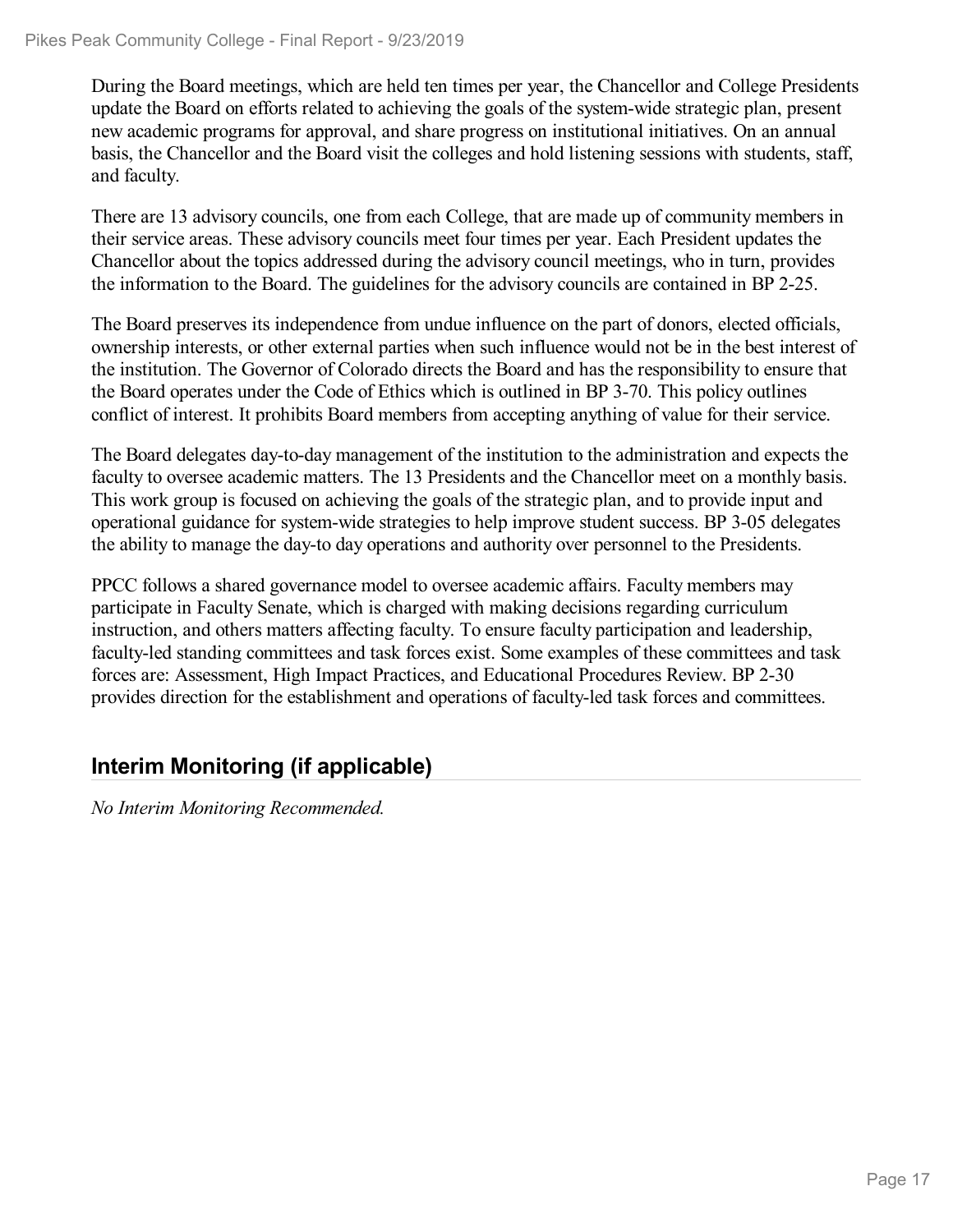# **2.D - Core Component 2.D**

The institution is committed to freedom of expression and the pursuit of truth in teaching and learning.

#### **Rating**

Met

### **Evidence**

Evidence that PPCC is committed to freedom of expression and the pursuit of truth in teaching and learning exists in the results of the recent system-wide climate surveys. It shows that PPCC faculty are highly satisfied with both the courses they are assigned to teach and the level of independence they have in teaching their classes. Employees of the College are provided with many opportunities to experience a broad range of learning opportunities exposing them to diverse ideas and ways of thinking. This takes place in the classroom as well as through co-curricular activities and professional development events sponsored by the Center for Excellence in Teaching and Learning (CETL). Other examples of efforts to improve teaching and learning include mini-grants that support innovation in teaching, service learning, and inquiry-based projects.

PPCC Educational Procedure regarding academic freedom (EP-075) states that "faculty should engage in intellectual debate and be free in the classroom to discuss their subject" and that "students should have the right to meet, discuss, and inquire within a context of a democracy."

During the educational process, student must also follow a Code of Conduct. Their behaviors must support the pursuit of academic freedom. Per BP 4-50, a Student Government Association (SGA) was established. The SGA provides information to the President, represents student interests, and protects the rights, responsibilities, and general welfare of the students. Student Life and student clubs exist on each campus and enhance the collegiate experience for students.

Sources of evidence that PPCC provided are: 2D.00 Clubs and Organizations, 2D.01 BP 3-20 Due Process for Faculty, 2D.02 Climate Survey Teaching, 2D.03 PDW Presentations, 2D.04 Mini Grants, 2D.05 High Impact Practices, 2D.06 EP 075 Academic Freedom, 2D.07 Code of Conduct, 2D.08 EP 310 Student Concerns, 2D.08a BP 4-50 Student Government, 2D.09 SGA Constitution, 2D.09 Student Government, 2D.10 Student Life, 2D.10a List of Speakers, and 2D.11 Co-Curricular Activities.

## **Interim Monitoring (if applicable)**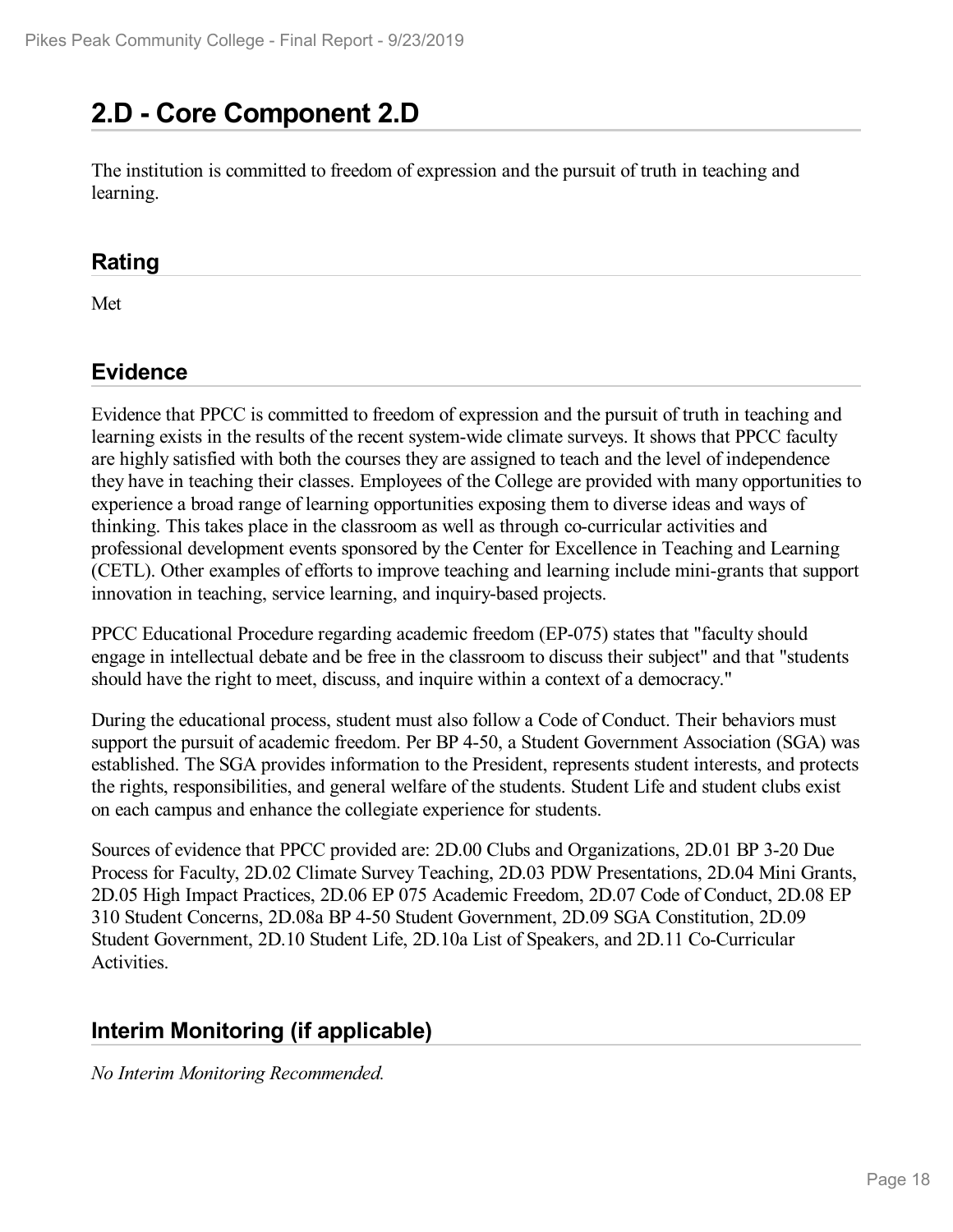# **2.E - Core Component 2.E**

The institution's policies and procedures call for responsible acquisition, discovery and application of knowledge by its faculty, students and staff.

- 1. The institution provides effective oversight and support services to ensure the integrity of research and scholarly practice conducted by its faculty, staff, and students.
- 2. Students are offered guidance in the ethical use of information resources.
- 3. The institution has and enforces policies on academic honesty and integrity.

#### **Rating**

Met

### **Evidence**

PPCC has an Institutional Review Board (IRB) that is registered with the Federal Office for Human Research Protections. The IRB is charged with ensuring that research projects conducted by students, faculty, and staff comply with federal regulations aimed at protecting "human subjects." The IRB is made up of six members with the Executive Director of Institutional Effectiveness serving as the chairperson. Details regarding the procedures for gaining approval for research projects involving human subjects can be found on the PPCC website and in print materials such as the college catalog, faculty resource guide, and the student handbook. Educational procedures regarding use of human subjects is contained in EP 005.

At PPCC, students are provided with guidance on acceptable use of copyrighted materials. PPCC librarians conduct classroom instruction on how to properly cite sources of information when writing for scholarly purposes. Information regarding acceptable use and reference citations and copyright laws is also shared. Similarly, employees of the College are expected to follow the same ethical practices as students. Those practices are communicated to students and employees in the Student Code of Conduct and through webpages such as Social Media Guidelines and Computer Services. The PPCC Publications and Printing department monitors incoming printing/copying orders and requires requestors to acknowledge compliance with copyright laws.

PPCCs rules and regulations regarding matters of academic integrity are outlined in the Student Code of Conduct and presented during Student Success Seminar sessions. Faculty are required to communicate the information regarding misuse of academic materials, cheating, and plagiarism in their students. Faculty are also expected to model academic integrity in their professional capacity. PPCC uses "TurnItIn" to review research papers in order to identify plagiarism.

The Dean of Students investigates allegations of academic dishonesty, and determines, what, if any disciplinary measures should be taken. The guidelines for this practice are outlined in SP 4-30, Student Disciplinary Procedure. Varied disciplinary measures can be applied when academic dishonesty occurs and is dependent on the severity and frequency of the student's engagement in academic dishonesty.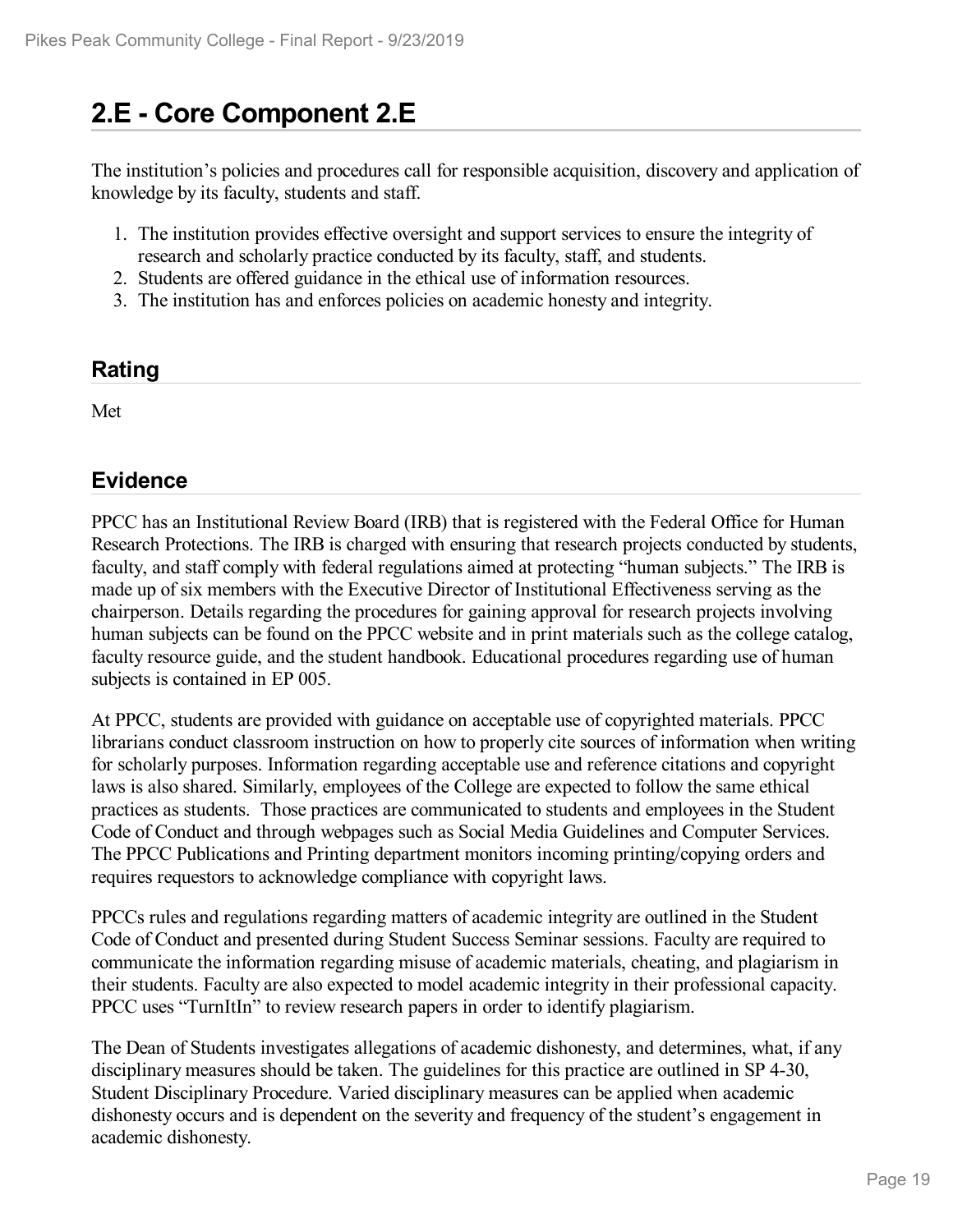PPCC cited the following sources of evidence that they are in compliance with 2E.: 2E1.1 IRB Registration, 2E1.1a IRB Notification Letters, 2E1.2 IRB Procedures and Protocols, 2E1.3 IRB Information, 2E2.1 BP 3-90 Copyrights and Patents, 2E2.2 BP 3-125 Electronic Communication Policy, 2E2.3 SP 3-125c Computer and Information Systems Procedures, 2E2.4 EP 080 Copyright and Patent Ownership, 2E2.5 EP 085 Use of Copyrighted Information, 2E2.6 AP 3-2 Digital Copyright HEOA, 2E2.7 Ethical Use of Information Resources, 2E2.8 Copyright Compliance, 2E3.1 Code of Conduct, 2E3.1a Academic Honesty, 2E3.1b All Student Handbook Email, 2**E3.2** SSS Material, 2E3.3 EP 051 Academic Honesty, 2E3.4 TurnItIn, and 2E3.5 SP 4-30 Student Disciplinary Procedure.

### **Interim Monitoring (if applicable)**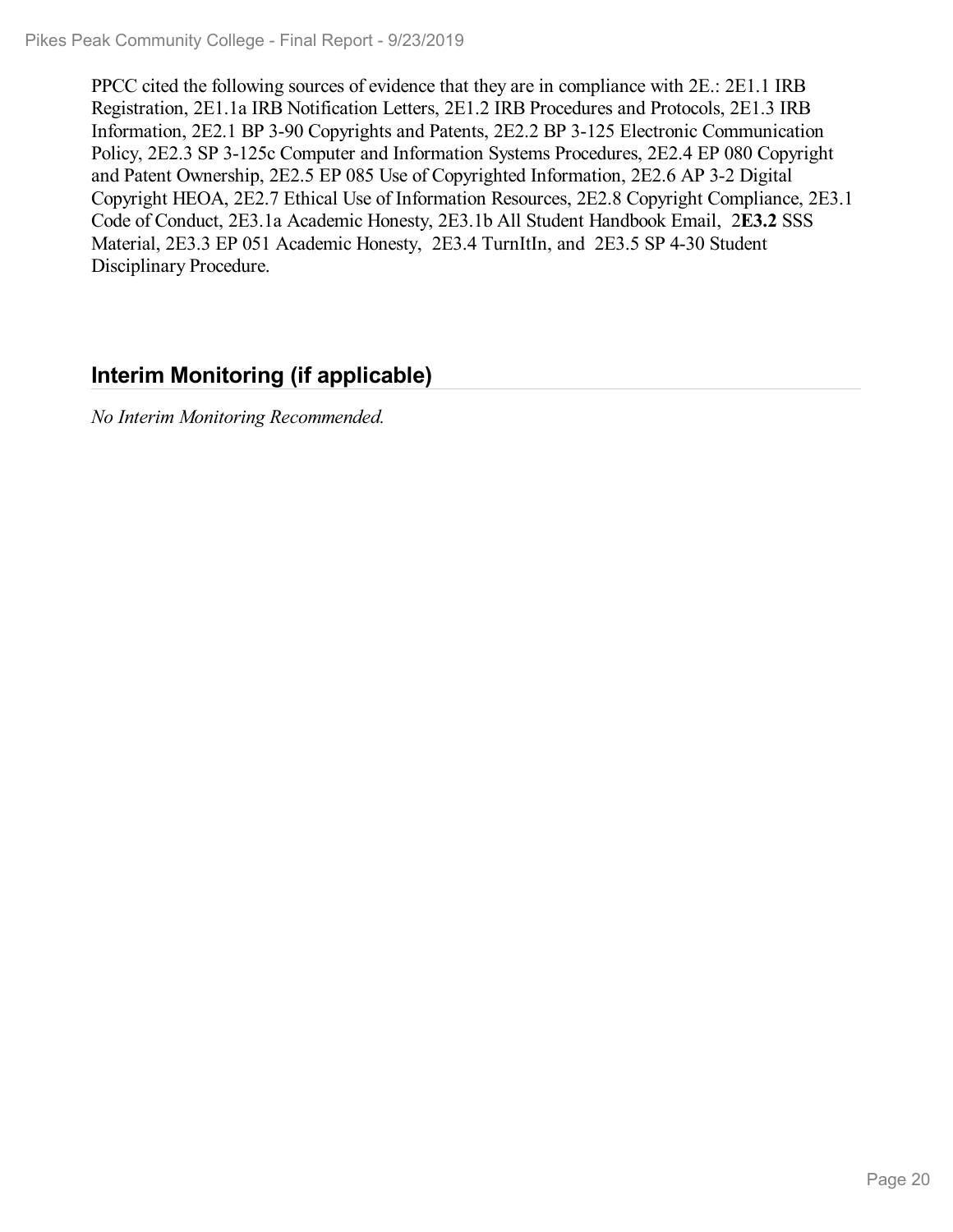# **2.S - Criterion 2 -Summary**

The institution acts with integrity; its conduct is ethical and responsible.

#### **Evidence**

Criterion 2 has been met.

Pikes Peak Community College operates according to the policies set forth by the Board of the Colorado Community College System (CCCS). Board policies and accompanying System procedures are available on the CCCS website. The Chancellor of the CCCS is charged with supporting and disseminating these policies. PPCC has established procedures which guide as to how various work units of the institution operationalize them.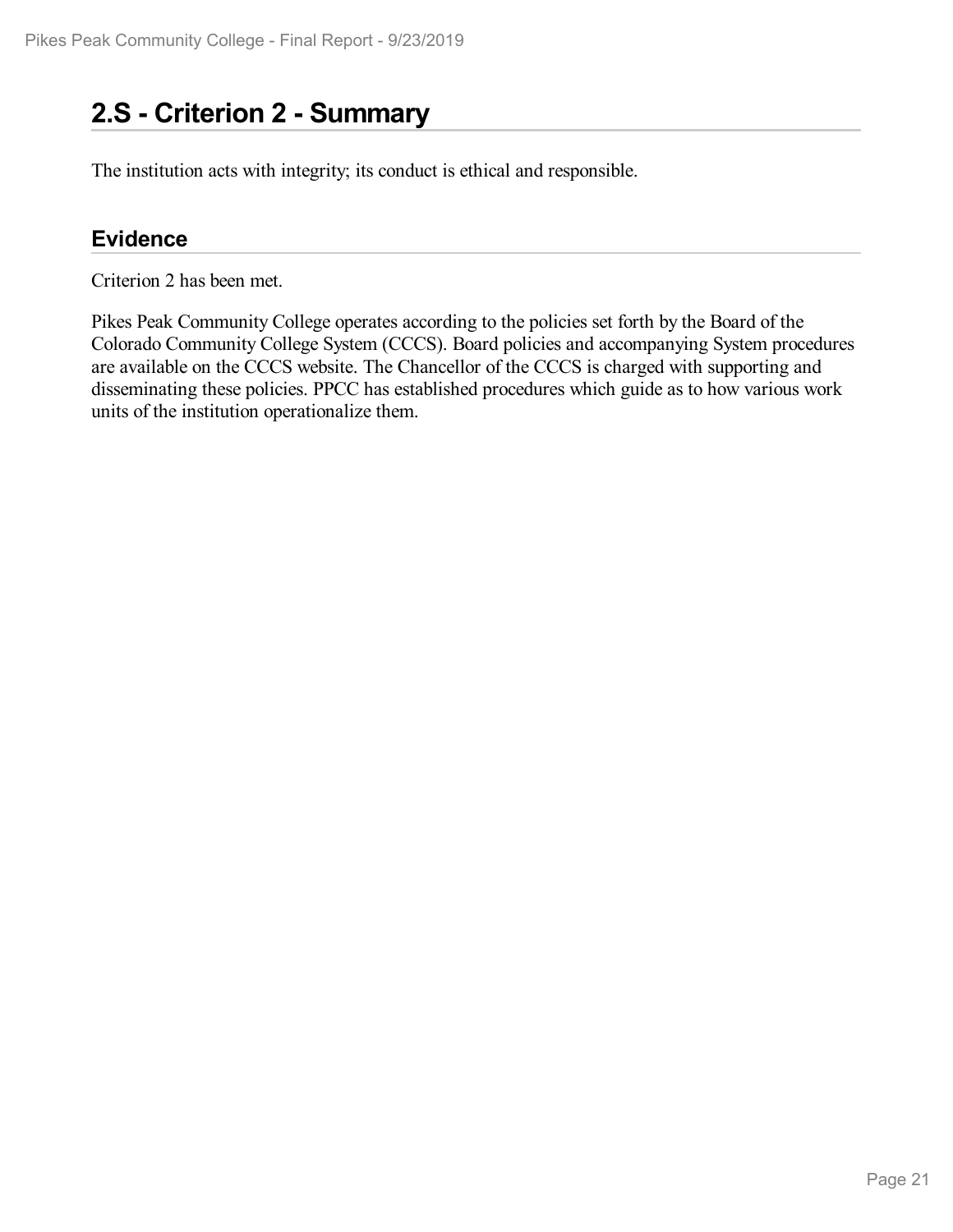# **3 -Teaching and Learning: Quality, Resources, and Support**

The institution provides high quality education, wherever and however its offerings are delivered.

# **3.A - Core Component 3.A**

The institution's degree programs are appropriate to higher education.

- 1. Courses and programs are current and require levels of performance by students appropriate to the degree or certificate awarded.
- 2. The institution articulates and differentiates learning goals for undergraduate, graduate, post baccalaureate, post-graduate, and certificate programs.
- 3. The institution's program quality and learning goals are consistent across all modes of delivery and all locations (on the main campus, at additional locations, by distance delivery, as dual credit, through contractual or consortial arrangements, or any other modality).

### **Rating**

Met

### **Evidence**

PPCC has established processes and procedures to ensure that each level of degree programs is appropriate for its specific learning goals. Every degree and certificate program has measurable program-level learning outcome statements that demonstrate the appropriate level of student learning. The Curriculum and Instructional Practices Committee (CIP) receives and reviews curriculum change proposals proposed by the faculty before sending its recommendations forward to the Vice President for Instructional Services (VPIS) for further action. If changes are approved, "discipline faculty across all 13 CCCS colleges review and provide feedback before examined by the system-wide State Faculty Curriculum Committee."

Both Career and Technical Education (CTE) and general education courses are reviewed during the annual Faculty Conference meetings attended by discipline chairs from all 13 CCCS community colleges. After verifying compliance with specific program requirements, the Colorado CTE department grants program approval for five years during which time a plan is developed to address each program "strengths, weaknesses, strategic goals, and action steps." All PPCC CTE programs are required to meet with their advisory committee a minimum of two times annually to help faculty design and offer CTE programs that meet current and future workforce needs. Minutes from a sample of advisory committee meetings provided evidence of the contributions made by these CTE program committees.

Quality of education across all modes of delivery (face-to-face and online/hybrid) is assured primarily by departmental chairs and deans. The College's eLearning department provides faculty and adjunct instructors with training and resources illustrating best practices in online education. Technology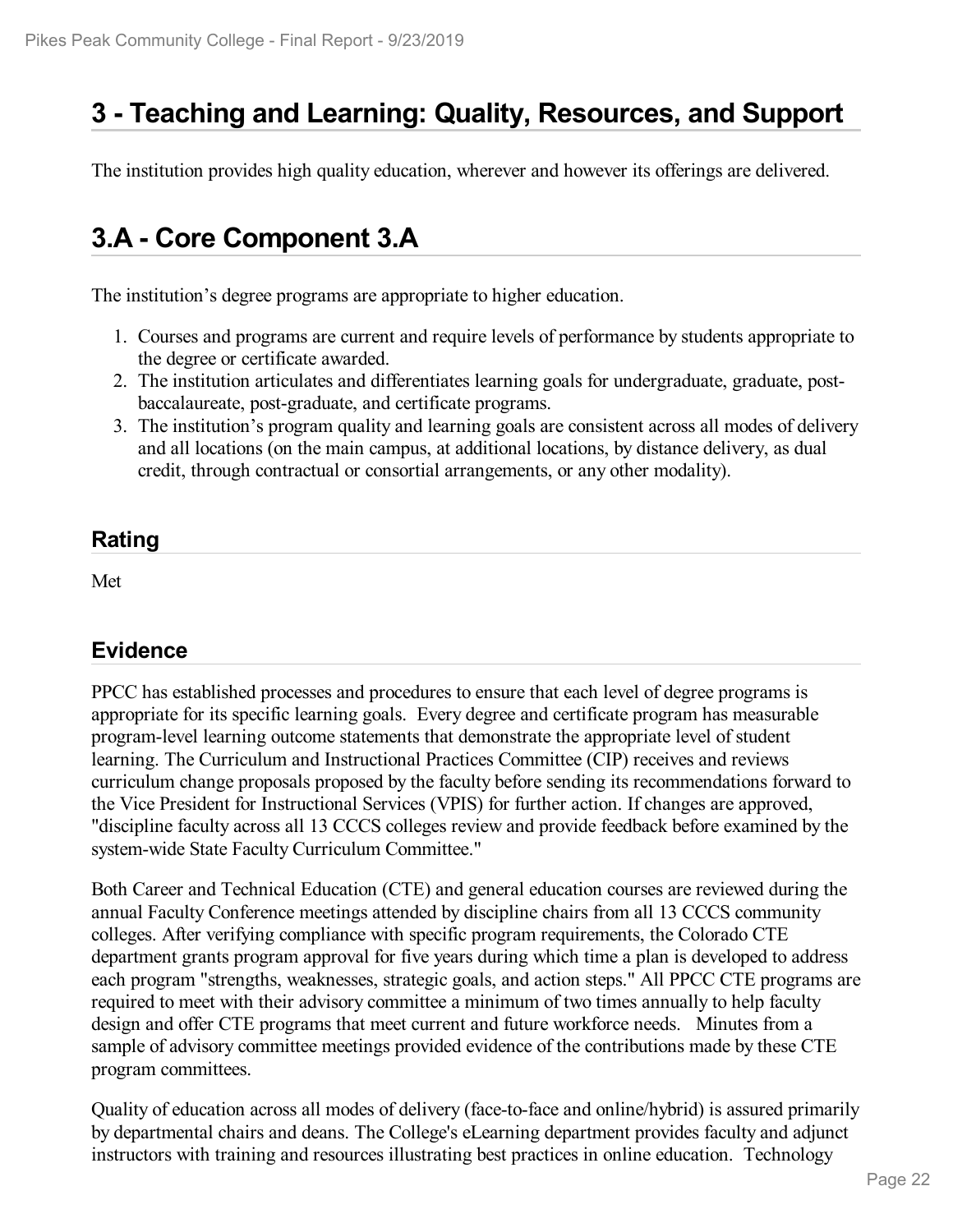workshops are offered at the beginning of the fall and spring semesters to ensure faculty are updated on technological changes made to the College's course management system. In each PPCC discipline area, assessment findings are regularly examined and used to drive the continuous improvement of learning.

### **Interim Monitoring (if applicable)**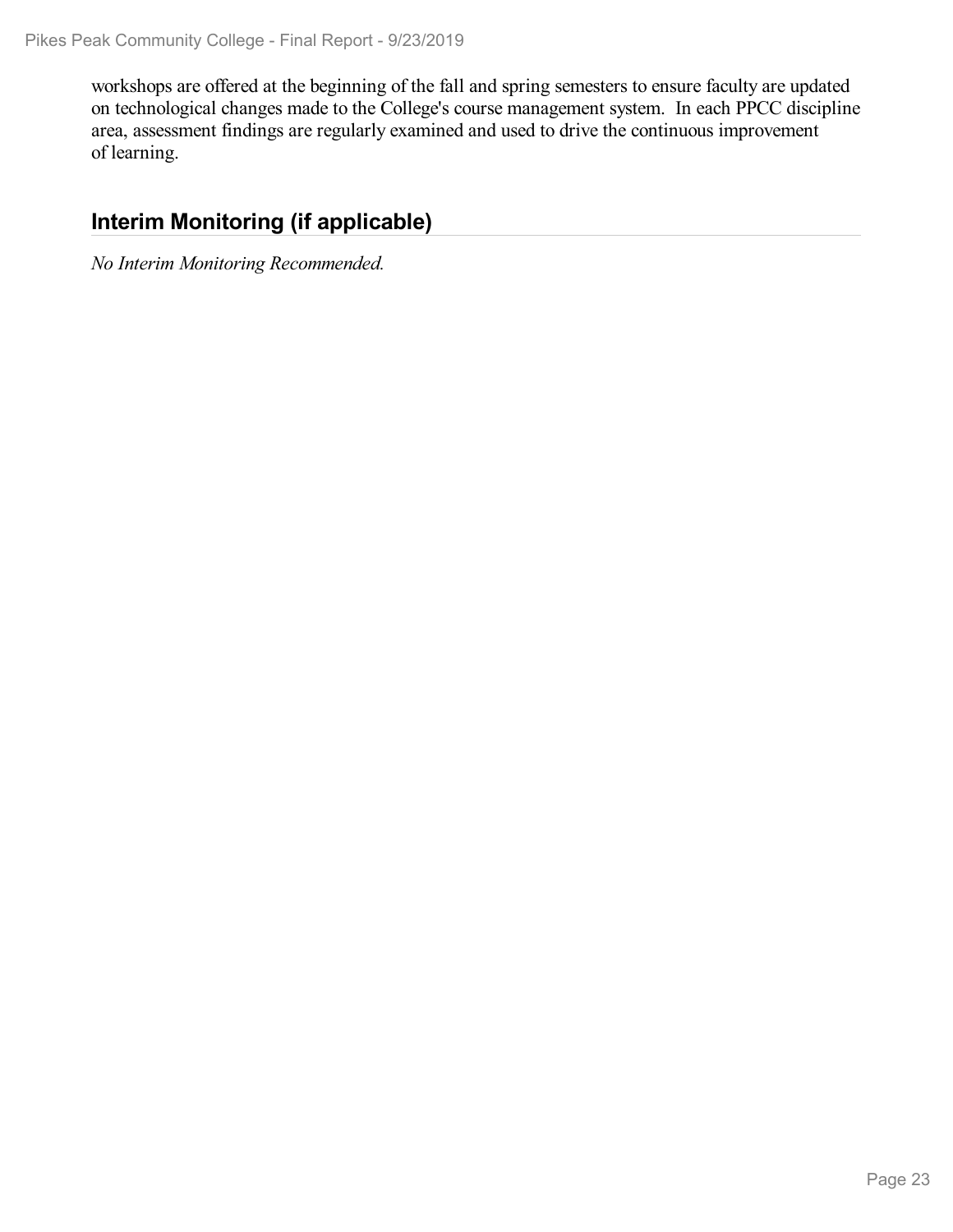# **3.B - Core Component 3.B**

The institution demonstrates that the exercise of intellectual inquiry and the acquisition, application, and integration of broad learning and skills are integral to its educational programs.

- 1. The general education program is appropriate to the mission, educational offerings, and degree levels of the institution.
- 2. The institution articulates the purposes, content, and intended learning outcomes of its undergraduate general education requirements. The program of general education is grounded in a philosophy or framework developed by the institution or adopted from an established framework. It imparts broad knowledge and intellectual concepts to students and develops skills and attitudes that the institution believes every college-educated person should possess.
- 3. Every degree program offered by the institution engages students in collecting, analyzing, and communicating information; in mastering modes of inquiry or creative work; and in developing skills adaptable to changing environments.
- 4. The education offered by the institution recognizes the human and cultural diversity of the world in which students live and work.
- 5. The faculty and students contribute to scholarship, creative work, and the discovery of knowledge to the extent appropriate to their programs and the institution's mission.

### **Rating**

Met

## **Evidence**

PPCC offers clear and appropriate general education requirements that include "courses from at least five of the six CCHE-approved general education categories (content areas)." Four years ago, faculty voted to approve ten competencies students should acquire through these classes and mapped each competency to specific courses. For example, English or communication courses focus on successful expression of ideas while history courses emphasize critical thinking and information literacy skills. In addition, each program engages students in information gathering and analysis as appropriate to that field. For example, "students enrolled in the Medical Assistant AAS degree .. . complete a medical filing course."

It is noted that many faculty members have integrated diversity and global learning into their pedagogy in the form of high impact educational practices. These include, but are not limited to, service-learning projects and study abroad. Since the High Impact Practices team was recently created (2017-2018), review and assessment of these practices are in the early stages. Global Village Roundtables as well as various clubs and community/civic activities are available to students to encourage understanding and appreciation of diversity. In sum, the College provided evidence of many opportunities available for students to get involved in civic and community endeavors (for example, leadership in 2020 United States Census, Pikes Peak United Way 211 referral program, PPCC Mobile Food Market, PPCC Tax Help Program, Pikes Peak Children's Water Festival, etc.).

Faculty complete an annual performance plan that includes the evaluation of both teaching and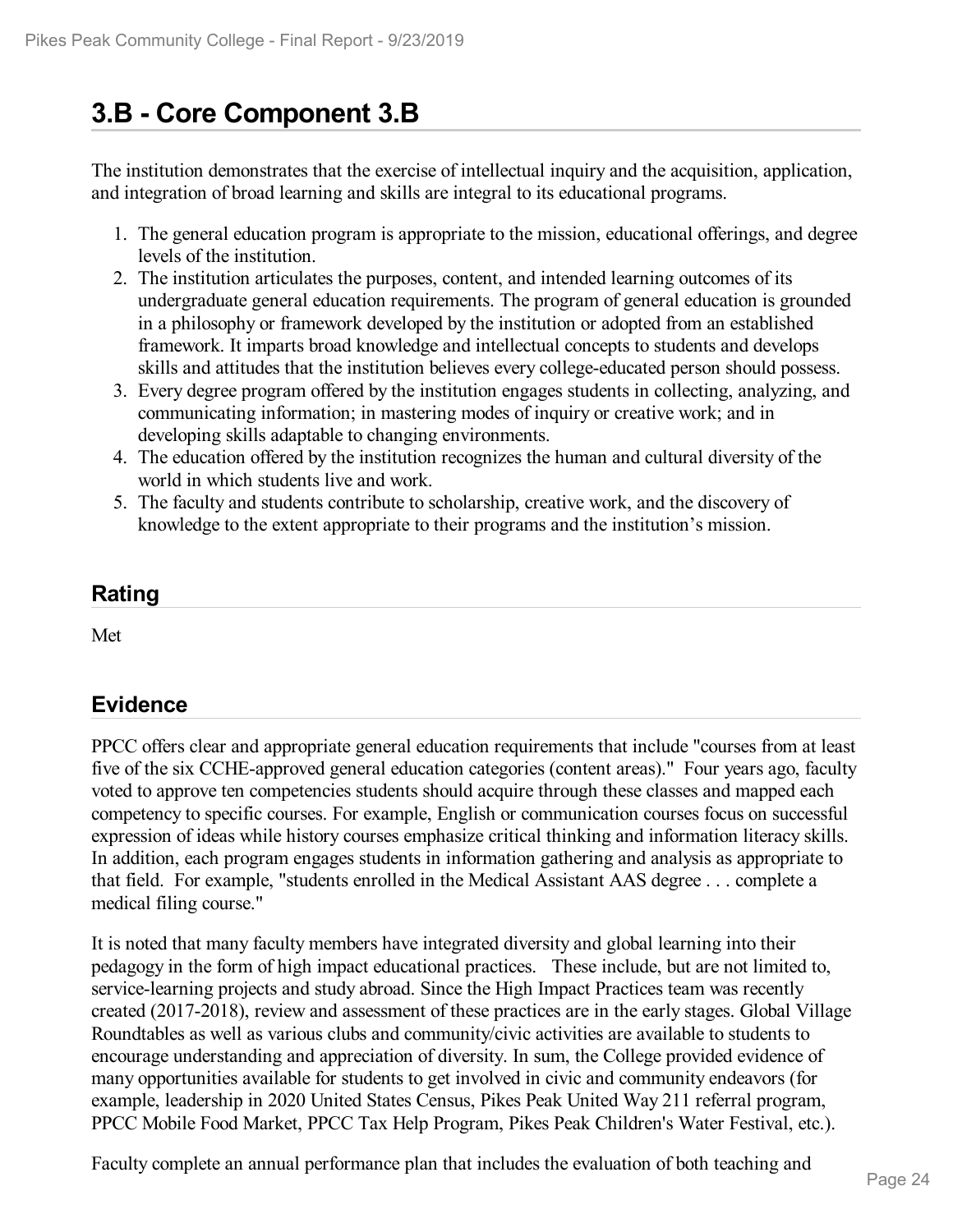service. Expectations for receiving an "Exemplary" rating are detailed and clear. Professional support and continuing education are offered to faculty through workshops, a mini-grant program, and other CETL-sponsored events. The PPCC Institutional Review Board approves research involving human participants, and "all degree and certificate programs ask students to complete authentic, performance-based assignments as part of their coursework." Recent CCSSE surveys reveal that students have responded positively to the College's increased emphasis on preparing students for a "rapidly changing environment."

## **Interim Monitoring (if applicable)**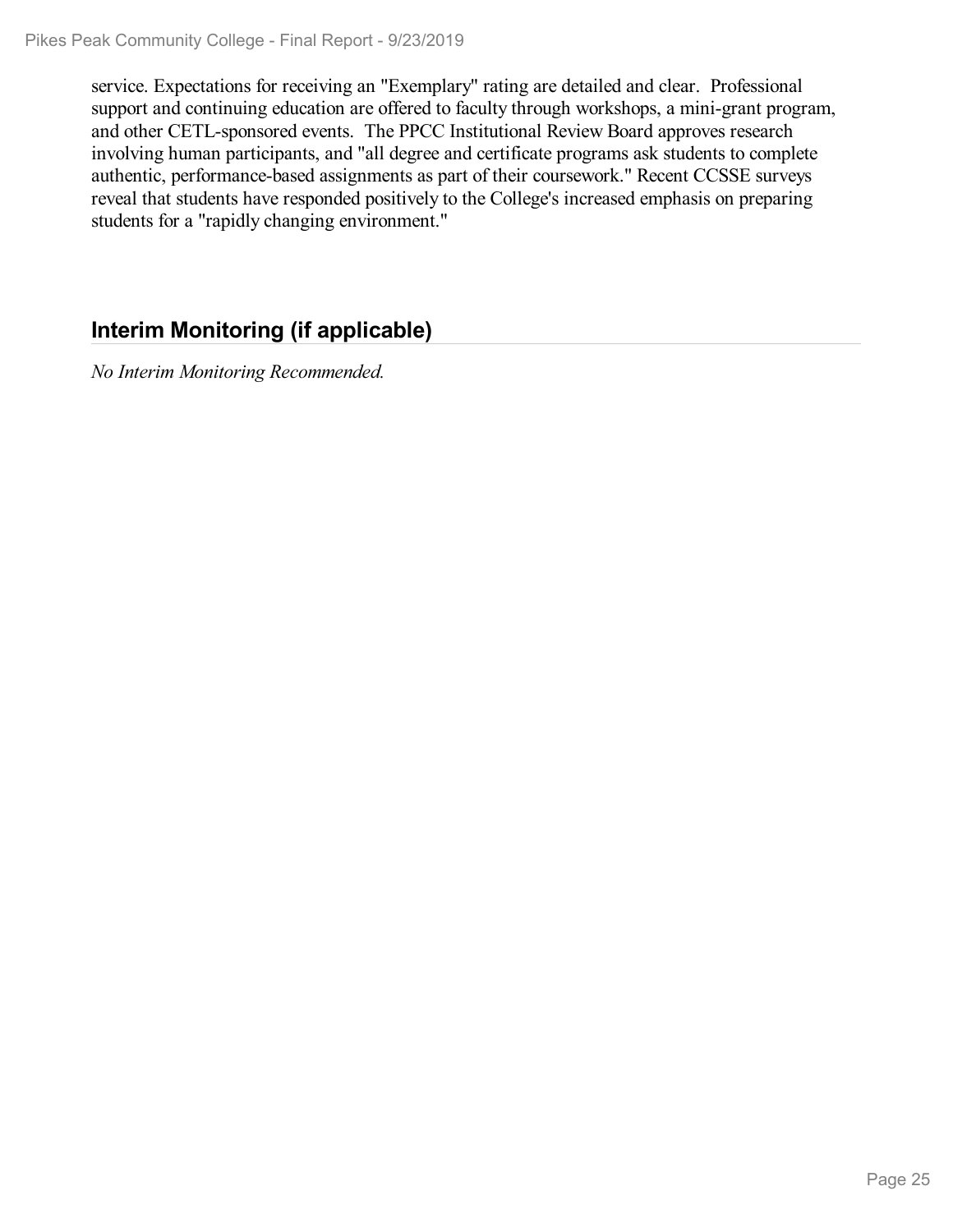# **3.C - Core Component 3.C**

The institution has the faculty and staff needed for effective, high-quality programs and student services.

- 1. The institution has sufficient numbers and continuity of faculty members to carry out both the classroom and the non-classroom roles of faculty, including oversight of the curriculum and expectations for student performance; establishment of academic credentials for instructional staff; involvement in assessment of student learning.
- 2. All instructors are appropriately qualified, including those in dual credit, contractual, and consortial programs.
- 3. Instructors are evaluated regularly in accordance with established institutional policies and procedures.
- 4. The institution has processes and resources for assuring that instructors are current in their disciplines and adept in their teaching roles; it supports their professional development.
- 5. Instructors are accessible for student inquiry.
- 6. Staff members providing student support services, such as tutoring, financial aid advising, academic advising, and co-curricular activities, are appropriately qualified, trained, and supported in their professional development.

### **Rating**

Met

## **Evidence**

Responding to the 2014 HLC Review Team's suggestion that more full-time faculty members were needed, PPCC increased these numbers from 169 to 189 even as student enrollment decreased by 6%. This resulted in a student-to-faculty ratio of 20 to 1 in fall 2018 as opposed to the 23 to 1 in fall 2014. Academic deans conduct a staffing analysis each fall to ensure that there are enough faculty members to serve the institution's needs. A system-wide climate survey revealed that a large majority of faculty find their teaching and student advising load reasonable but are struggling more with administrative responsibilities.

PPCC follows a clear employment process, which includes detailed job descriptions, verification of official transcripts, and hiring guidelines. A sound record keeping is followed. Written guidelines are available for evaluation of teaching staff and are reinforced through classroom observations. Faculty identify goals for each academic year, meet with their supervisors, and receive a rating with any areas of concern being documented and addressed through an individualized plan.

To ensure accessibility for students, faculty members must schedule at least four office hours per week. Faculty schedules are posted in course syllabi and implemented with the aid of Outlook Calendar.

CETL sponsors a professional development week prior to each fall and spring semester and offers other professional development opportunities throughout the school year. Those who teach online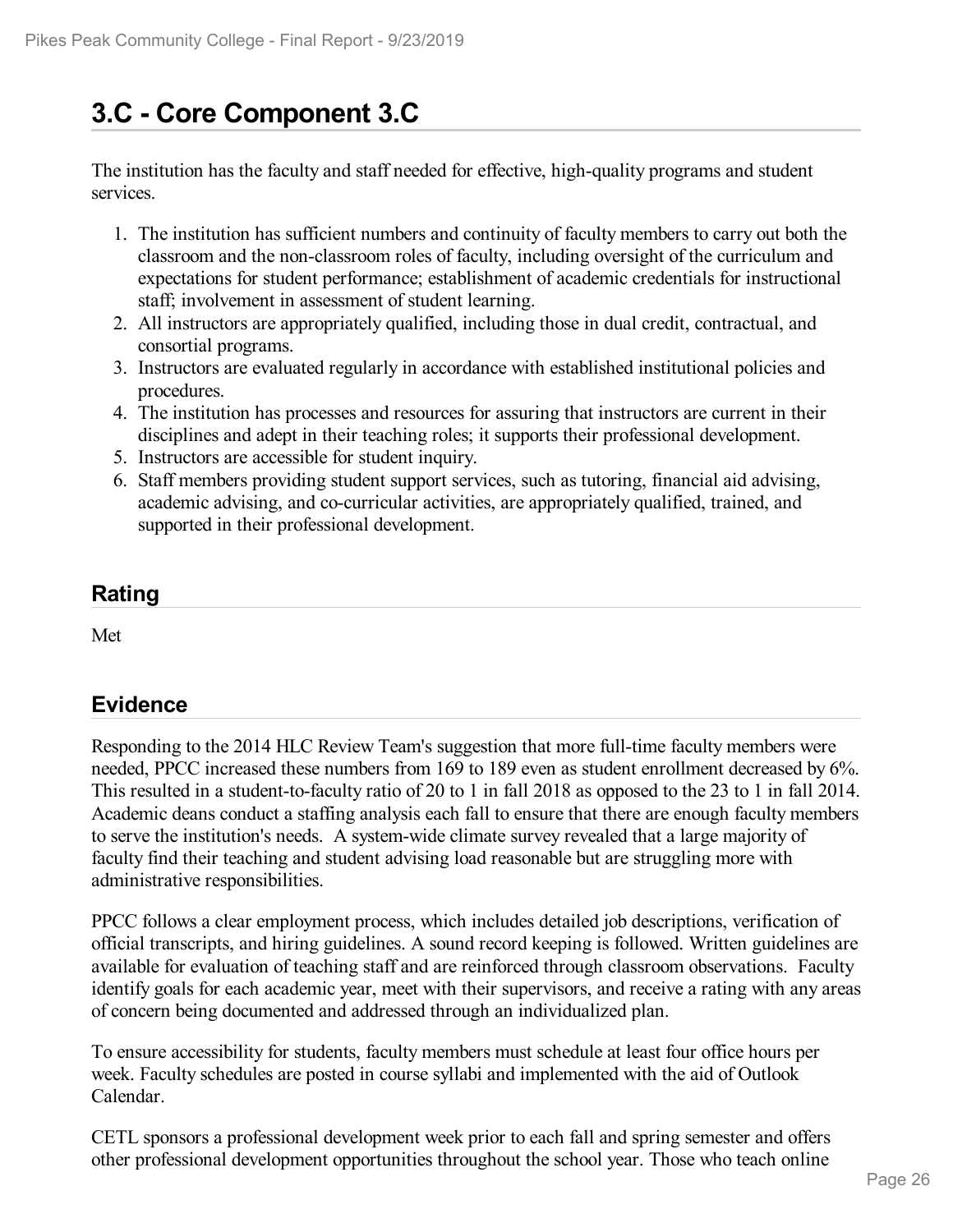courses must complete PPCC's eLearning Boot camp. Various funding grants and sources are available for further professional development. Over 90% of faculty completed some training during the 2017-2018 school year. It is noted that Student Services are encouraged to stay current in their areas of expertise, but data was not submitted to confirm the level of this activity.

### **Interim Monitoring (if applicable)**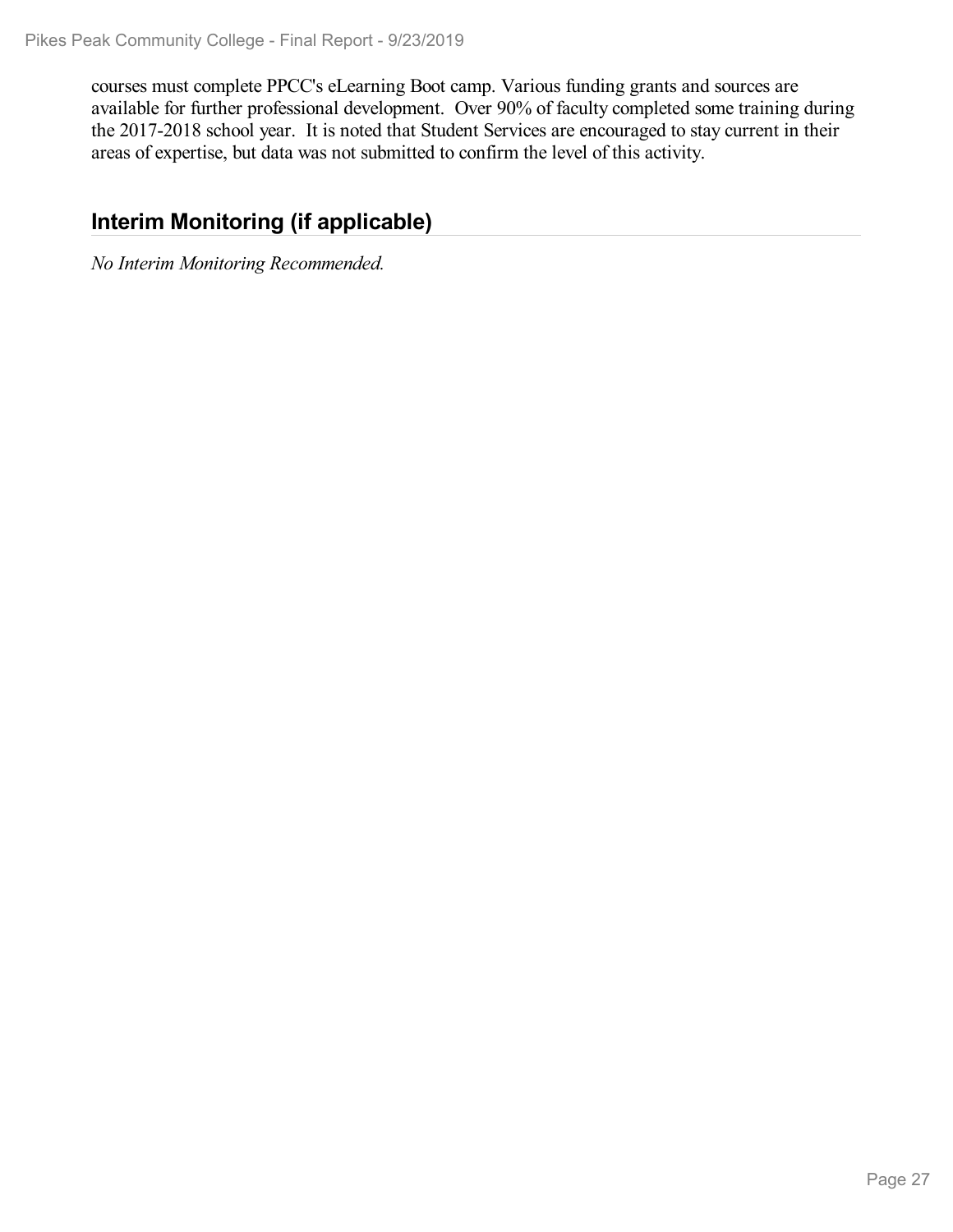# **3.D - Core Component 3.D**

The institution provides support for student learning and effective teaching.

- 1. The institution provides student support services suited to the needs of its student populations.
- 2. The institution provides for learning support and preparatory instruction to address the academic needs of its students. It has a process for directing entering students to courses and programs for which the students are adequately prepared.
- 3. The institution provides academic advising suited to its programs and the needs of its students.
- 4. The institution provides to students and instructors the infrastructure and resources necessary to support effective teaching and learning (technological infrastructure, scientific laboratories, libraries, performance spaces, clinical practice sites, museum collections, as appropriate to the institution's offerings).
- 5. The institution provides to students guidance in the effective use of research and information resources.

#### **Rating**

Met

## **Evidence**

PPCC responds to student needs as they arise. Almost fifty (50) percent of students cited finances as an obstacle to staying in school, so PPCC created programs to increase access to monthly food distributions, community resources, and reduced-rate local transportation.

Responding to national and local data regarding developmental education, PPCC now offers corequisite courses in math and English, joined the Complete College America's National Momentum Pathways Project to "increase completion rates and close achievement gaps," and follows House Bill 19-1206 direction to "enroll no more than 10 percent of students . . . into stand-alone developmental education courses." PPCC's math bridge program, which was designed to help students needing developmental math, began with 7 students in summer 2017 and had 45 students enrolled in spring 2019. This program resulted in positive student feedback and increased completion rates in developmental courses.

A linear enrollment process with a separation between academic advising and placement testing was replaced with a variety of changes, including the adoption of a web-based enrollment and registration platform, the merger of academic advising and placement testing into a single department, and the use of multiple measures to determine placement. The hiring of four testing and entrance advising specialists reflects the institution's commitment to improving its advising process. Between 2015 and 2018, student responses to the statement "an advisor helped me to set academic goals and to create a plan for achieving them" increased from 40% to 46%. Students also reported being highly satisfied with their ability to contact faculty.

College facilities continue to improve and expand to meet student needs and increase opportunities for learning. A Learning Commons was constructed at the Centennial Campus with similar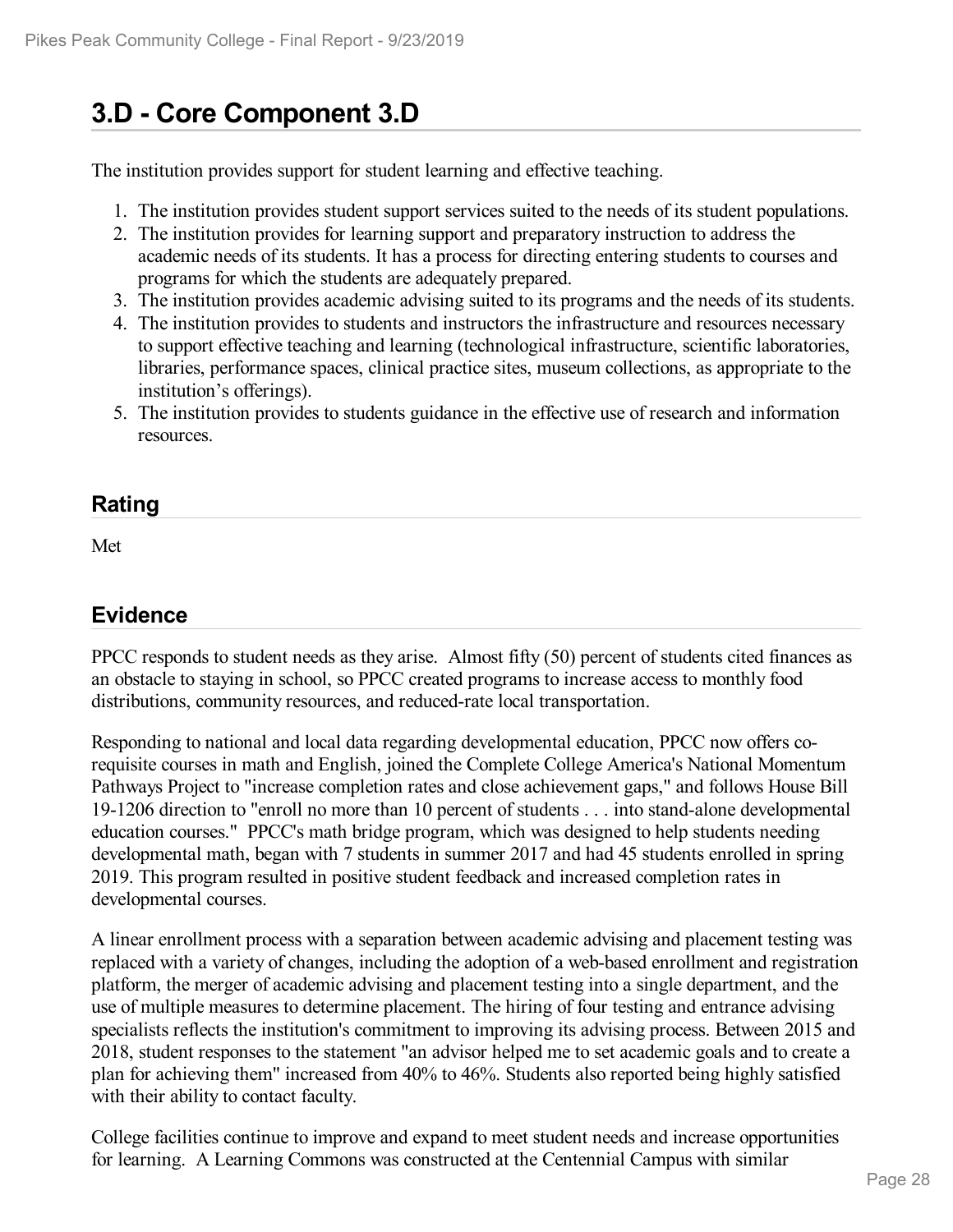environments being slated for other campuses in the next few years. The facilities master plan, approved in April 2018, indicates the need for additional learning spaces. The 2014 Review Team noted that the eLearning department was relatively new and not fully integrated into the College. PPCC responded by creating additional opportunities for collaboration with the library and other areas of the College, such as financial aid. Data from these changes and improvements should help confirm its success. Library services include providing in-class instruction on information literacy and "subject guides" to enable students to more easily access information in specific disciplines.

## **Interim Monitoring (if applicable)**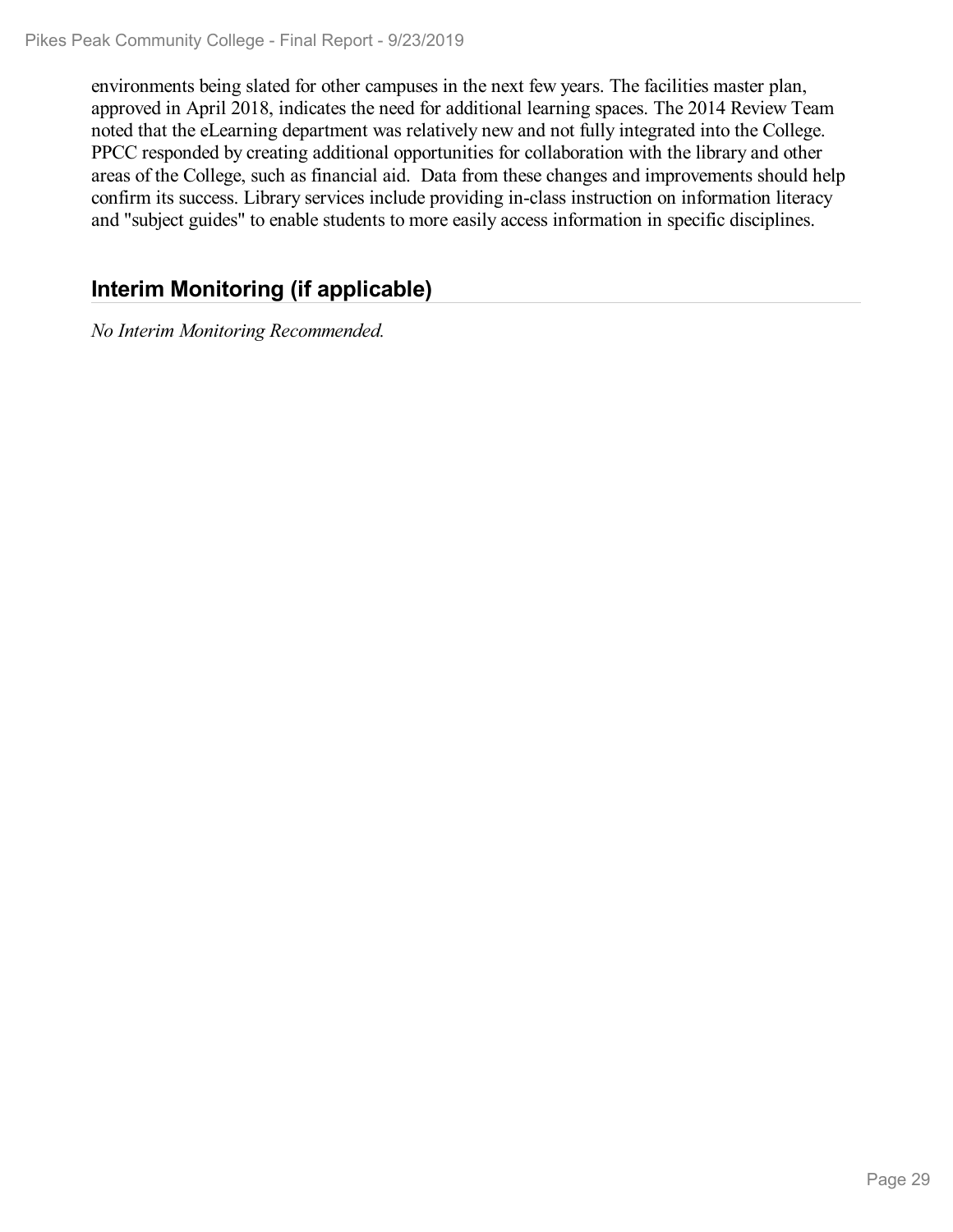# **3.E - Core Component 3.E**

The institution fulfills the claims it makes for an enriched educational environment.

- 1. Co-curricular programs are suited to the institution's mission and contribute to the educational experience of its students.
- 2. The institution demonstrates any claims it makes about contributions to its students' educational experience by virtue of aspects of its mission, such as research, community engagement, service learning, religious or spiritual purpose, and economic development.

#### **Rating**

Met

#### **Evidence**

PPCC's Student Life offers more than 20 student-led clubs, but it is unclear how many students participate in these communities. Educational and social events are offered throughout the year. The establishment of both the Diversity, Equity, and Inclusion office and the HIPs team resulted in the offering of additional cultural events.

Composed of faculty and staff, the Co-curricular Advisory Committee was formed in 2018 to increase co-curricular activities but would benefit from student members. Students who are employed by the institution report learning valuable lessons in teamwork, communication, etc., which will transfer to their future workplace. Assessment findings reflect the important role the Student Services division plays in enriching the students' collegiate experience.

### **Interim Monitoring (if applicable)**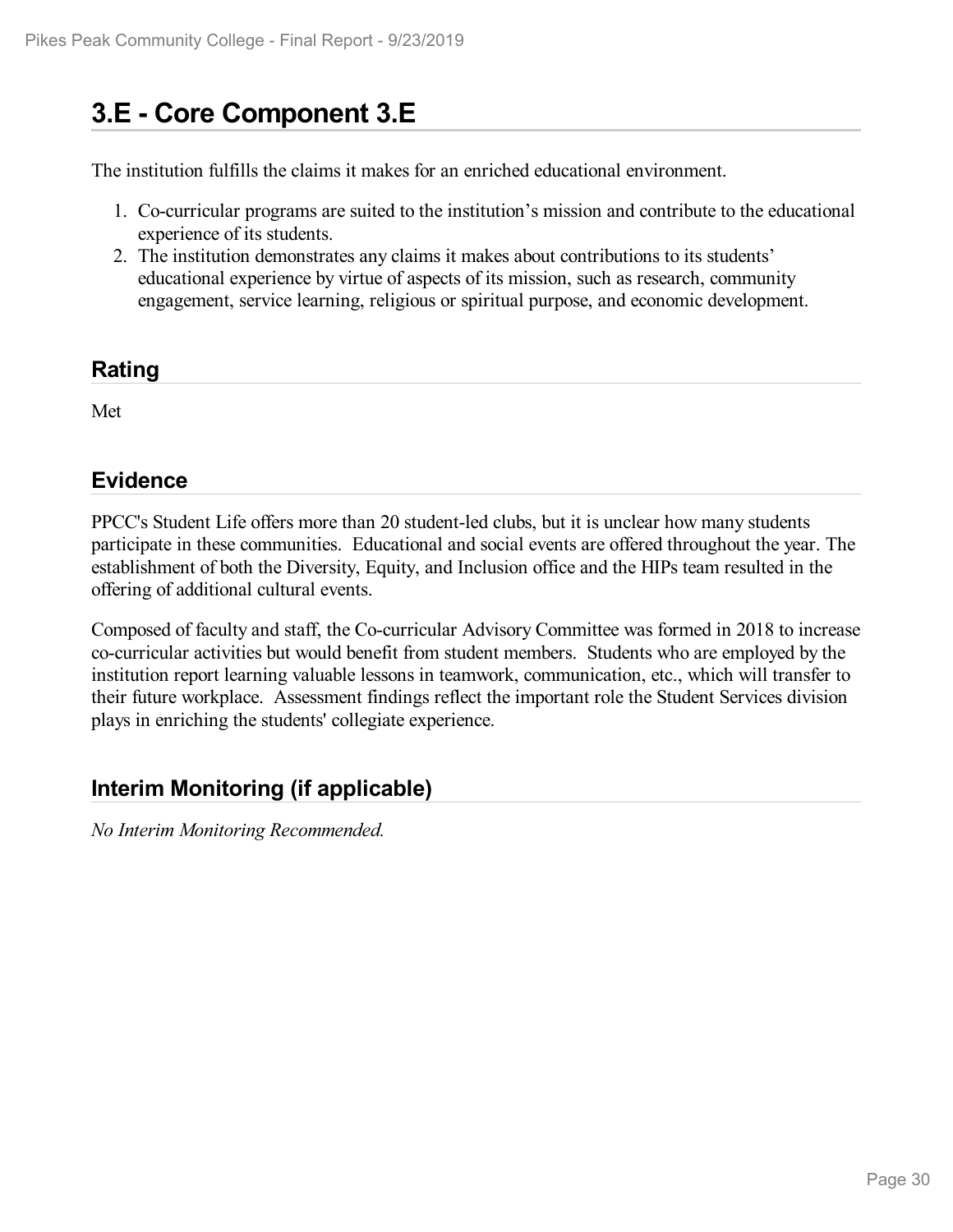# **3.S - Criterion 3 -Summary**

The institution provides high quality education, wherever and however its offerings are delivered.

#### **Evidence**

Criterion 3 has been met.

PPCC's degree and certificate programs are appropriate and formulated for student success. The College's general education program is robust, with adequate oversight and assessment ensuring its success. Faculty and staff are vetted before being hired. Job performance is evaluated systematically. There are established credential requirements for instructors, but data is needed to indicate what percentage of faculty meet those requirements. Support for students occurs across campus and is achieved through numerous methods. The institution responds to students' needs on many levels ranging from curricular to financial. Co-curricular programs are readily available, and students have access to a variety of activities, both in and outside of the classroom, to engage in scholarly and creative work. Continued data collection is encouraged to assess and increase student success.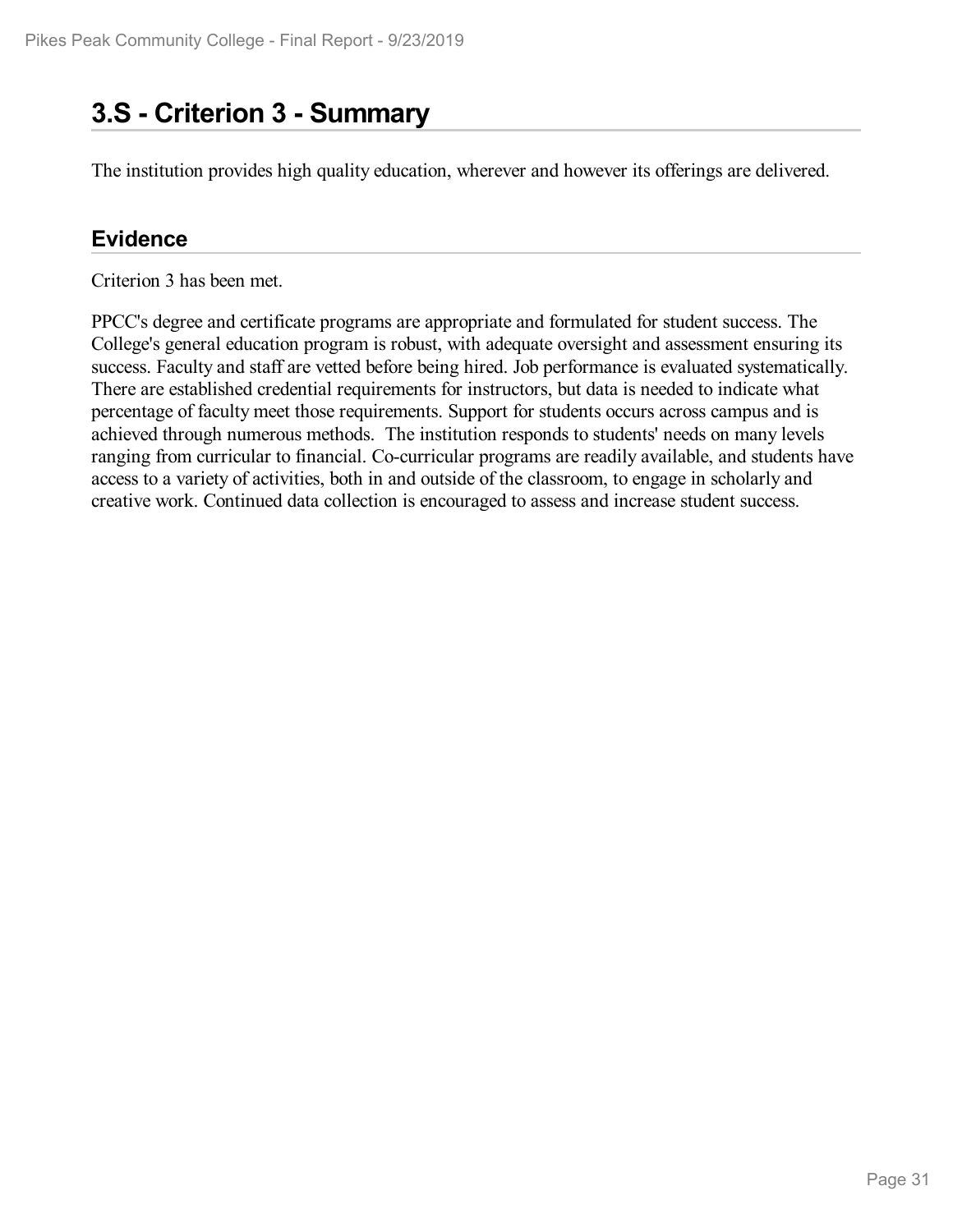## **4 -Teaching and Learning: Evaluation and Improvement**

The institution demonstrates responsibility for the quality of its educational programs, learning environments, and support services, and it evaluates their effectiveness for student learning through processes designed to promote continuous improvement.

# **4.A - Core Component 4.A**

The institution demonstrates responsibility for the quality of its educational programs.

- 1. The institution maintains a practice of regular program reviews.
- 2. The institution evaluates all the credit that it transcripts, including what it awards for experiential learning or other forms of prior learning, or relies on the evaluation of responsible third parties.
- 3. The institution has policies that assure the quality of the credit it accepts in transfer.
- 4. The institution maintains and exercises authority over the prerequisites for courses, rigor of courses, expectations for student learning, access to learning resources, and faculty qualifications for all its programs, including dual credit programs. It assures that its dual credit courses or programs for high school students are equivalent in learning outcomes and levels of achievement to its higher education curriculum.
- 5. The institution maintains specialized accreditation for its programs as appropriate to its educational purposes.
- 6. The institution evaluates the success of its graduates. The institution assures that the degree or certificate programs it represents as preparation for advanced study or employment accomplish these purposes. For all programs, the institution looks to indicators it deems appropriate to its mission, such as employment rates, admission rates to advanced degree programs, and participation rates in fellowships, internships, and special programs (e.g., Peace Corps and Americorps).

### **Rating**

Met

### **Evidence**

The 2014 Review Team's report states "PPCC recently revised its program review process and now designates a cycle for all programs to be reviewed no less than every seven years. Although the College has implemented this process, the institution does not yet have data to indicate if it is effective and leads to improvement of programs. The College needs to monitor the implementation of the program review process to ensure that it is meaningful and leads to continuous improvement." The 2019 Review Team found evidence in the Assurance Argument that the College has made great strides in making meaningful evaluations and generating data that can be used to improve student outcomes. The results of the evaluations are used to inform decisions concerning the activity of programs, curriculum improvements, faculty allocations, budgets, and physical facility and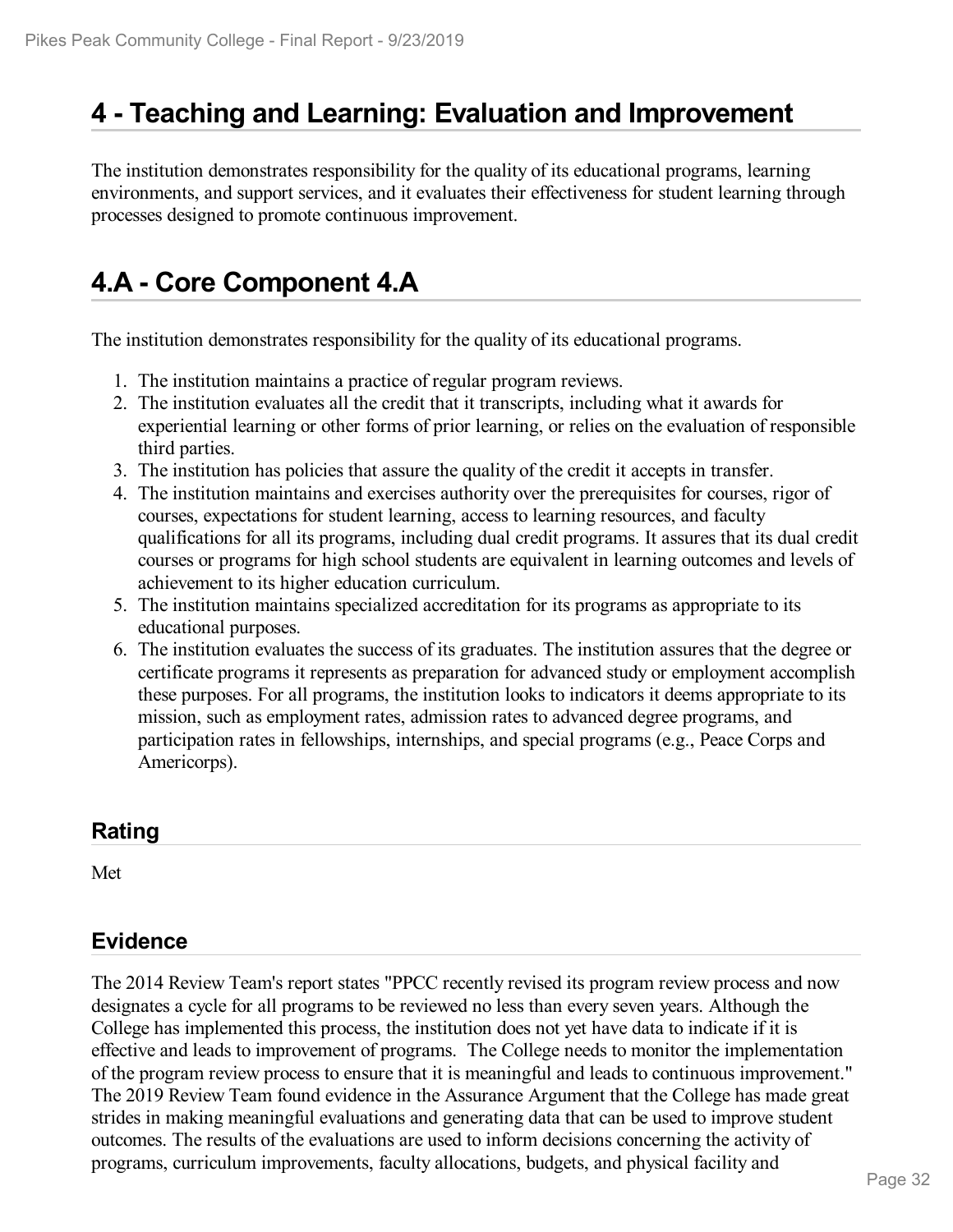equipment improvements. These evaluations are detailed in various reports supplied to the HLC and in an interim report included in the Assurance Argument.

After piloting an annual review process ("annual snapshot") in its CTE programs, the College has recently expanded this practice to its transfer programs. Specifically, an annual review process was piloted in the 2017-2018 academic year and expanded to all CTE programs in fall 2018. In spring 2019, a similar process was piloted in select transfer programs with the anticipation that all transfer programs will participate in this annual review process beginning in the 2019-2010 academic year.

The College has a robust program of transcript evaluation in place. This program is documented at https://www.ppcc.edu/records/incoming transcripts. The program considers not only transfer of course credit from accredited institutions, but credits from military and prior learning experiences. Transcript evaluation is delegated to a branch of the registrar's office that specializes in evaluation, thus ensuring a consistent application of the transcript review policy.

The College assures the quality of its academic programs through the submission of approved course proposals to discipline faculty across all 13 CCCS colleges for review and feedback before being examined by the system-wide State Faculty Curriculum Committee (SFCC). The College adheres to the standards set forth by the state system and exercises local control over prerequisites, learning outcomes, and levels of achievement. Proposals for addition/revision and programs begin with faculty at PPCC, even though final approvals occur at the system level. Dual enrollment faculty and the courses they teach are evaluated each year by PPCC administrators to ensure that the courses are equivalent to those taught by PPCC faculty at the main campuses and other additional locations.

The College also maintains specialized accreditations for several of its CTE programs, including automotive technologies, culinary arts, and emergency medical services. Most graduates from transfer programs continue their education at a four-year college or university. Feedback from both students and employers indicate that PPCC's CTE programs adequately prepare students for the workforce.

The College regularly tracks the employment status of its CTE graduates and solicits feedback from employers on the level of preparedness of the graduates who join their workforce. PPCC monitors the number of graduates who transfer to four-year institutions.

## **Interim Monitoring (if applicable)**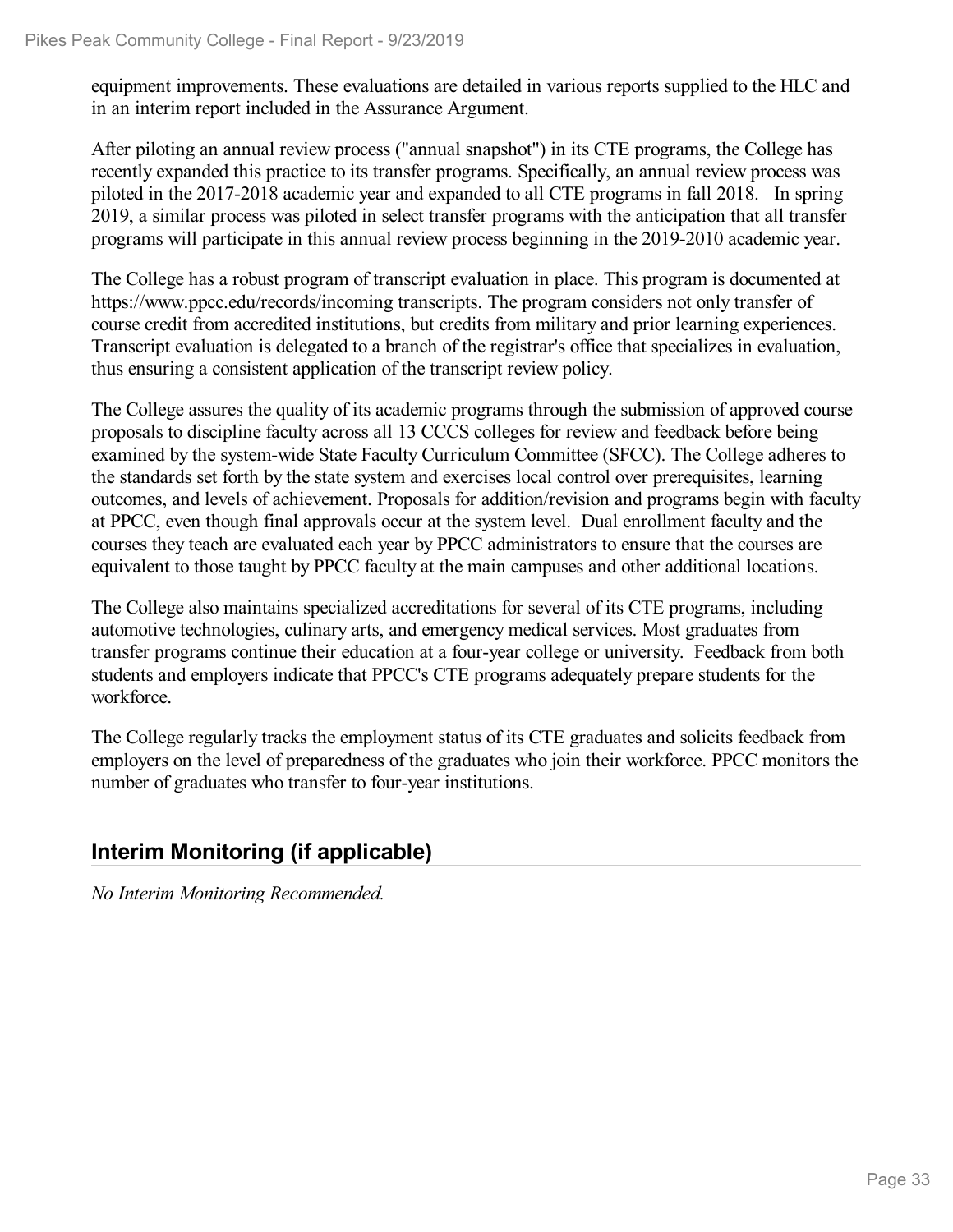# **4.B - Core Component 4.B**

The institution demonstrates a commitment to educational achievement and improvement through ongoing assessment of student learning.

- 1. The institution has clearly stated goals for student learning and effective processes for assessment of student learning and achievement of learning goals.
- 2. The institution assesses achievement of the learning outcomes that it claims for its curricular and co-curricular programs.
- 3. The institution uses the information gained from assessment to improve student learning.
- 4. The institution's processes and methodologies to assess student learning reflect good practice, including the substantial participation of faculty and other instructional staff members.

#### **Rating**

Met

#### **Evidence**

All courses offered at PPCC are designed to address the Course Learning Outcomes (CLOs) developed through a collaborative process involving the 13 CCCS colleges. PPCC faculty are expected to teach the course so that students can meet agreed-upon CLOs.

The College has also developed program learning outcomes for all its CTE programs and adopted the statewide general education outcomes for all its general transfer pathway courses. Both assessment for CTE programs and general education courses started at the same time at PPCC.

The results of these assessments have been used to improve curriculum, program, and student learning (see the interim monitoring report). In addition, the College has used student learning assessment in its student services to improve the way services are delivered to the students. It has expanded assessment from its initial 13 student services departments to many other departments. The College identified three departments that were not making satisfactory progress. Those three departments have been the focus of additional work, and the College reports that they should have closed the loop during the next academic year.

PPCC's assessment practices are designed to generate data that can be used to help improve student success, thus contributing to the overall mission of the College.

### **Interim Monitoring (if applicable)**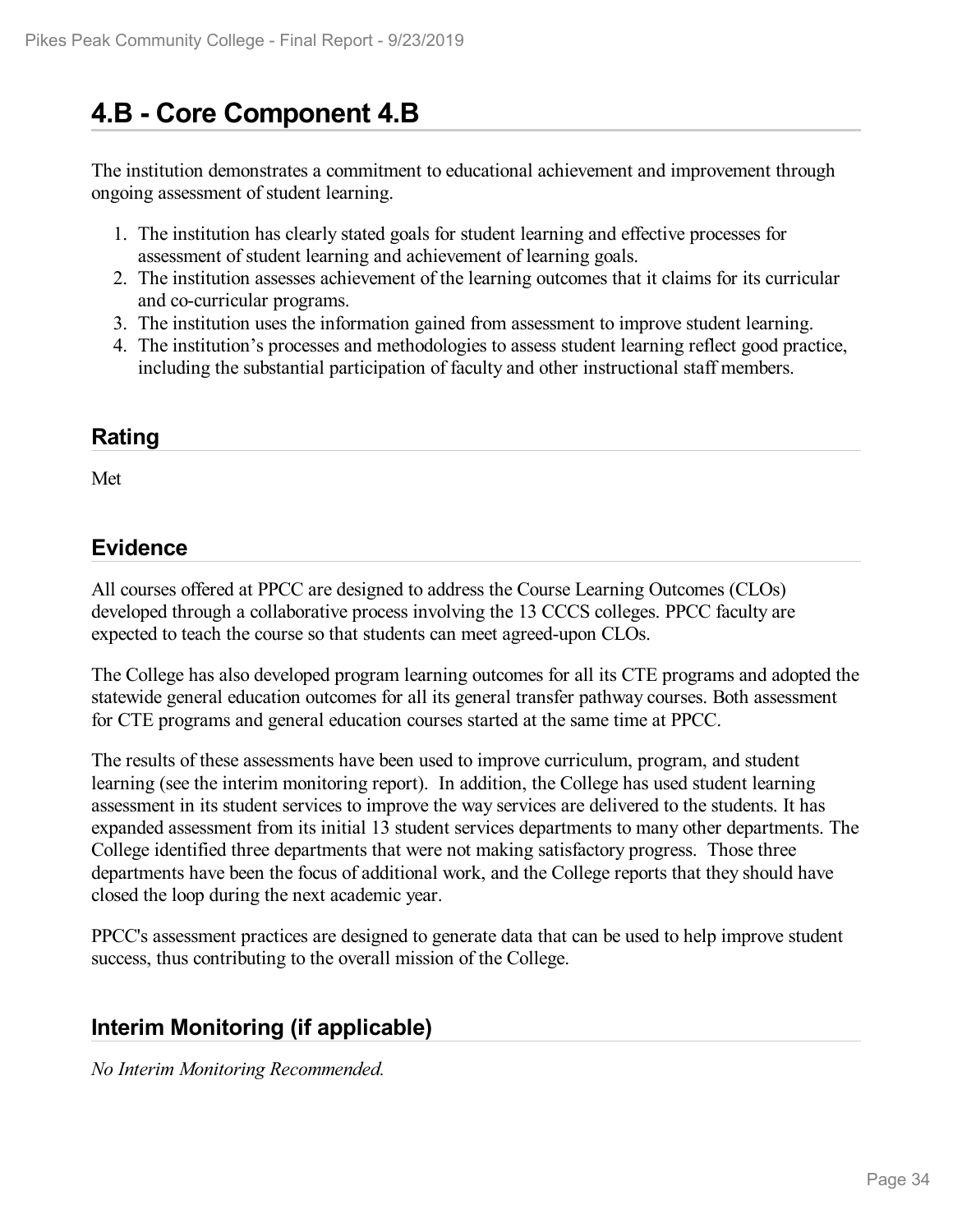# **4.C - Core Component 4.C**

The institution demonstrates a commitment to educational improvement through ongoing attention to retention, persistence, and completion rates in its degree and certificate programs.

- 1. The institution has defined goals for student retention, persistence, and completion that are ambitious but attainable and appropriate to its mission, student populations, and educational offerings.
- 2. The institution collects and analyzes information on student retention, persistence, and completion of its programs.
- 3. The institution uses information on student retention, persistence, and completion of programs to make improvements as warranted by the data.
- 4. The institution's processes and methodologies for collecting and analyzing information on student retention, persistence, and completion of programs reflect good practice. (Institutions are not required to use IPEDS definitions in their determination of persistence or completion rates. Institutions are encouraged to choose measures that are suitable to their student populations, but institutions are accountable for the validity of their measures.)

## **Rating**

Met

### **Evidence**

The College has set two ambitious goals to increase its retention and graduation rates. Although ambitious, both goals were exceeded during the 2018-2019 academic year. This is evidenced by PPCC's 2019 Key Performance Indicators.

The College collects data on several key performance measures and uses them to prioritize programs intended to increase student success. The Institutional Effectiveness office monitors various performance metrics and distributes the information to the College and community. The College has used these data to develop effective methods of instruction that increase student success. These methods include a redesigned co-requisite model in developmental courses, a better alignment between math courses and programs of study (the older model resulted in too many students taking college algebra), wrap-around support services for at-risk students, and high impact educational practices.

## **Interim Monitoring (if applicable)**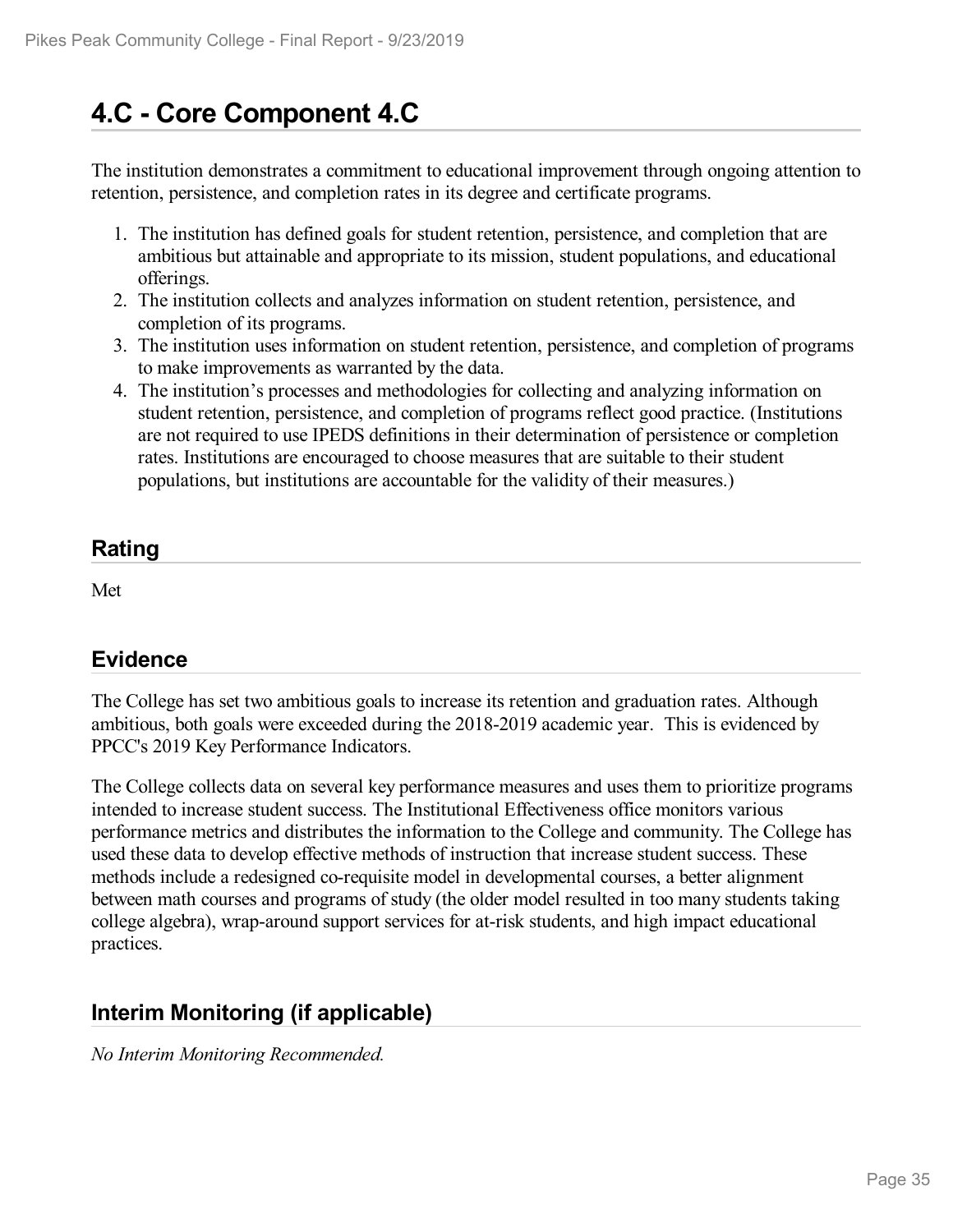# **4.S - Criterion 4 -Summary**

The institution demonstrates responsibility for the quality of its educational programs, learning environments, and support services, and it evaluates their effectiveness for student learning through processes designed to promote continuous improvement.

### **Evidence**

The Criterion has been met.

PPCC has established a robust program of evaluation across the student experience at the College. The 2014 Team suggested that improvements needed to be made in assessment of courses, programs, and student services. The College has made a good-faith effort to address these suggestions. Thus far, it has developed, established, and implemented assessment across the board in curricular offerings and student services. The 2019 Assurance Review Team is aware that PPCC started implementing a new student learning assessment model in CTE programs and general education disciplines in 2015. Assessment in student services was in place at the time of the 2014 comprehensive visit. Student learning assessment efforts in student services have been expanded upon since 2014 with only three of the 13 departments experiencing deficiencies. The 2019 team is confident the College's development of assessment practices is on-going and acknowledges the College is making great strides in addressing deficiencies noted in 2014.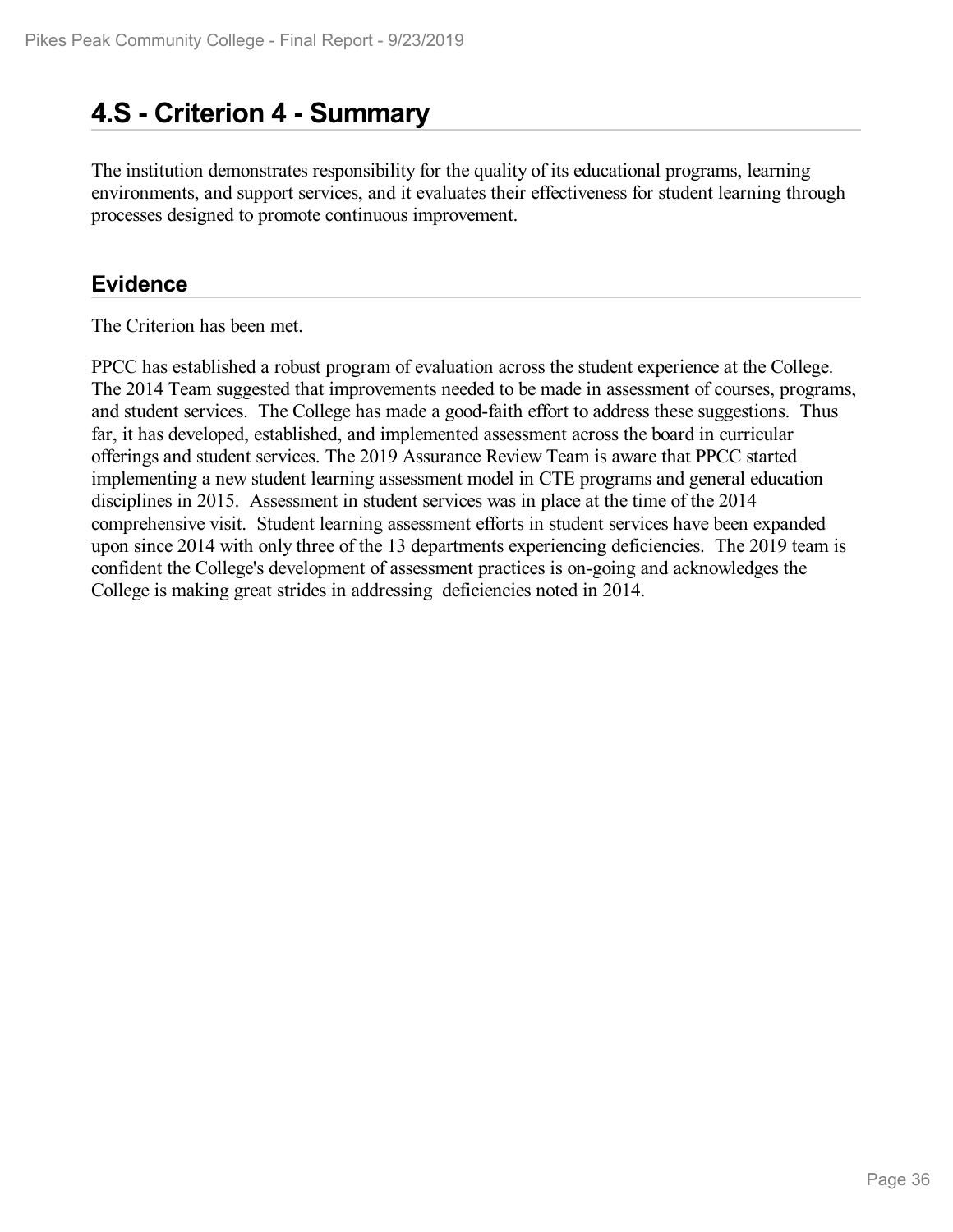## **5 -Resources, Planning, and Institutional Effectiveness**

The institution's resources, structures, and processes are sufficient to fulfill its mission, improve the quality of its educational offerings, and respond to future challenges and opportunities. The institution plans for the future.

# **5.A - Core Component 5.A**

The institution's resource base supports its current educational programs and its plans for maintaining and strengthening their quality in the future.

- 1. The institution has the fiscal and human resources and physical and technological infrastructure sufficient to support its operations wherever and however programs are delivered.
- 2. The institution's resource allocation process ensures that its educational purposes are not adversely affected by elective resource allocations to other areas or disbursement of revenue to a superordinate entity.
- 3. The goals incorporated into mission statements or elaborations of mission statements are realistic in light of the institution's organization, resources, and opportunities.
- 4. The institution's staff in all areas are appropriately qualified and trained.
- 5. The institution has a well-developed process in place for budgeting and for monitoring expense.

#### **Rating**

Met

### **Evidence**

The College demonstrated that it has sufficient financial and human resources to carry out its mission. Using 2017-2018 fiscal data, 60 percent of total revenues came from tuition and fees, 34 percent from state appropriations and six (6) percent from auxiliaries, College Foundation, and grants. In addition, for 2018-2019, the College received an increase in funding for two specific initiatives (cyber codes of state records and targeted master planning). The College reported that it has \$40 million in unrestricted net assets in 2017-2018 for unforeseen issues. Overall, the College's finances are in great shape.

Staffing levels are reviewed annually as part of the budget development procedures. As reported earlier, the College's total staff increased from 719 to 756 since the 2014 Comprehensive Visit. Of note, the number of full-time faculty grew from 169 in fall 2014 to 189 in fall 2018 and average faculty salaries increased from \$44,000 to almost \$60,000 as a result of a Board-approved initiative to bring faculty salary up to national average over five years. In addition to full-time faculty, over 560 adjunct instructors and 430 non-instructional staff are employed by the College to meet student and community needs.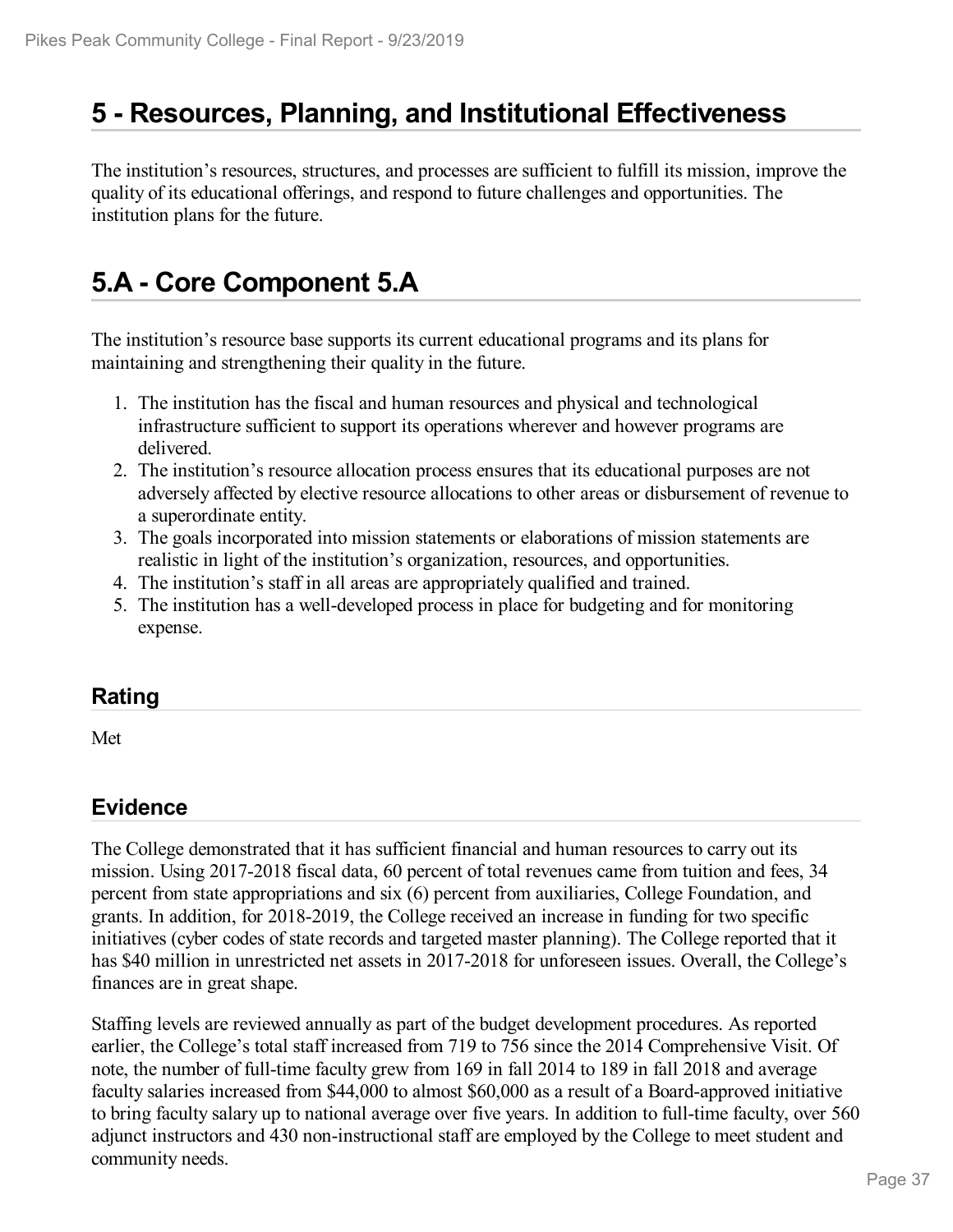Initiatives within the Destination 2022 strategic plan appear realistic and appropriate to fulfill the College's mission. College leadership, led by the Executive Team, convene for a full-day retreat to discuss and identify a limited number of initiatives (focus goals), that can be undertaken during the year with the resources available. Cited in the Assurance Argument to demonstrate this institutional commitment included the creation of 20 new faculty positions, the creation of a College diversity team, an upgrade in professional development opportunities for all employees, the redesign of development education with a floor of 9<sup>th</sup> grade coursework, and an increase in student scholarship funding anchored by the College Foundation.

PPCC employees are appropriately screened, hired, and trained using Board-approved policies and procedures administered by the Human Resources Services department. All new employees are required to attend an orientation meeting conducted by the Human Resources Services department. Employees have multiple professional development opportunities, including tuition assistance for those interested in furthering their education. The Review Team concludes that the College cares for its employees, is willing to invest in their development, and has recognized the need to diversify its workforce with emphasis on increasing the number of full-time Hispanic faculty members.

## **Interim Monitoring (if applicable)**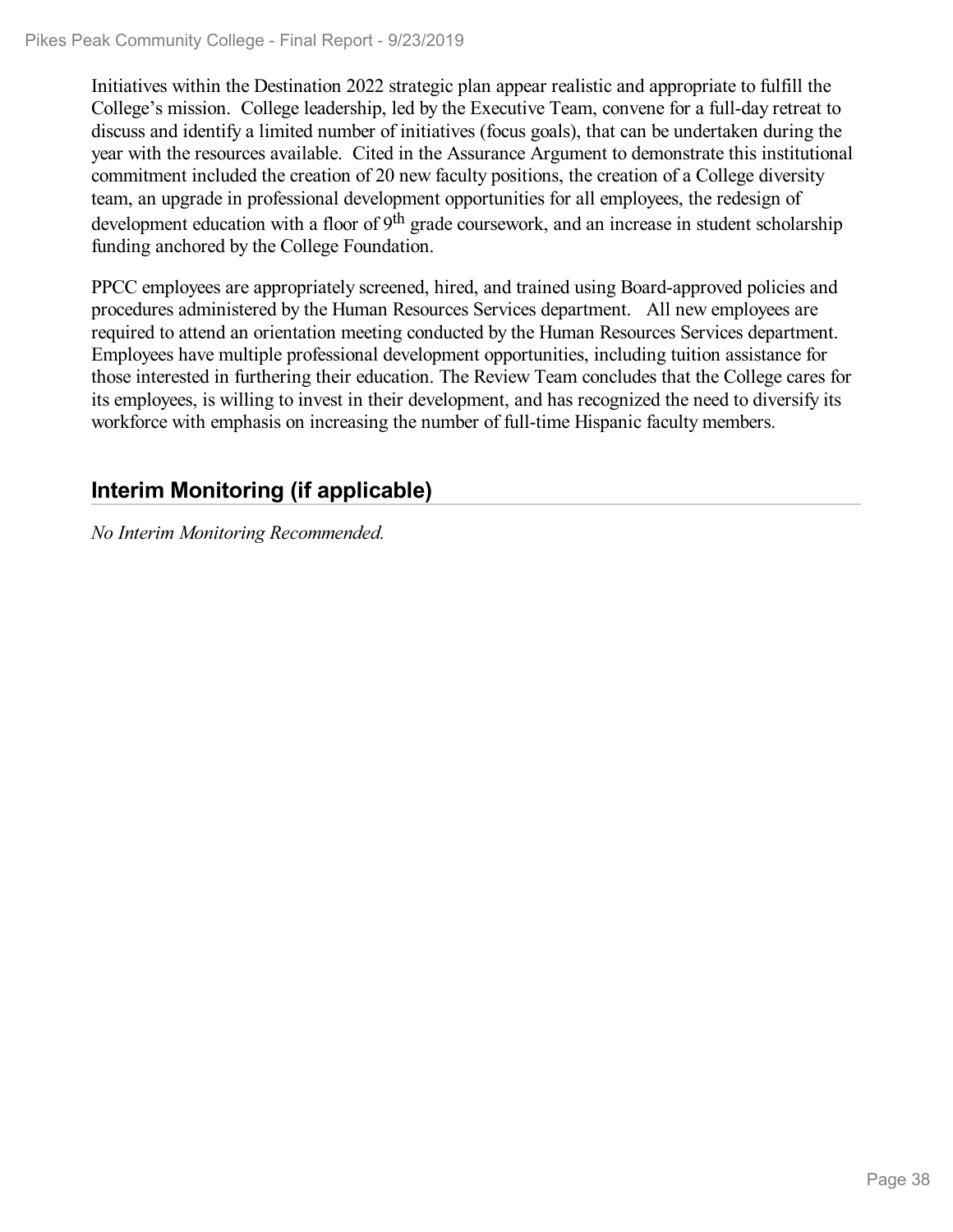# **5.B - Core Component 5.B**

The institution's governance and administrative structures promote effective leadership and support collaborative processes that enable the institution to fulfill its mission.

- 1. The governing board is knowledgeable about the institution; it provides oversight of the institution's financial and academic policies and practices and meets its legal and fiduciary responsibilities.
- 2. The institution has and employs policies and procedures to engage its internal constituencies including its governing board, administration, faculty, staff, and students—in the institution's governance.
- 3. Administration, faculty, staff, and students are involved in setting academic requirements, policy, and processes through effective structures for contribution and collaborative effort.

### **Rating**

Met

### **Evidence**

Through written reports and verbal updates, the Board becomes knowledgeable about the colleges in the System. The PPCC President keeps the Chancellor and the Board informed on matters that impact the College's ability to achieve its mission, vision, and strategic objectives. As described in Core Component 2.C, these regular updates give Board members the information they need to provide effective oversight of the College's practices, as well as fulfilling their legal and fiduciary responsibilities as defined by statutory and bylaw provisions. The examples of approved decisions presented throughout the Assurance Argument (e.g., faculty five-year salary plan, Bachelor of Applied Science degrees, facilities master plan, building acquisition) are evidence that SBCCOE acts in the best interest of the College.

PPCC uses a wide variety of means to engage its administrators, faculty, staff, and students. Examples of collaborative processes provided by the College include the annual budgeting, five-year strategic planning and facilities master planning, program review, and focus goals identification. Work groups such as standing committees, task forces, and project teams are some of the organizational structures that provide opportunity for internal stakeholders to participate in the shared governance of the institution. Faculty Senate also provides input to the operations of the College, including the development of educational procedures. The College's educational procedures all have been reviewed and updated through collaboration between faculty and College leadership.

Other examples cited as evidence of shared governance with faculty, are the adoption of a new syllabus template, providing salary and budget recommendations, and the development of the academic calendar. Faculty are strongly encouraged to participate in service activities at the College and part of their annual evaluation is based on service to the College. PPCC employees and students have opportunities to participate in the CCCS governance by serving on system-wide work groups such as: State Student Advisory Council, State Faculty Curriculum Committee, Adjunct Instructor Taskforce, and Vice President Council to name a few.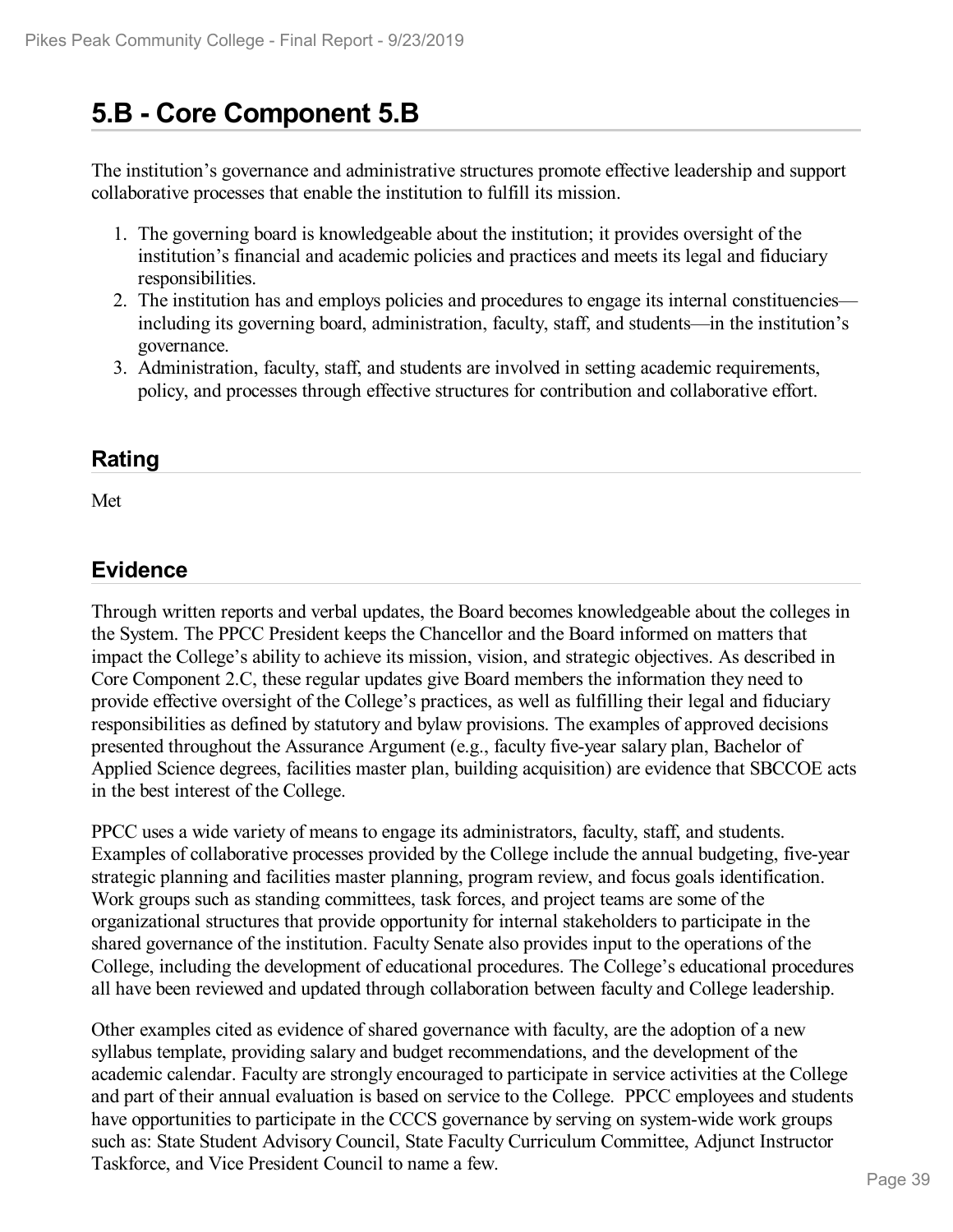Students also can participate in the PPCC Student Government. Student Government (SGA). Several times a year, SGA hosts question and answer sessions where the College President and Vice Presidents answer questions and receive input from students.

## **Interim Monitoring (if applicable)**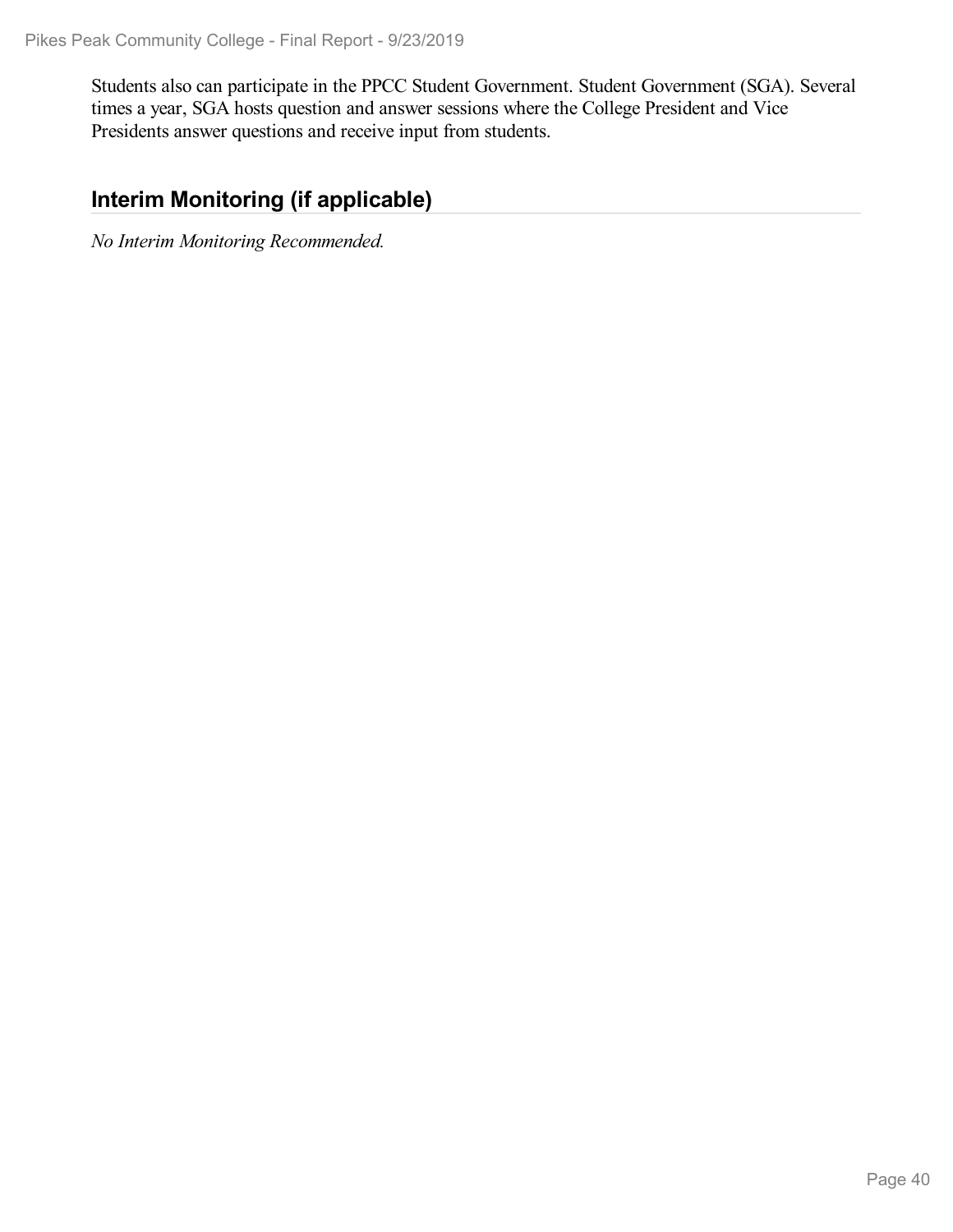# **5.C - Core Component 5.C**

The institution engages in systematic and integrated planning.

- 1. The institution allocates its resources in alignment with its mission and priorities.
- 2. The institution links its processes for assessment of student learning, evaluation of operations, planning, and budgeting.
- 3. The planning process encompasses the institution as a whole and considers the perspectives of internal and external constituent groups.
- 4. The institution plans on the basis of a sound understanding of its current capacity. Institutional plans anticipate the possible impact of fluctuations in the institution's sources of revenue, such as enrollment, the economy, and state support.
- 5. Institutional planning anticipates emerging factors, such as technology, demographic shifts, and globalization.

#### **Rating**

Met

### **Evidence**

In the past five years, the College's mission and strategic priorities have been supported by the budget. Significant progress has been made toward meeting the goals of the 2017-2022 strategic plan. Projects that have been completed include the establishment of the Center for Diversity, Equity, and Inclusion, the development of new academic programs to meet the needs of the workforce, the purchase of a building to house the health professions preparation programs, the establishment of a Learning Commons on the Centennial Campus, and the purchase of new technologies that are aimed at improving the student experience. Examples of new technologies include a text messaging platform and an enrollment management system.

Program review findings have been used to inform practices and improve programs. A variety of data is used to determine what new or different faculty positions are needed, update curriculum, and prioritize funding requests for Perkins allocations. The program review process is directly linked to the planning and budgeting process.

Both student services departments and academic departments have developed student learning outcomes and have a three- to four-year plan to ensure that all learning outcomes will be assessed and reassessed within a short time span. Operational plans for these units are developed on an annual basis to document assessment activities and needs for additional resources in support of departmental improvement strategies. These operational plans are discussed in detail in the monitoring report – parts 2 and 3. The Assessment Committee has an annual budget that supports a variety of assessment-related activities, including compensation for adjunct instructors. Student services departments have also enhanced their evaluation processes through the identification of a set of performance indicators aligned with the Council for the Advancement of Standards (CAS) Higher Education framework. This framework provides student services departments with a structure to conduct a comprehensive evaluation of their effectiveness. These performance indicators are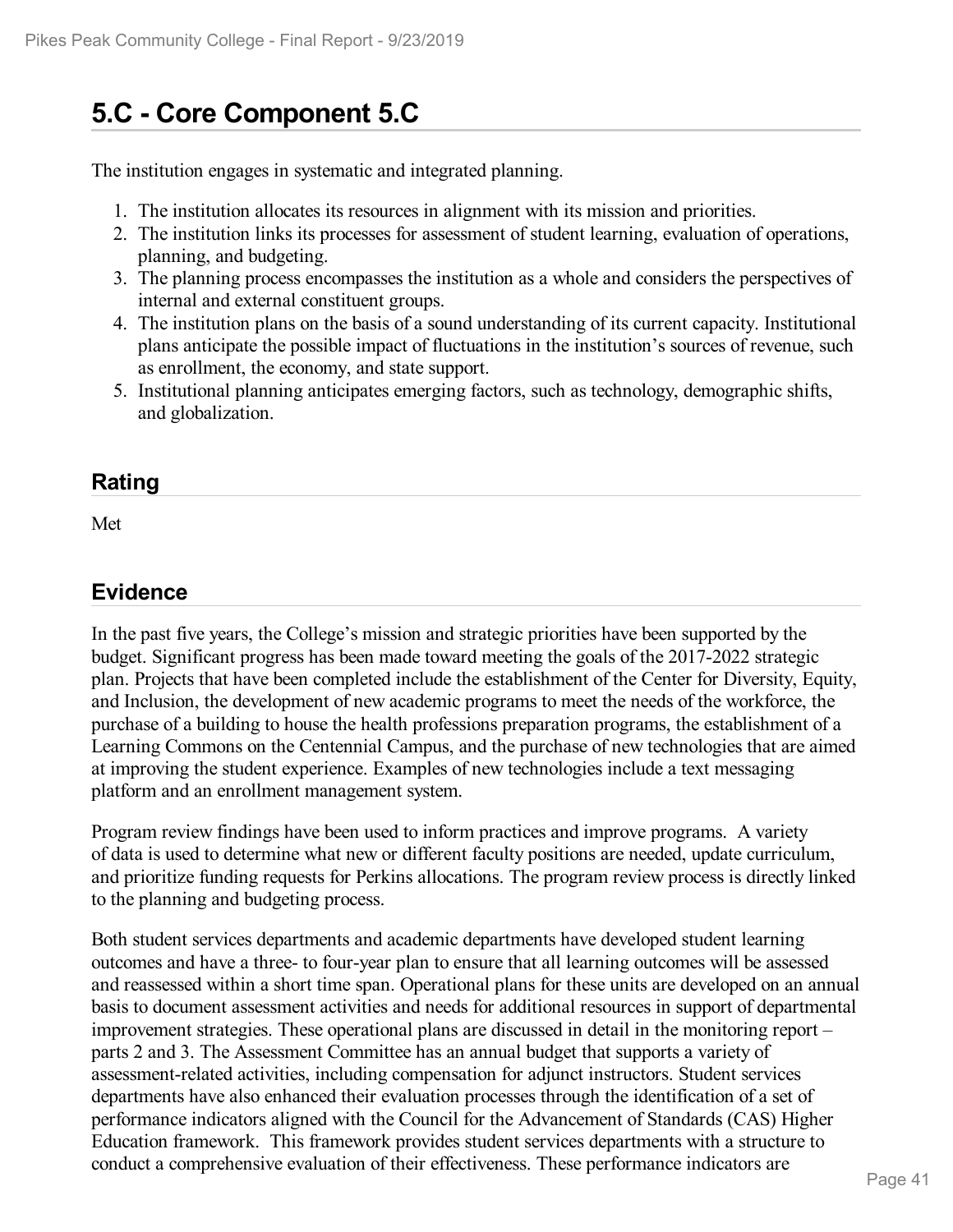monitored on a monthly basis by the Vice President of Student Services. Practices are adjusted according to what the indicators reveal. This practice helps unit leadership to inform the planning process and budget development.

The department of Admissions, Recruitment, Communication, and Enrollment Services (ARCES) piloted this self-assessment process by collecting data in support of the 12 CAS standards during the 2017-2018 academic year. The results of the ARCES self-study was examined by a group of internal evaluators in fall 2018. The ARCES self-study has informed continuous improvement of student services on both an immediate and long-term basis. Some examples of changes that were made early in the process were an annual review of key performance indicators as well as discussion about the standards at regular staff meetings. Examples of important topics that are presented and reviewed at the staff meetings include: the mission and goals for student services, the code of ethics, and departmental, institutional, and system policies and procedures that apply to specific work units. All student services are expected to complete their first program review cycle by June 2021. Over the next five years, student services will focus on needs that come from the program review and strategic planning processes. Such improvement areas include facilities, equipment, technology, and staffing. Budgets have been allocated to make improvements in these areas.

The College expanded its hours for advising to include evenings and weekends. This initiative is expected to help increase retention and completion rates. The position of Coordinator of Student Support and Early Alert was created in the fall of 2018, which was also developed to help decrease drop-out rates and improve program completion rates. The facilities master plan is also helping to guide the physical plant resources needed to help improve the student services unit's work. Evidence that PPCC's planning process includes internal and external stakeholder is also reviewed in Core Components 4.A and 4.B.

In the summer of 2016, the President of PPCC launched the planning and development process of the Destination 2022 Plan. The planning process considered the institution's current capacity, and its ability to be nimble enough to respond to fluctuation of resources. An external consultant was hired to help facilitate the process of developing the plan. A steering committee made up of seven members from the Executive Team was also formed. An environmental scan incorporating a wide variety of data and input from external and internal constituents was conducted. A task force with representation from students, staff, faculty, and community members was established to develop strategic goals and tactics. Through this inclusive process, and with diverse representation, the Destination 2022 plan was finalized and adopted in February 2017. A strategic planning webpage was developed to keep the PPCC community updated on the planning and implementation of the plan as it progresses. In addition to the website, PPCC presented evidence of this planning process through the task force meeting minutes and the strategic plan document.

The Executive Team of the College meets on a regular basis and discusses the economic outlook of the community, the status of the College's budget, as well as changes in demographic trends. Based on these factors, the Executive Team discuss and make decisions relative to fiscal and enrollment management matters.

PPCC has focused on enrollment management in order to secure a strong future for the College. In the 2017-2022 Strategic Plan, Goal #3 states "Deliberately drive enrollment to ensure a strong future for PPCC." Some of the efforts to enhance the recruitment of students at PPCC include: a digital recruitment campaign using social media platforms such as Facebook, Pandora, Google Display, and YouTube; and combined with more traditional media source such as newspaper, radio, and billboard. The College currently has nine different types of ads, each targeting a different type of student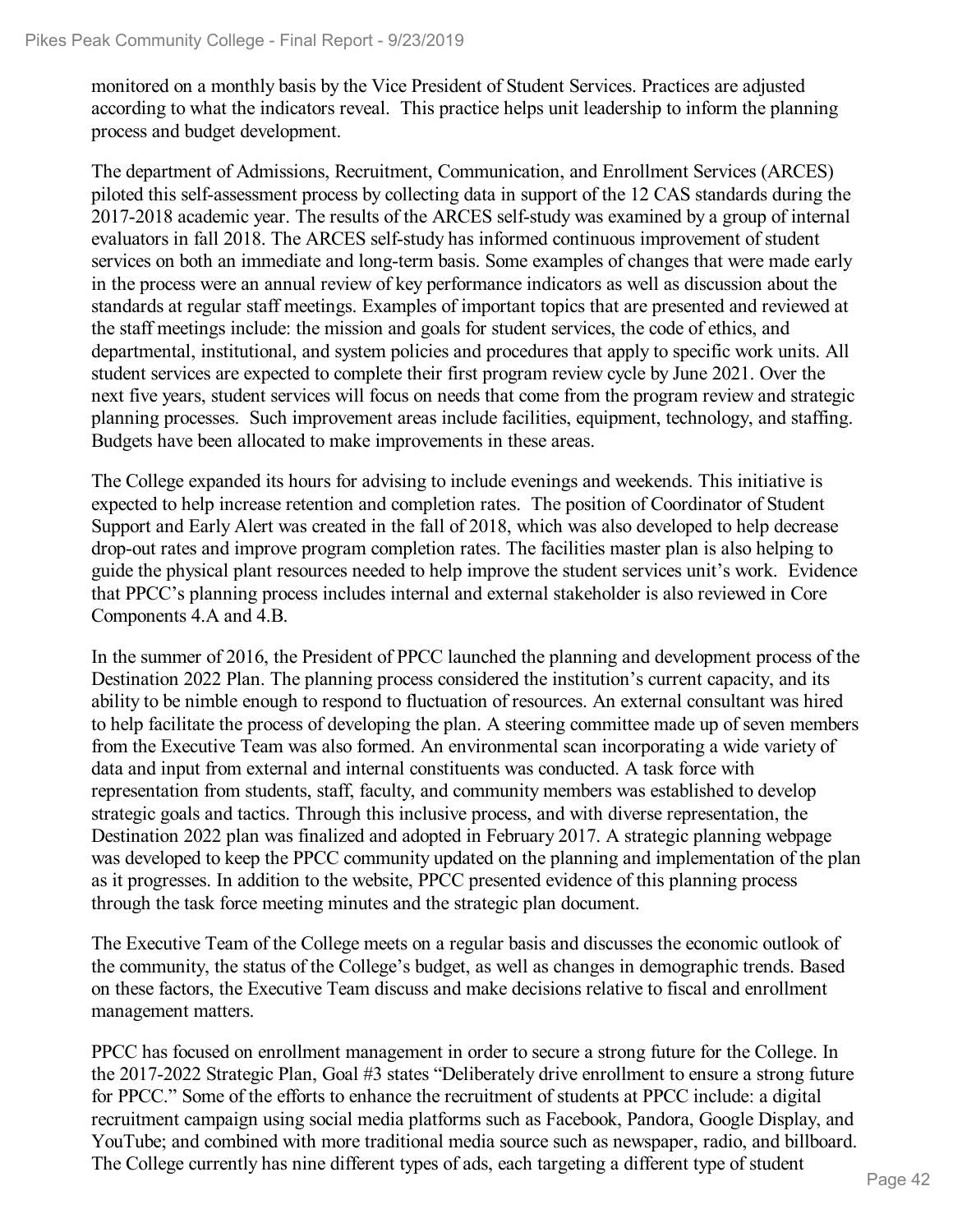demographic. The College has purchased and implemented a new application and enrollment platform providing students with the ability to select a major that aligns with their interests, select courses, and monitor their progress toward program completion.

The College has made significant capital investments in its facilities and technology infrastructure. Aligned with the Destination 2022 plan, PPCC has invested more than 20 million dollars to support new allied health programs and expand recruitment efforts, partially among Generation X and Latino students. The number of scholarships for these unique student groups have increased.

PPCC has been responsive to the ever-changing landscape of its region. The College has shown some increase in the success of certain student groups, in particular Latino students. These achievements are aligned with strategic goals 4 and 5. Strategic goal 4 states "Anticipate and respond to emerging workforce needs and demographic shifts," and goal 5 states "Better serve a diverse current and prospective student population." As part of goal 5, the College is making efforts to recruit and retain a more diverse staff and faculty.

In September 2018, the College was recognized by "INSIGHT into Diversity" magazine for its commitment to diversity and inclusion. In addition to its efforts to increase the success of students from diverse backgrounds, the College has offered bias training and other professional development activities designed to increase awareness about diverse populations and best practices to serve them.

## **Interim Monitoring (if applicable)**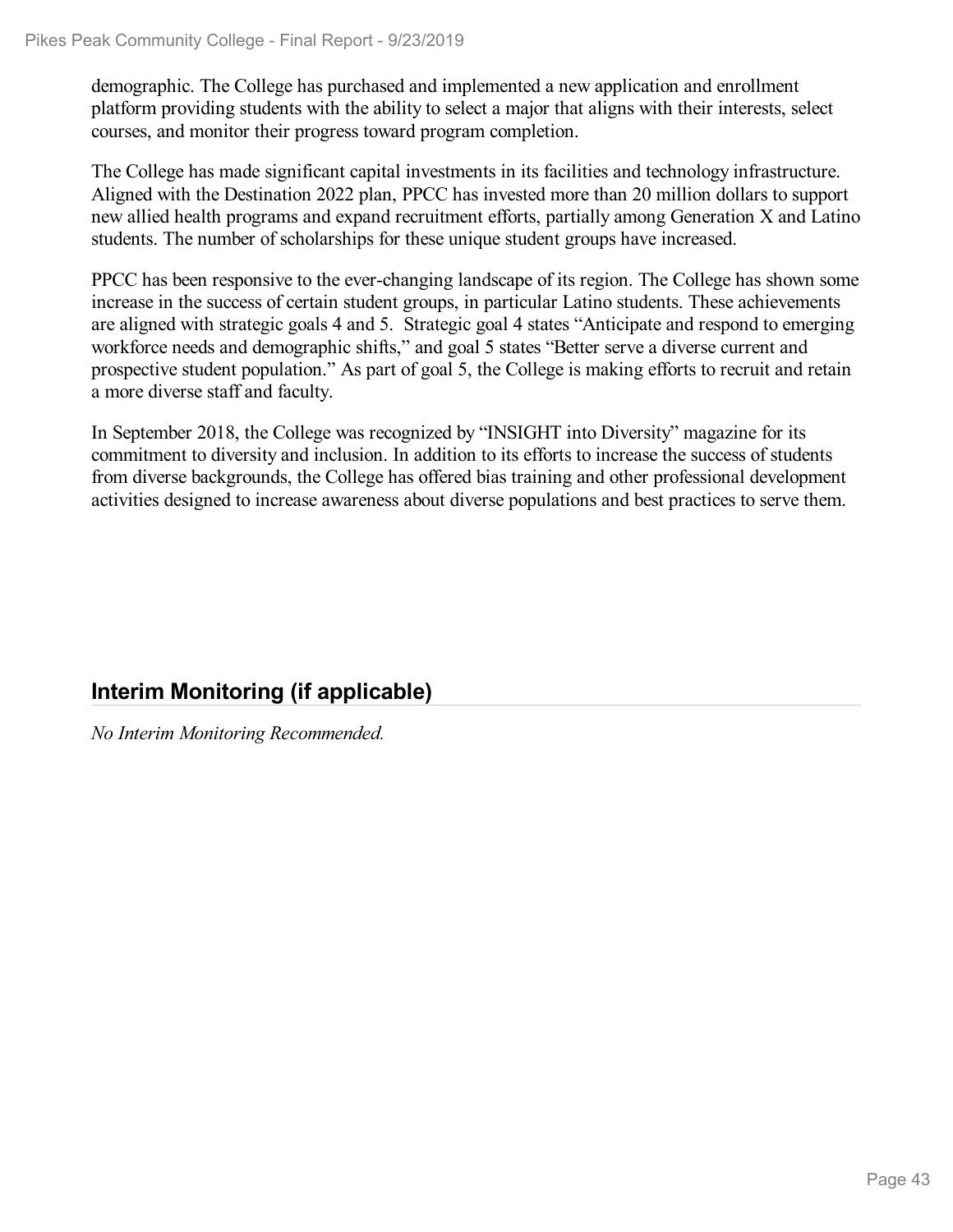# **5.D - Core Component 5.D**

The institution works systematically to improve its performance.

- 1. The institution develops and documents evidence of performance in its operations.
- 2. The institution learns from its operational experience and applies that learning to improve its institutional effectiveness, capabilities, and sustainability, overall and in its component parts.

#### **Rating**

Met

### **Evidence**

The College has a number of key indicators in place to assess its overall effectiveness. Notable examples of measures of student access include application yield, student FTE, and student headcount. Student success indicators include retention/persistence, graduation/completion, transfer, and post-graduation placement. In addition, the College routinely tracks levels of employee and student satisfaction and engagement as well as keeps a sharp eye on fiscal and financial indicators. Of significance is the College's \$40 million surplus revenues.

Moreover, the Assurance Review Team applauds the College for requiring its four major units (Instructional Services, Student Services, Administrative Services, and Workforce Development) to take steps to ascertain their effectiveness and charged them with making improvements when and where necessary.

PPCC provided evidence that it had learned and benefited from a variety of information gleaned through well-established feedback mechanisms (e.g., institutional-wide surveys, periodic reviews, and audits). Cited as examples are the improvements made as a result of the two areas addressed in the embedded monitoring report, i.e., program review processes and assessment of student learning in curricular programs and student services.

### **Interim Monitoring (if applicable)**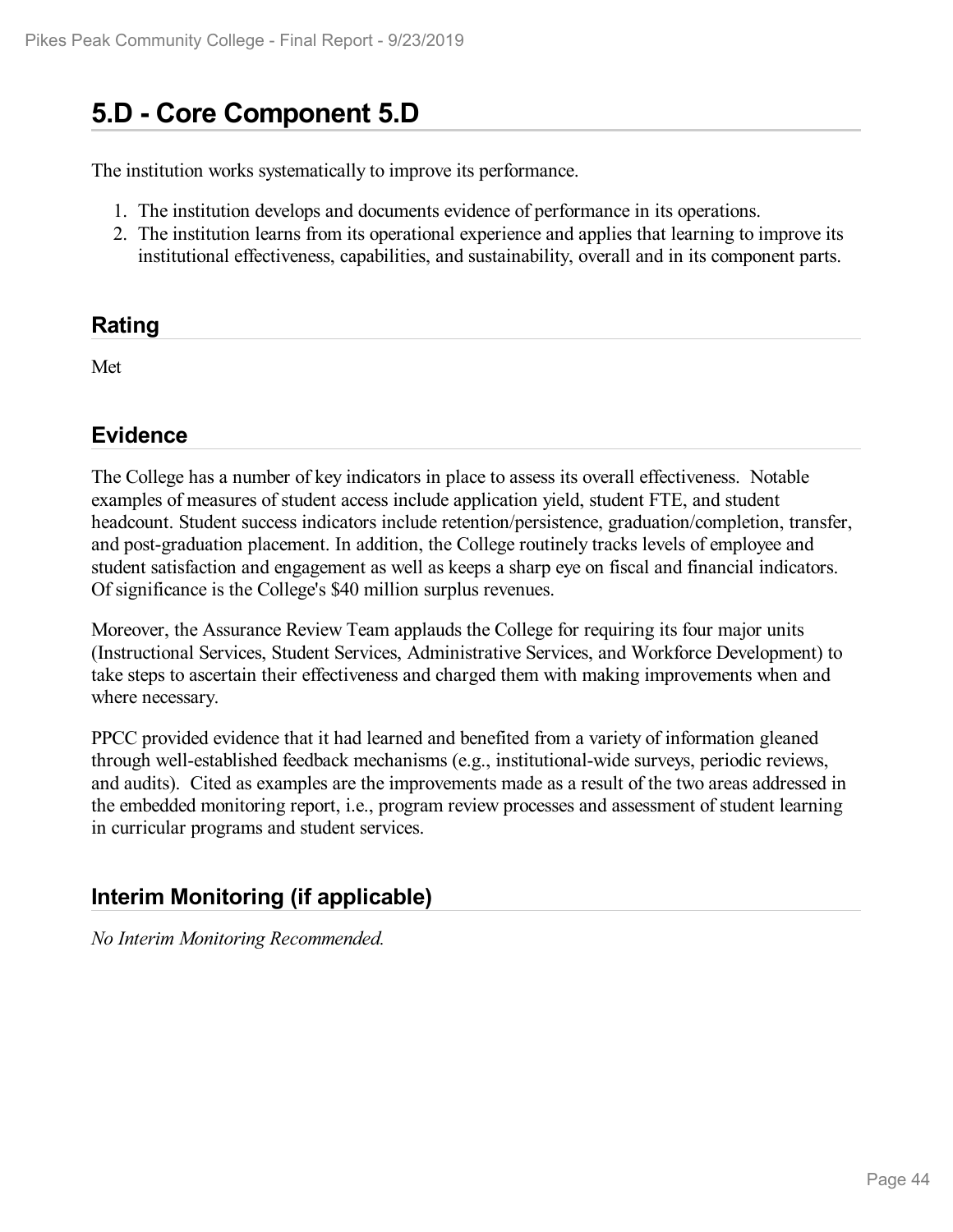## **5.S - Criterion 5 -Summary**

The institution's resources, structures, and processes are sufficient to fulfill its mission, improve the quality of its educational offerings, and respond to future challenges and opportunities. The institution plans for the future.

### **Evidence**

This Criterion is met.

The College's resources, structures, leadership, and planning processes are sufficient to fulfill its mission including addressing targeted initiatives for a changing service region, improve the quality and quantity of educational offerings, and responding to current and emerging workforce development needs to the region and state. The College's budget review and development cycle is aligned with its strategic goals and State Board mandates. Finally, evidence abounds to demonstrate the College plays close attention to key performance indicators, ranging from student access and success to fiscal oversight, and possesses the willingness to made improvements based on solid, reliable data metrics.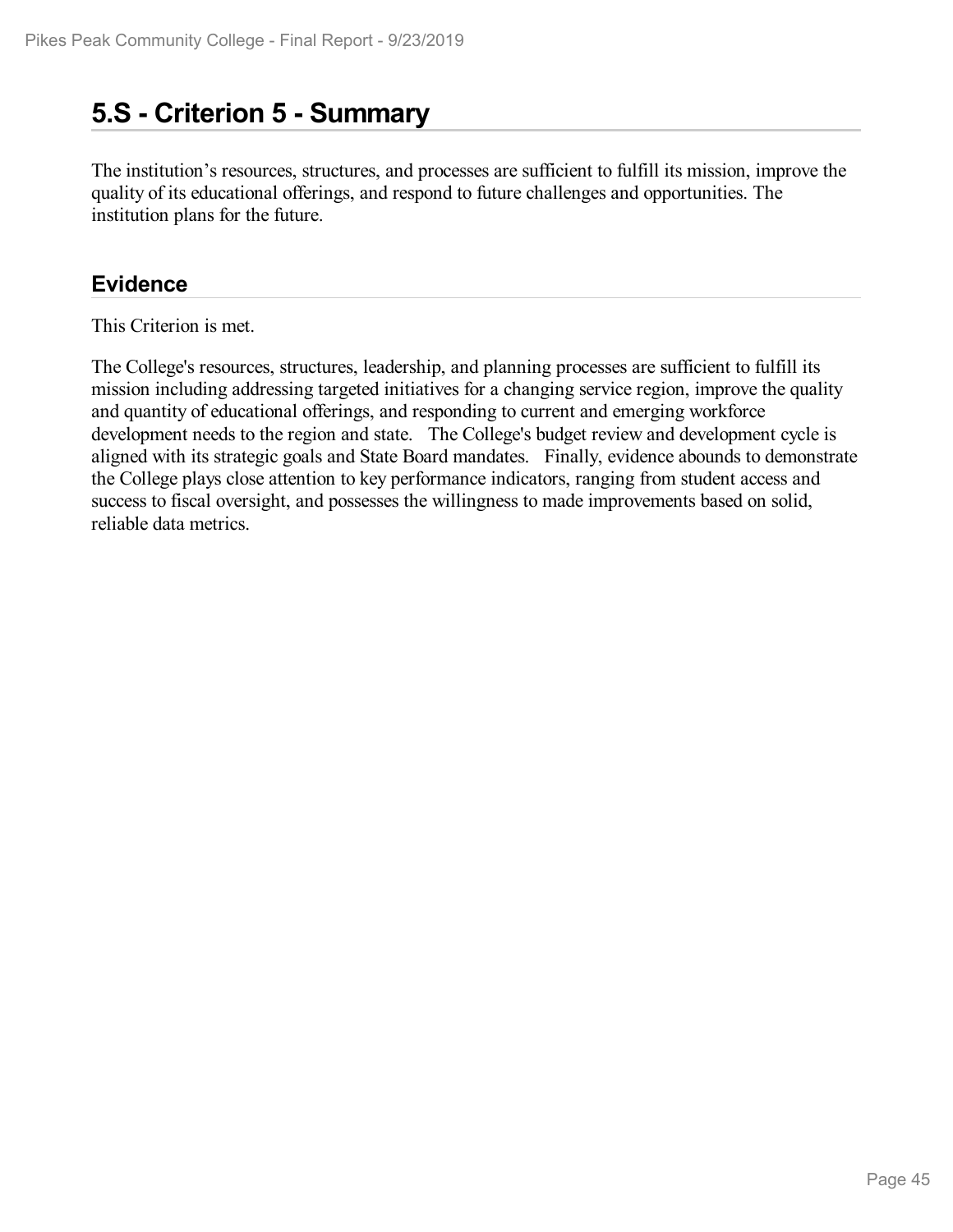# **Review Dashboard**

| <b>Number</b>  | <b>Title</b>                                           | Rating |
|----------------|--------------------------------------------------------|--------|
| 1              | Mission                                                |        |
| 1.A            | Core Component 1.A                                     | Met    |
| 1.B            | Core Component 1.B                                     | Met    |
| 1.C            | Core Component 1.C                                     | Met    |
| 1.D            | Core Component 1.D                                     | Met    |
| 1.S            | Criterion 1 - Summary                                  |        |
| $\overline{c}$ | Integrity: Ethical and Responsible Conduct             |        |
| 2.A            | Core Component 2.A                                     | Met    |
| 2.B            | Core Component 2.B                                     | Met    |
| 2.C            | Core Component 2.C                                     | Met    |
| 2.D            | Core Component 2.D                                     | Met    |
| 2.E            | Core Component 2.E                                     | Met    |
| 2.S            | Criterion 2 - Summary                                  |        |
| 3              | Teaching and Learning: Quality, Resources, and Support |        |
| 3.A            | Core Component 3.A                                     | Met    |
| 3.B            | Core Component 3.B                                     | Met    |
| 3.C            | Core Component 3.C                                     | Met    |
| 3.D            | Core Component 3.D                                     | Met    |
| 3.E            | Core Component 3.E                                     | Met    |
| 3.S            | Criterion 3 - Summary                                  |        |
| 4              | Teaching and Learning: Evaluation and Improvement      |        |
| 4.A            | Core Component 4.A                                     | Met    |
| 4.B            | Core Component 4.B                                     | Met    |
| 4.C            | Core Component 4.C                                     | Met    |
| 4.S            | Criterion 4 - Summary                                  |        |
| 5              | Resources, Planning, and Institutional Effectiveness   |        |
| 5.A            | Core Component 5.A                                     | Met    |
| 5.B            | Core Component 5.B                                     | Met    |
| 5.C            | Core Component 5.C                                     | Met    |
| 5.D            | Core Component 5.D                                     | Met    |
| 5.S            | Criterion 5 - Summary                                  |        |